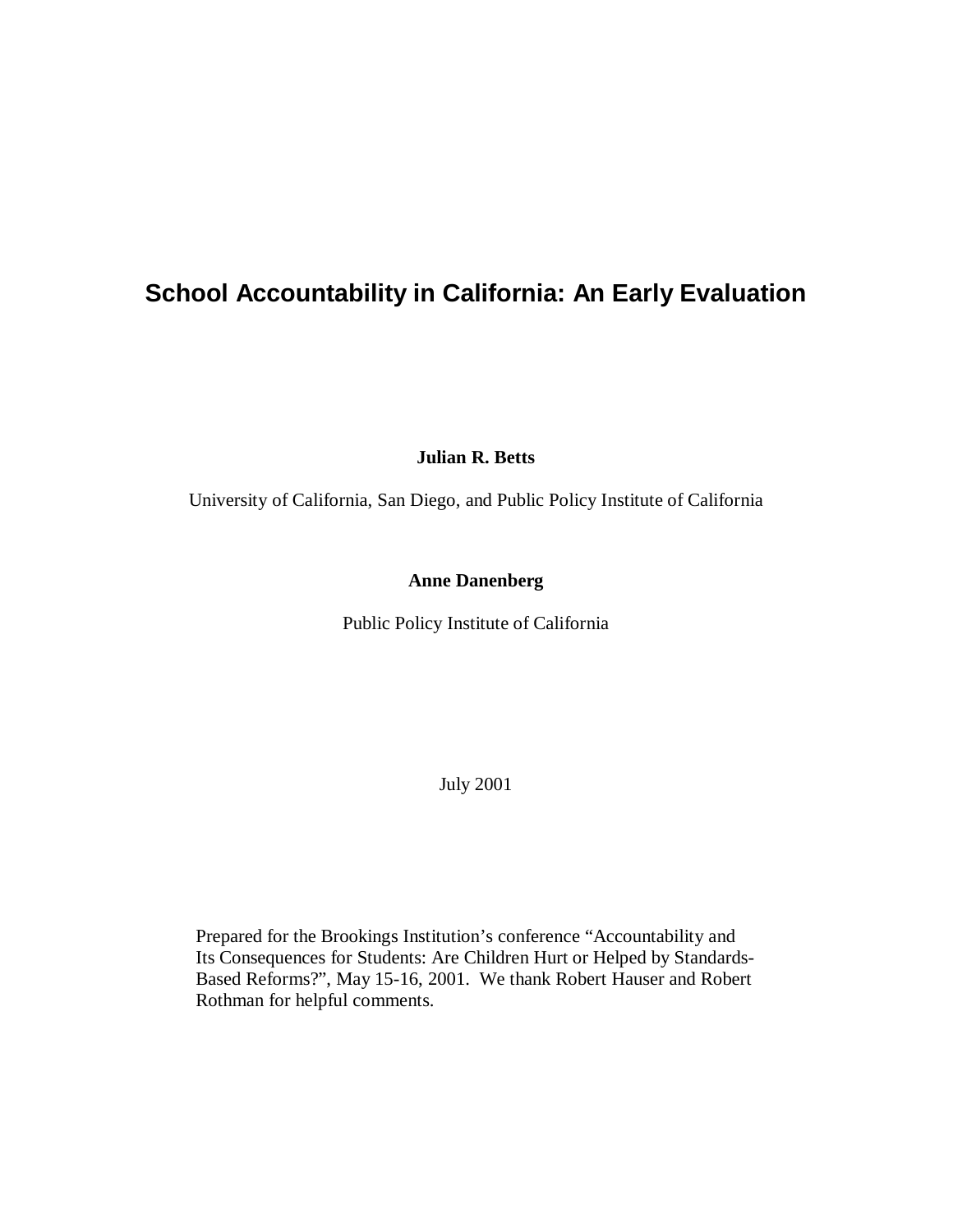#### **Abstract**

We assess the three main components of California's recently adopted school accountability program. First, new content standards are highly specific and comprehensive. Second, the state has introduced a new norm-referenced statewide test, is phasing in criterion-referenced tests aligned with the content standards, and has introduced a high school exit exam which the graduation class of 2004 must pass. Third, California has implemented a complex series of rewards and punishments for school staff and students, including financial rewards to schools and teachers at schools that improve markedly, and scholarships to students who excel on the state test or Advanced Placement or equivalent tests. Notably, many of the financial incentives are aimed particularly at schools that initially rank poorly in student achievement. However, it is too soon to know how these incentives will affect both average student performance and inequality in student performance in California in the long run.

We analyze recent trends in both the level and distribution of test scores and of school resources. We find that average student achievement in California has risen markedly over a three-year period. Schools that initially had the lowest test scores appear to have improved the most, although some of this could result from growing student and teacher familiarity with the state test. We find evidence that some of this improvement merely reflects volatility in test scores and "regression to the mean," but alternative methods confirm that inequality in student achievement in California is falling.

Trends in school resources are less reassuring. We find little evidence that the high school curriculum is being diluted by the new emphasis on preparing for tests. However, overall in California, teacher education, experience, and credentials have fallen over the three-year period since the accountability reforms began. More troubling, schools that originally scored in the bottom fifth in student achievement have experienced a far greater decline in teacher preparation than have schools originally in the top fifth of student achievement. We hypothesize that teachers' concerns about the sanctions that await bottom-performing schools that fail to improve may have contributed to these adverse patterns in teacher mobility. Consequently, the state may have to redouble its efforts to improve teacher preparation and overall resources at schools with low achievement.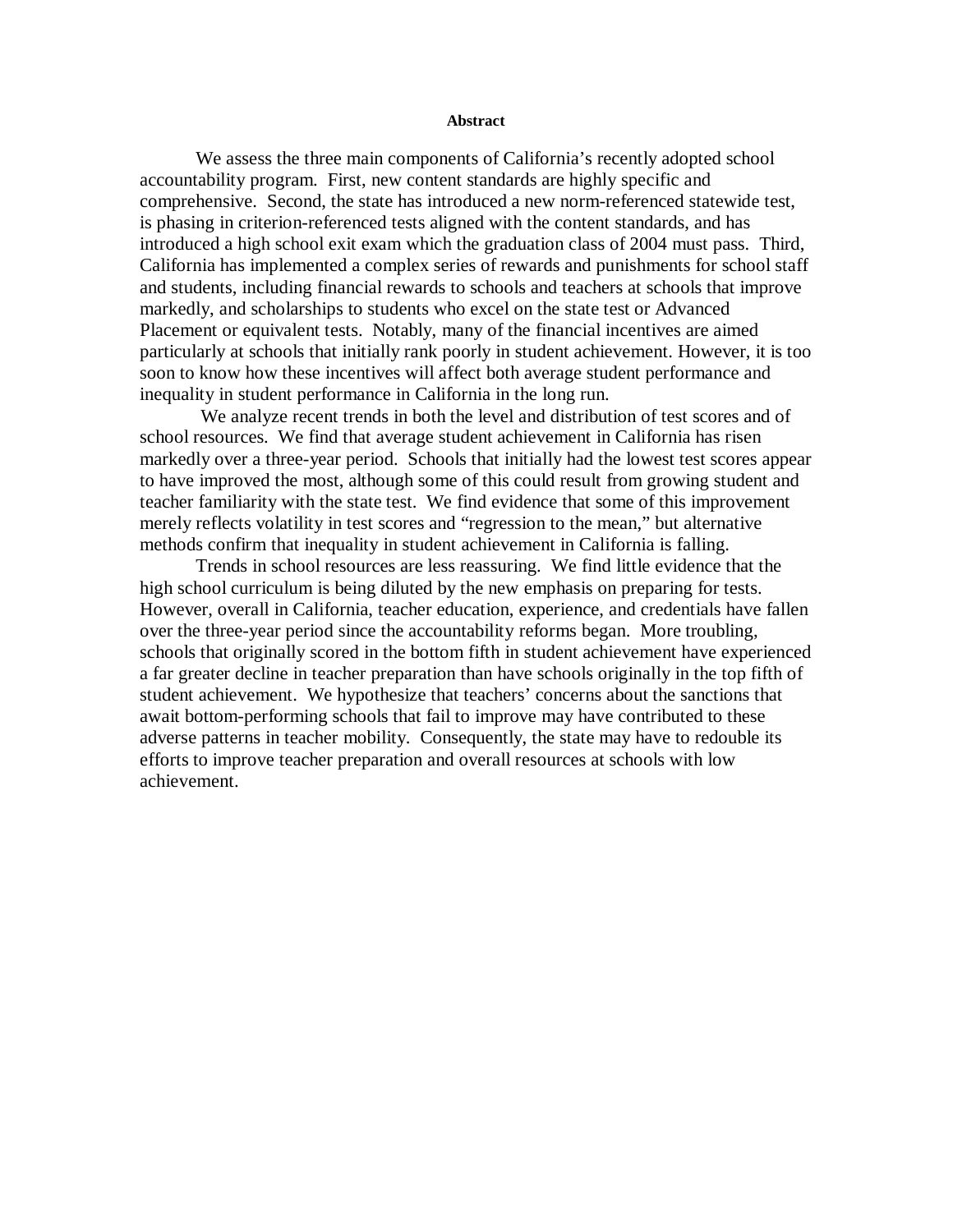### **Introduction**

Over the last decade, virtually every state has launched a school accountability program in light of public concern over failing schools. A state accountability program ideally consists of at least three components: a content standard or framework that stipulates what students should know and when they should know it, an assessment system that tracks student progress against the content standards, and a menu of responses by the state. These responses are typically directed at schools that excel and those that lag behind, but sometimes also allocate rewards for students who excel and extra educational resources for students who are struggling.

Assessments and accountability are not new. Indeed, as Linn (2000) notes, they have been included in many education reform programs over the last 50 years. He also points out that what *is* new in the current reform effort is the emphasis on content standards, setting challenging content standards while including all students, and the element of high-stakes accountability.<sup>1</sup>

Proponents of school accountability argue that standards can energize school systems, by putting pressure on schools to help *all* students. The public release of tests can bring public attention to bear upon schools that lag behind. A carefully designed system of consequences related to state assessments can in turn focus additional resources and oversight on those schools that are struggling the most. After almost a decade of accountability reforms, content standards and testing remain very popular in opinion polls.

At the same time, detractors of the standards movement point to a number of failings of typical accountability programs. First, opponents charge, the system of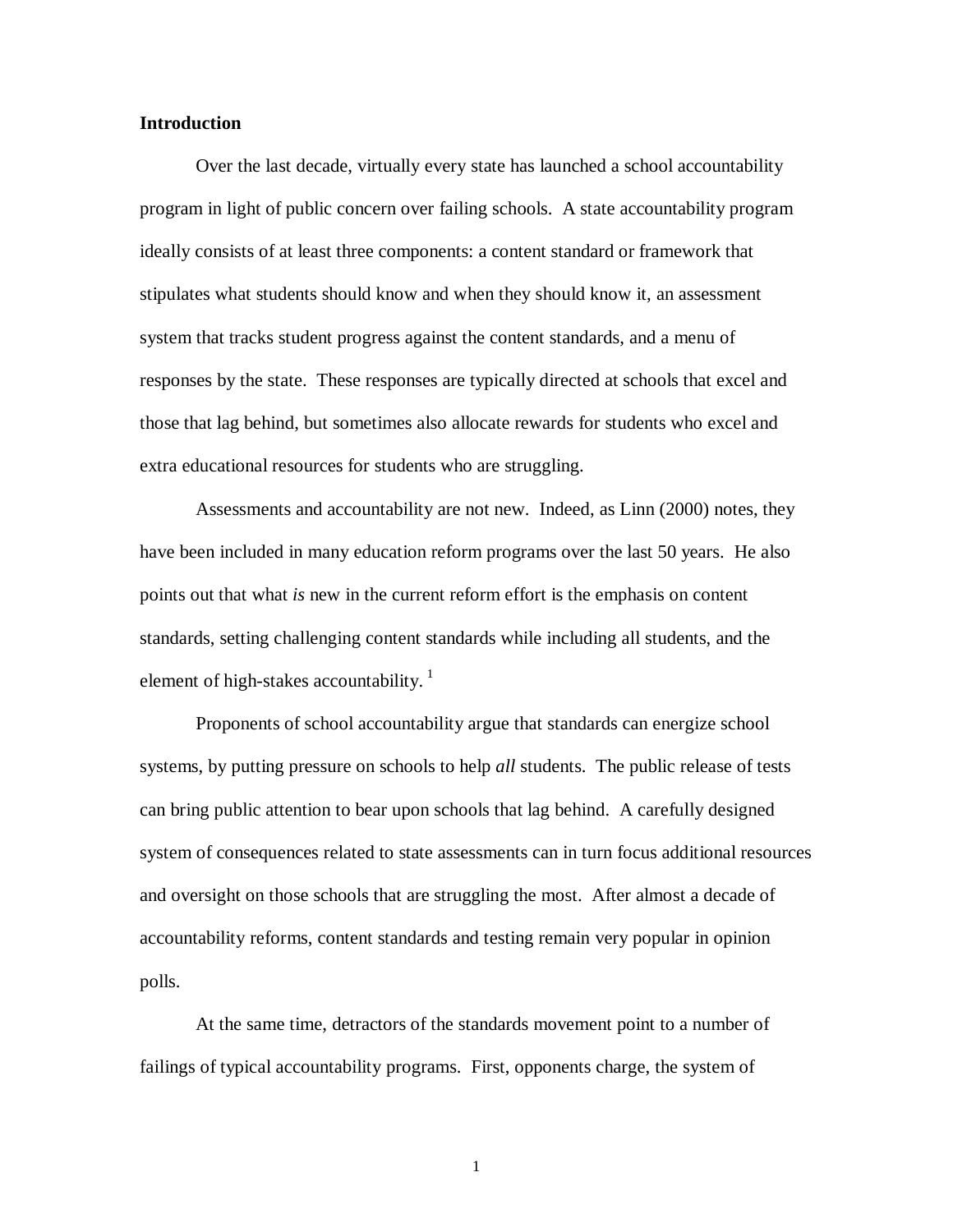incentives and consequences can be unfair if it does not take into account the predominant role of family socioeconomic status in determining student achievement. A system that channeled all the financial rewards to schools in the suburbs, while imposing financial sanctions on inner-city schools, could be quite unfair. The "opportunity-tolearn" movement claims that holding all schools accountable to the same content standards makes sense only if schools serving disadvantaged students first receive an infusion of resources. Second, the assessment system must be closely aligned with the content standards. Otherwise, teachers and students will receive mixed messages about what it is students are expected to learn during the course of a year. Third, many critics worry that states' accountability systems will lead to significant changes both in school resources and the curriculum that may not benefit all students. For instance, Betts and Costrell (2001) note that in some states the most vociferous complaints about standards and testing have come from well-to-do suburbs, apparently on the grounds that state accountability systems interfere with schools that were already meeting affluent parents' goals for their children.<sup>2</sup> Inner city parents in the same cities often strongly support standards and testing.

In this paper we will address these issues in the context of California public schools. California has recently implemented an accountability system that encompasses the three fundamental components listed above: content standards, student assessment and a system of responses for schools at both ends of the achievement spectrum. We will pay particular attention to trends in overall student achievement and school resources and the *distribution* of student achievement and school resources since the introduction of the accountability system. We call our analysis an "early evaluation" because it is far too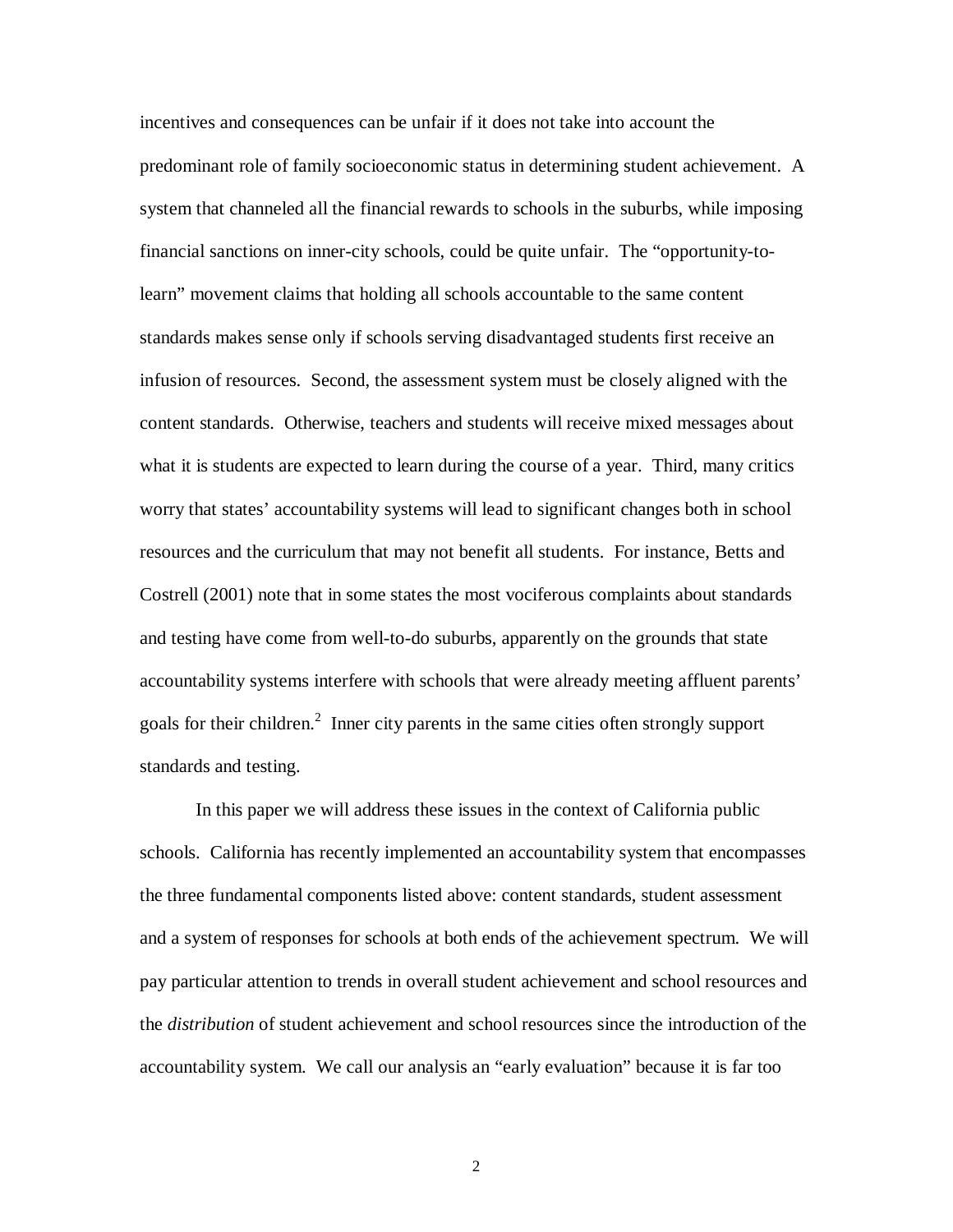soon to know whether the new system will succeed. However, a retrospective of the accountability reforms a decade or more from now, while valuable, will be of no use to policymakers who are quite literally changing the accountability recipe on a year-by-year basis. It is essential that neutral outside observers monitor early trends in achievement and school resources to inform this policy debate.

## **A Summary of the Challenges Facing California Schools Prior to the Introduction of the Public School Accountability Act**

The creation of a full-blown accountability system in California occurred in several stages during the late 1990's, with several key components preceding the capstone legislation, the Public School Accountability Act of 1999. A new statewide test was implemented in spring 1998. In this section we set the stage by discussing the level of school resources and initial student achievement before the accountability system was fully put into legislation in 1999. This summary provides the context in which we can assess the challenges facing the policymakers who pieced together California's accountability system in the closing years of the 1990's.

A first important fact to realize is that California's schools and students differ from those in the rest of the country in a number of dimensions. Each of these variations arguably heighten both the need for uniform educational standards *and* the risks of imposing them. First, California school expenditures have grown over time but beginning in the 1980's began to lag behind national averages. Figure 1 illustrates this trend. Sonstelie, Brunner and Ardon (2000) argue that a combination of legislative responses to the *Serrano v. Priest* school finance equalization case and the 1979 passage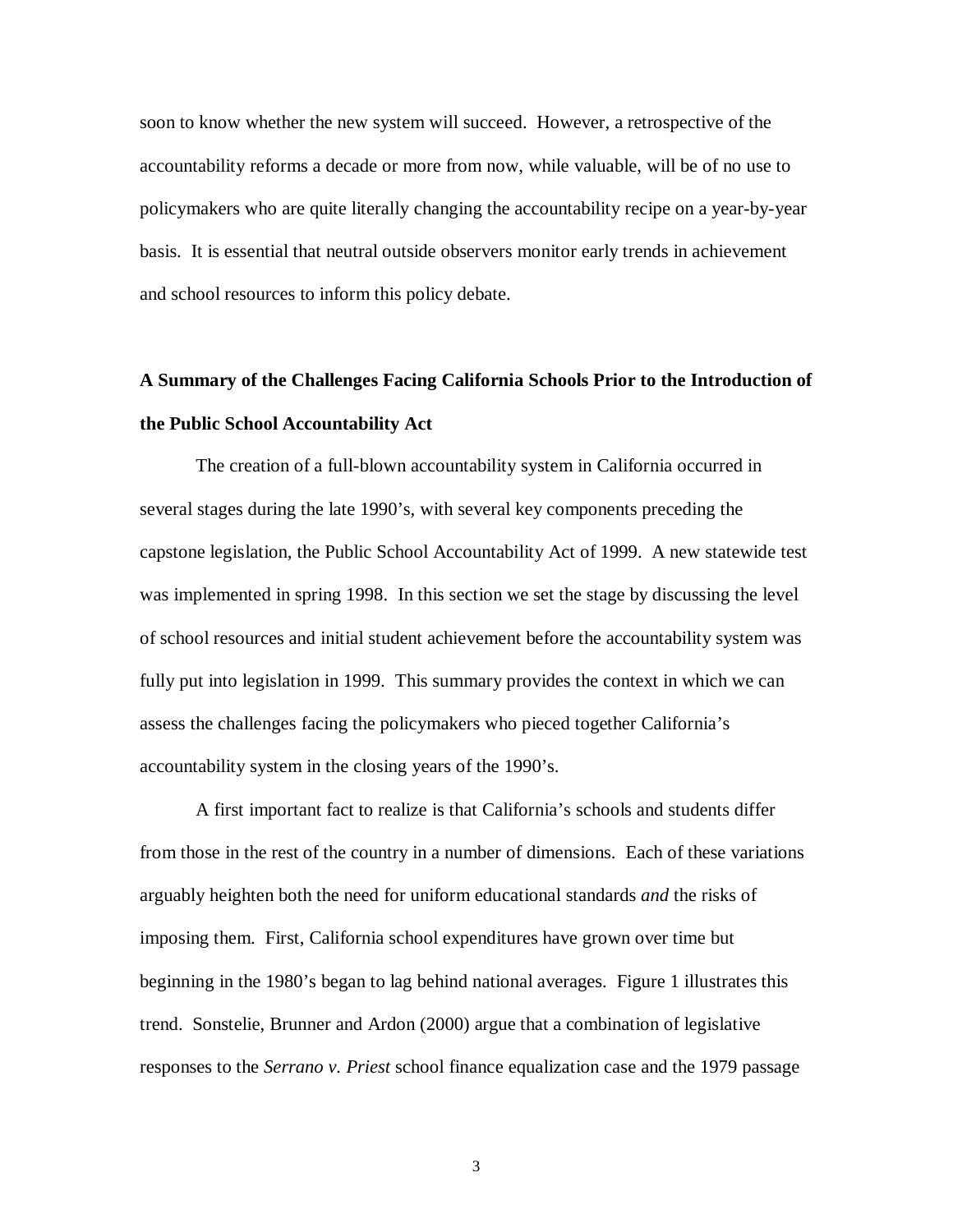of Proposition 13, a voter initiative that effectively removed the ability of local authorities to raise property taxes for local needs, caused the growth in school spending in California to begin to trail the national average.<sup>3</sup> This suggests that standards in California, if they were pitched too high, might fail because of the relatively low levels of resources devoted to public education in California.

Second, California's student population differs from that in the rest of the nation. The state has a far higher number of Limited English Proficient (LEP) students than other states. This heterogeneous population implies that performance on standardized tests will be equally heterogeneous. Figure 2 shows the percentage of California's public school students scoring at or above national norms in math during the first (spring 1998) administration of the new state test. The middle line shows that in most grades the percentage of *all* students at or above the national median in math was in the low forties. (If California students were identical to those in the nation as a whole, then exactly 50% should have been at or above national norms.) However, the other two lines in the figure show that LEP and non-LEP students scored quite differently from each other at each grade. Indeed, non-LEP students in California still lagged behind national norms but only by a few percentage points, while LEP students were far below national norms. Clearly, limited experience with English in turn poses considerable language and academic challenges for many of California's students. (The gap between LEP and non-LEP students in reading is, understandably, even larger than the gap in math.)

The considerable gap in achievement between fluent English proficient and LEP students in California increases the importance of setting educational standards in a bid to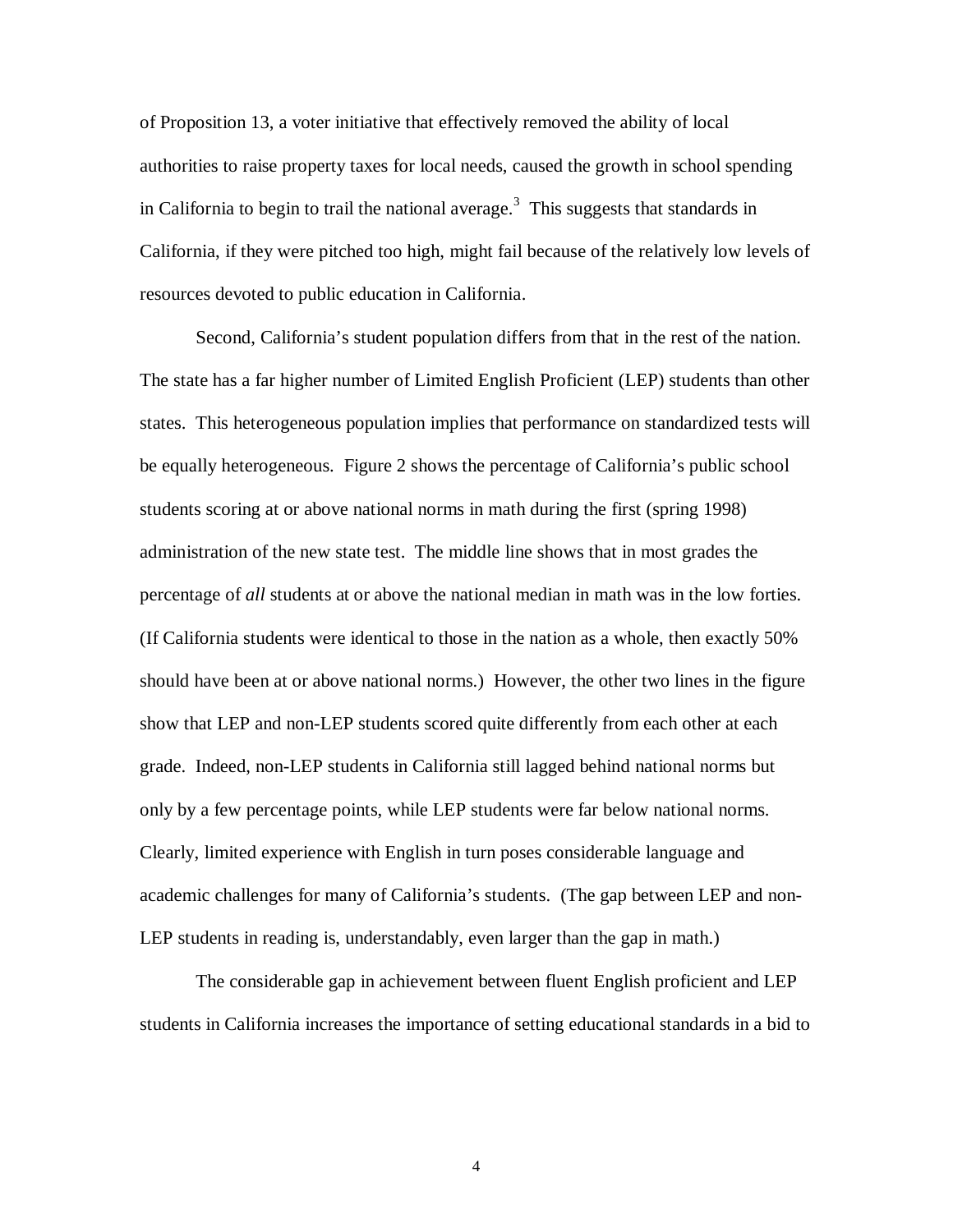bring up the achievement of California's LEP students. At the same time, this heterogeneity poses serious risks for the integrity of educational standards.

Which of these two variations from national averages, in spending per pupil or in students' ability in the English language, matters more in the design of educational standards? While both are potential landmines, we believe that variations in language pose the greater difficulty. If California's educational standards did not take into account variations in the number of LEP students in each school, the system could in theory unfairly penalize schools that served unusually large numbers of English learners.

Lower spending per pupil in California probably also drives a wedge between average student achievement in California and other states. This could lead to perennial underperformance of California's schools. However, it is important not to overestimate the size of the impact of spending and student outcomes. See Hanushek (1996) for a review of the limited impact of school resources on student test scores and Betts (1996) for a review of the link between school resources and years of education obtained and earnings after leaving school.<sup>4</sup> In the California case, Betts, Rueben and Danenberg (2000) find that variations in school resources explain only a small portion of the variation in achievement among the state's schools that existed in  $1998$ <sup>5</sup>. Throughout this chapter, the school resources to which we refer are school-level teacher characteristics as measured by experience, education, and credentials; average class size; and high-school curriculum as measured by the percentage of college prep class sections across all subject areas. Although per-pupil spending is often the measure of resources that researchers use, in California the lowest available level of per-pupil spending is at the district level. Another reason to prefer our non-financial measures of school resources is that variations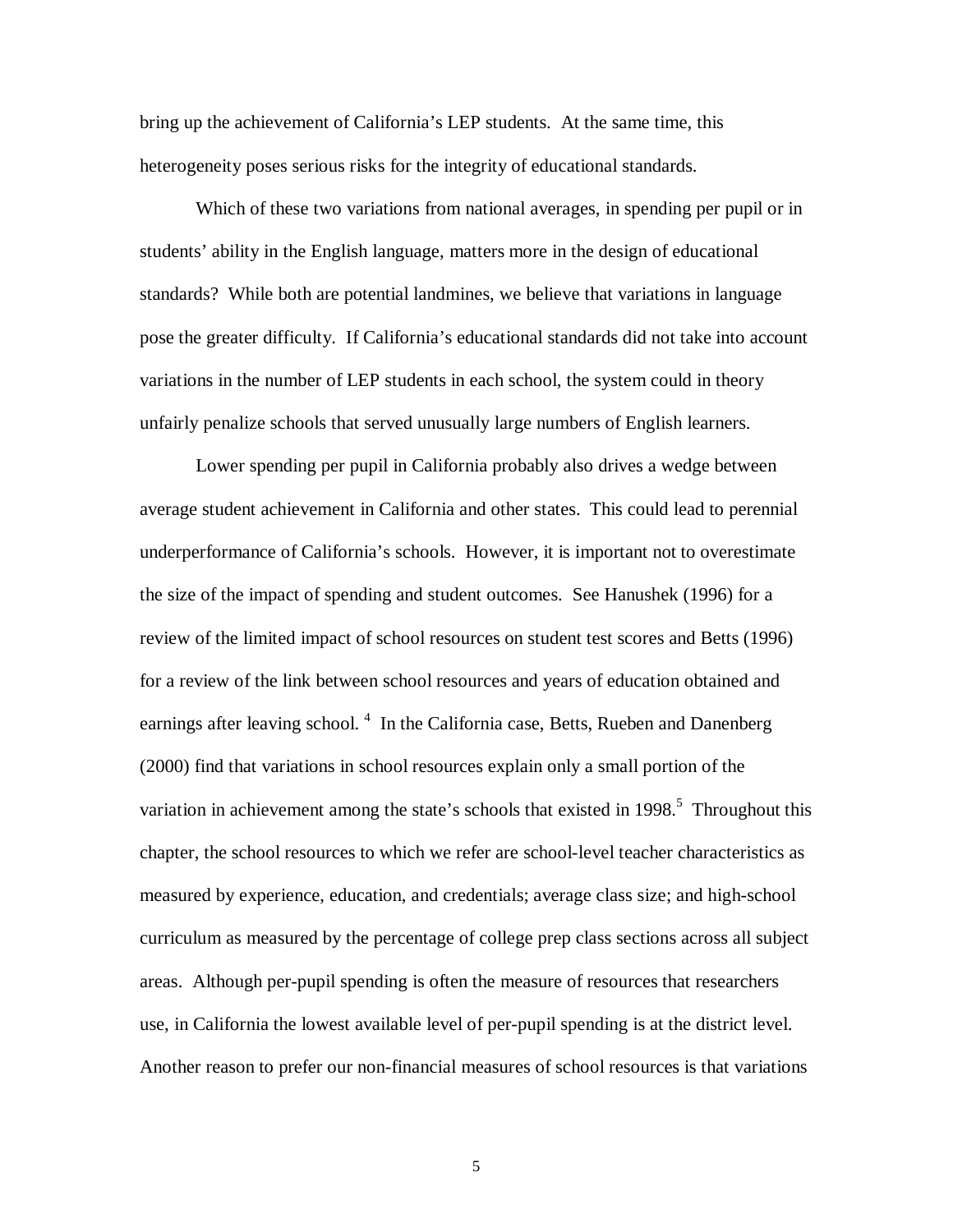in spending per pupil to some extent mirror variations in the cost of living across the state.

Setting aside differences between California and the rest of the nation, there exists a remarkable variation in both test scores and certain school resources *among* California's schools. For example, Figure 3 shows that schools, when ranked into quintiles by the percentage of students receiving free/reduced-price lunch, varied radically in student achievement in spring 1998. The figure shows the percentage of *non-LEP* students scoring at or above national norms among schools in each quintile. Clearly, even setting aside the issue of LEP students, disadvantage is strongly related to variations in student performance across schools.

Variations in teacher characteristics and, at the high school level, curriculum, also appear among California's schools. Table 1 illustrates using data from California high schools. Teachers without full credentials, inexperienced teachers, and teachers with at most a Bachelor's degree are distributed highly unequally among schools. For instance, when we rank schools by the percentage of teachers without a full credential, at the tenth percentile school and the  $90<sup>th</sup>$  percentile school 0% and 17.6% of teachers lack a full credential respectively. Curriculum measures in the table include the percentage of classes that are Advanced Placement (AP) and the percentage of courses that help students to meet the "a-f" requirements for admission to the University of California and the closely related requirements for the California State University system. The table shows meaningful variations in these measures of high school curriculum. Betts, Rueben and Danenberg (2000) show that these variations in teacher characteristics and high school curriculum exhibited in the table are strongly related to student disadvantage. $6\overline{ }$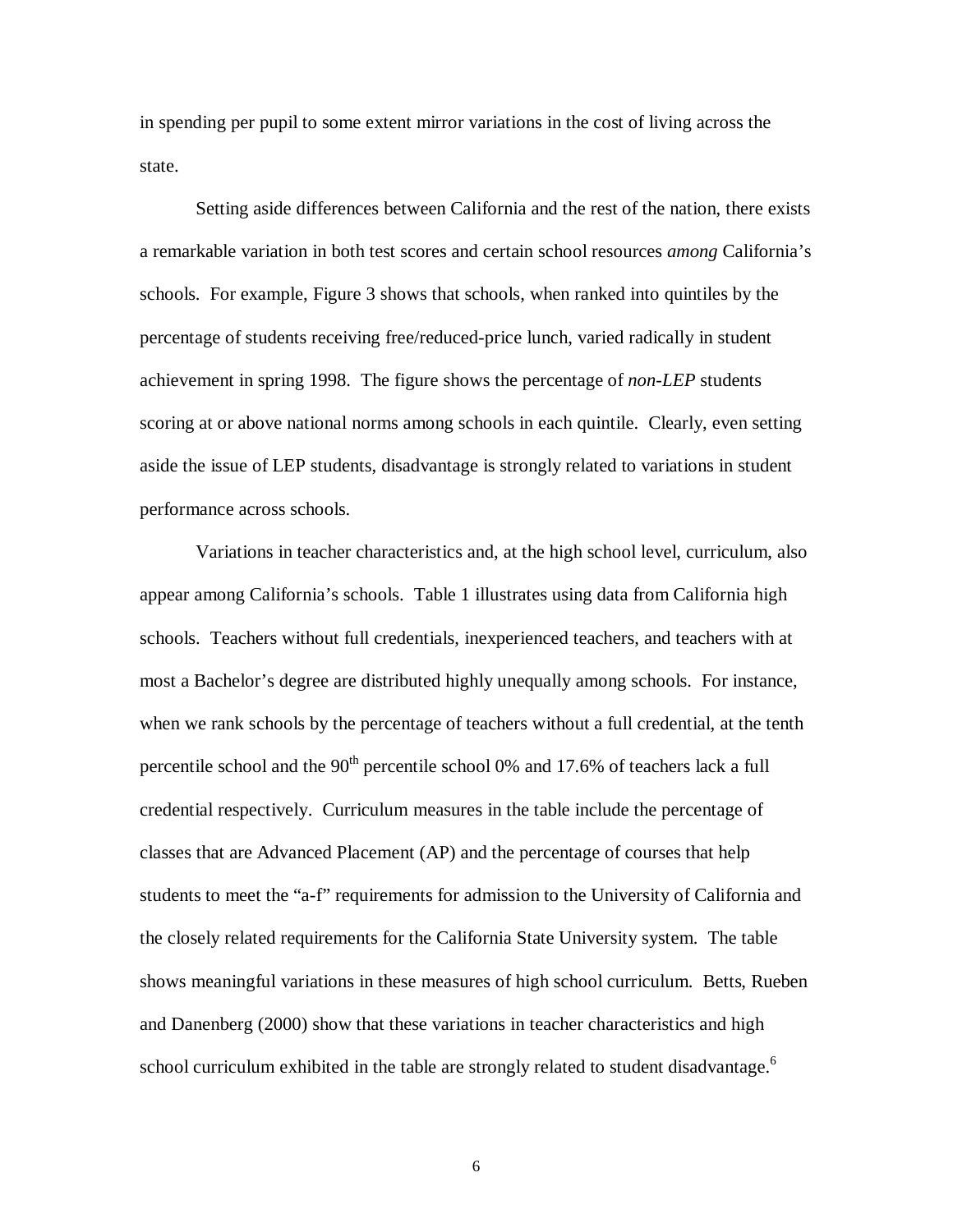In summary, in the 1997-98 school year in California both LEP students and students fluent in English lagged behind national norms. California's spending per pupil fell behind the national average in the 1980's, and in 1997-1998 considerable inequalities in school resources, especially teacher qualifications, existed among schools. Schools also varied dramatically in average student achievement at this time. However, variations in poverty and the percentage of students who were LEP at each school explained far more of the variations in student achievement across schools than did variations in teacher preparation and other resources.

The large variations in student achievement among schools, and the gap between California students' performance and national norms both suggest that the rationale for statewide educational content standards, assessment, and intervention is strong. At the same time it raises important questions about the capability of schools to bring all students up to common norms of achievement, especially in light of variations in resources among schools. Compounding matters, even if resources could be equalized across schools, this equalization by itself would do little to close the test-score gap related to variations in student disadvantage.  $7$ 

For these reasons, it becomes essential to understand how the accountability system sets standards, what allowance the accountability system gives to existing differences across socioeconomic strata in initial variations in achievement, the allowances made for Limited English Proficient students, and the way in which school resources have changed at schools over the last few years.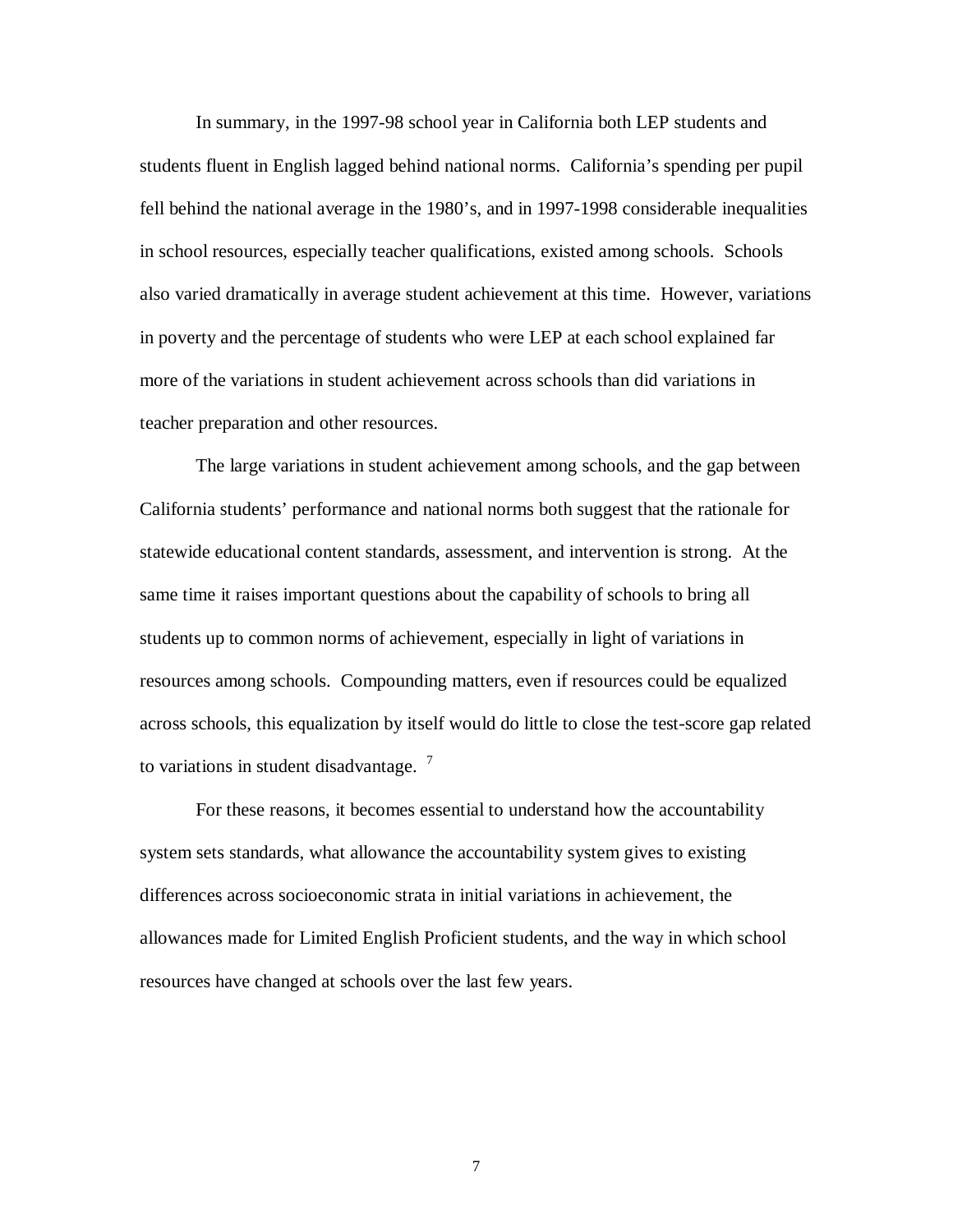# **The School Accountability System in California: An Overview of the Public Schools Accountability Act (PSAA) of 1999 and Related Legislation**

### *Introduction of a State Test and Content Standards*

The standards being set in California today come in the form of a series of measures enacted at the state level. <sup>8</sup> In 1997, legislation based on Senate Bill 376 passed, by which California re-instituted a statewide test in spring 1998. This was not the first state test in California by any means. Matrix tests that assessed average achievement at the school level were used in the 1980s; in the early 1990's a written test was introduced statewide, only to be cancelled in 1994. The new testing system that began in spring 1998, the California Standardized Testing and Reporting program (STAR), initially relied on one test, the Stanford 9. The Stanford 9 is a nationally normed multiple- choice achievement test. School districts are required to administer the Stanford 9 to all students in grades 2 through 11, except for those students whose Individual Education Plans (IEPs) explicitly exempt them, or students whose parent or guardian submits a written request to exempt the student. (Exemption rates to date have been very low.) In grades 2 through 8 students are tested in reading, spelling, written expression, and mathematics. In grades 9 through 11 testing is required in reading, writing, mathematics, science, and history/social science.

At roughly the same time, the state developed a series of content standards stipulating what students should learn in a variety of subjects, on a grade-by-grade basis. Specifically, California adopted English/language arts and mathematics standards in late 1997, science and history/social science content standards in late 1998, and content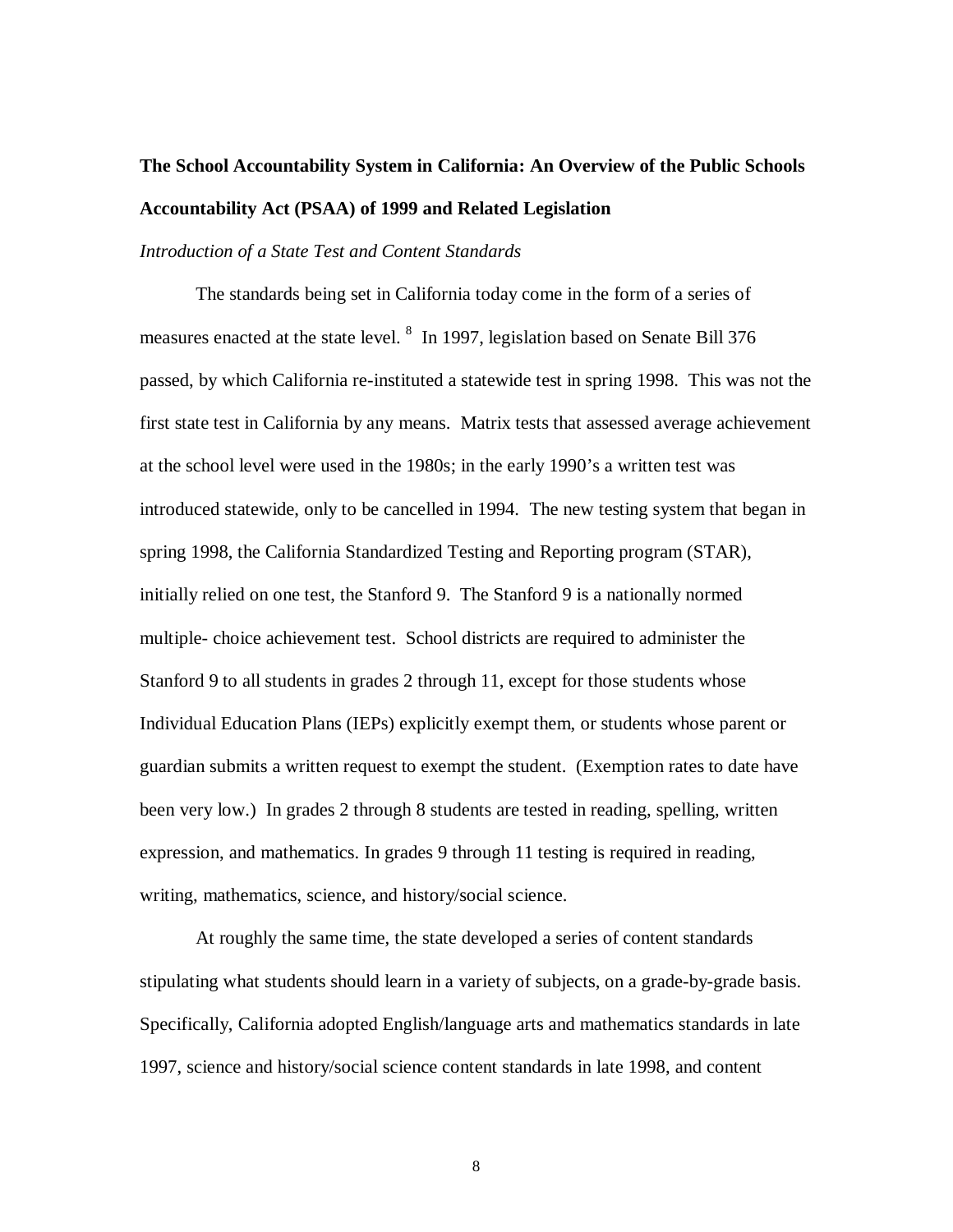standards in visual and performing arts in early 2001. The State Board of Education (SBE) typically has published two companion volumes for each subject, a set of content standards that lists skills that should be mastered in each grade, and a much longer volume containing a "content framework" that provides specific examples of each type of content.<sup>9</sup>

Given the inability of an off-the-shelf test like the Stanford 9 to reflect these content standards fully, beginning in 1999, additional test items in language arts and in mathematics were included as part of the STAR testing program. These additional items, known collectively as the California Content Standards or the STAR Augmentation, are intended to address California content standards that are not addressed by the Stanford 9. Also beginning in 1999, Spanish-speaking English language learners (limited-English proficient or LEP) who have been in California public schools fewer than 12 months must be administered the Spanish Assessment of Basic Education, 2nd Edition (SABE/2).

#### *The Public School Accountability Act of 1999*

The re-introduction of statewide testing and the creation of content standards paved the way for a statewide accountability system. Such a system was approved in 1999, through Senate Bill (SB) 1X, known as the Public Schools Accountability Act of 1999 (PSAA), as well as amendments and additions to it in SB1552 in 2000. The PSAA is motivated by the fact that many of California's students are not progressing academically at a satisfactory rate, and contains three key elements to reform the assessment and accountability of schools across the state in order to raise student achievement. These three elements are (1) the Academic Performance Index (API), (2)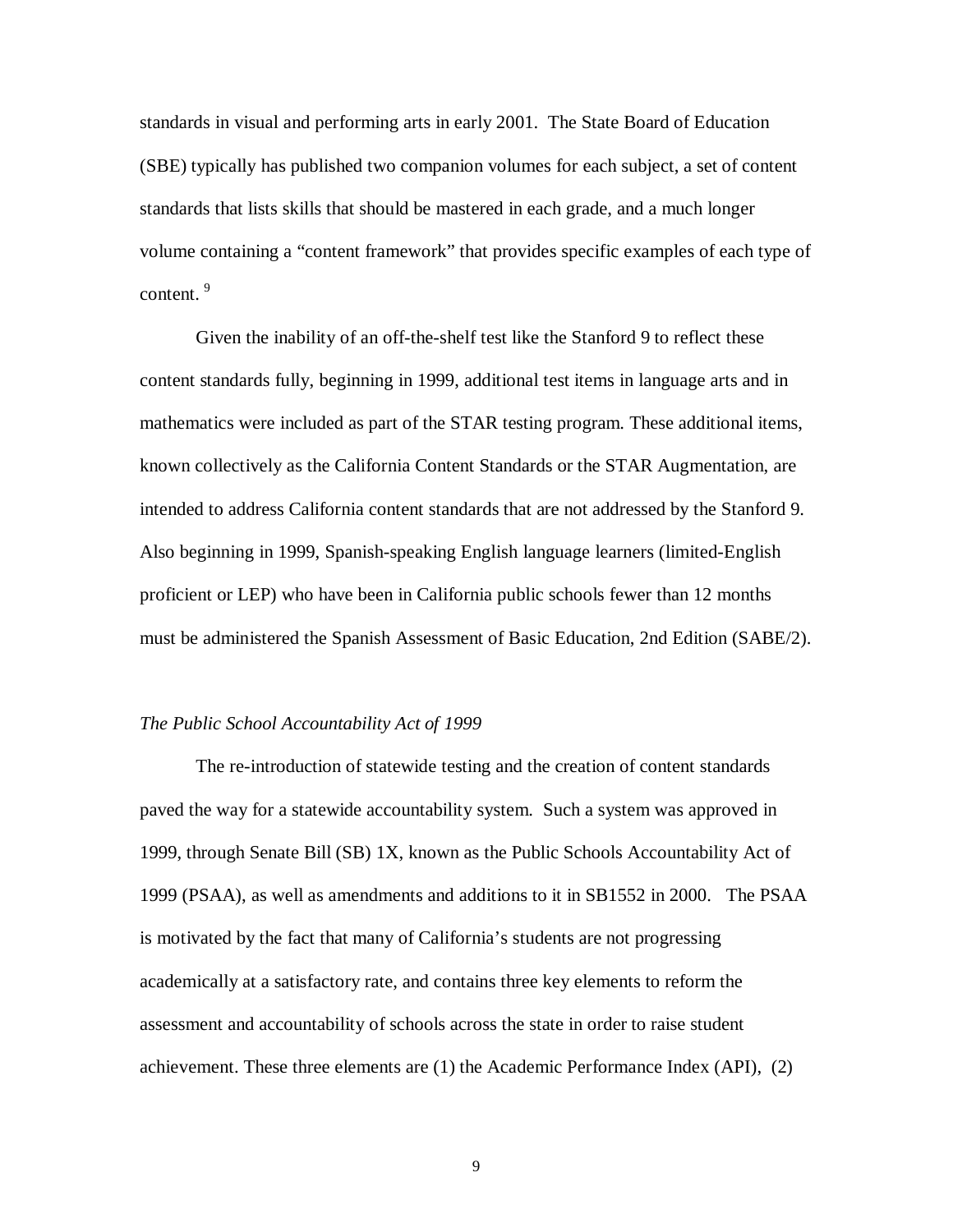the Immediate Intervention / Underperforming Schools Program (II/USP), and (3) the High Achieving / Improving Schools Program (HA/IS) which includes the Governor's Performance Award Program (GPAP).

## **The API**

The first element--the API--provides a method for indexing and ranking schools on a number of indicators, including performance-based indicators.<sup>10</sup> In the 1998-1999 and 1999-2000 academic years, the performance component of the API was based solely on the norm-referenced Stanford 9 test published by Harcourt Brace, Inc., which is administered in the spring. Other measures such as criterion-referenced standards-based tests (the aforementioned STAR Augmentation), a high school exit exam, attendance rates, and graduation rates are to be phased into the API in subsequent years.

Achievement tests constitute at least 60 percent of the value of the API, and exclude the test scores of students enrolled in a district for less than one year. Only comprehensive high schools, middle schools, and elementary schools with more than 100 students are included in the index.<sup>11</sup> All "numerically significant ethnic and socioeconomically disadvantaged subgroups" are included in the API for the purpose of measuring the progress of these student groups within schools. The legislation defines *numerically significant* as "a subgroup that constitutes at least 15 percent of a school's total pupil population and consists of at least 30 pupils." In addition, the API disaggregates pupil data collected from the tests by gender, ethnic or racial group, English language learners, socioeconomic status (SES), and special education status.

The API has been used to establish two types of performance targets. First, annual growth targets for schools were set based on the July 1999 API baseline score.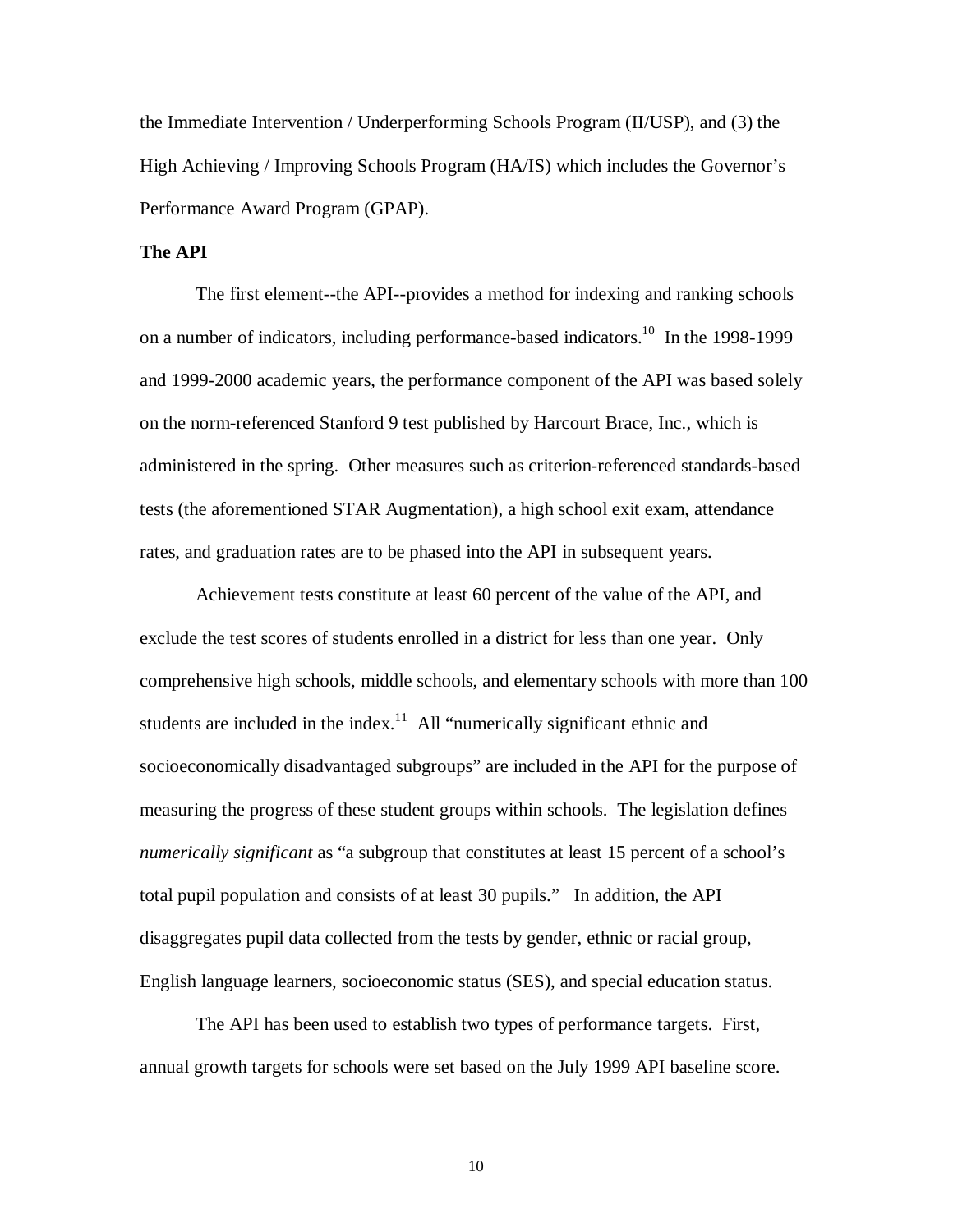The minimum growth target is 5 percent annually, however the SBE may set differential targets for schools at the top and bottom of the distribution, with particular attention paid to those at the bottom "because they have the greatest room for improvement."<sup>12</sup> Second, statewide performance targets are being developed as the state content standards are implemented. This type of target represents a basic proficiency level as deemed appropriate by the SBE.

Elementary, middle, and high schools are ranked into deciles based on the API. In recognition of the role that socioeconomic status and language ability play key roles in determining student achievement, the state also ranks schools into ten deciles after first grouping schools together with other schools with similar characteristics. The "similar characteristics" used to derive each school's "Similar Schools Rank" include student ethnicity, student SES, student mobility, percentage of students who are English language learners (ELL), average class size, percentage of teachers who are fully credentialed, percentage of teachers on emergency credentials, and whether the school is on a multitrack, year-round calendar. Beginning in June 2001 schools will also be ranked by their actual growth rates and how their growth rates compare to schools with similar characteristics.

#### **The II/USP**

The second element—the II/USP -- provides a carrot-and-stick method for helping schools not performing well. In fall 1999, any school performing below the  $50<sup>th</sup>$ percentile on the STAR test in *both* 1998 and 1999 were eligible to participate in the II/USP, which provides for both a state planning grant (\$50,000) and a federal Comprehensive School Reform Demonstration (CSRD) implementation grant of at least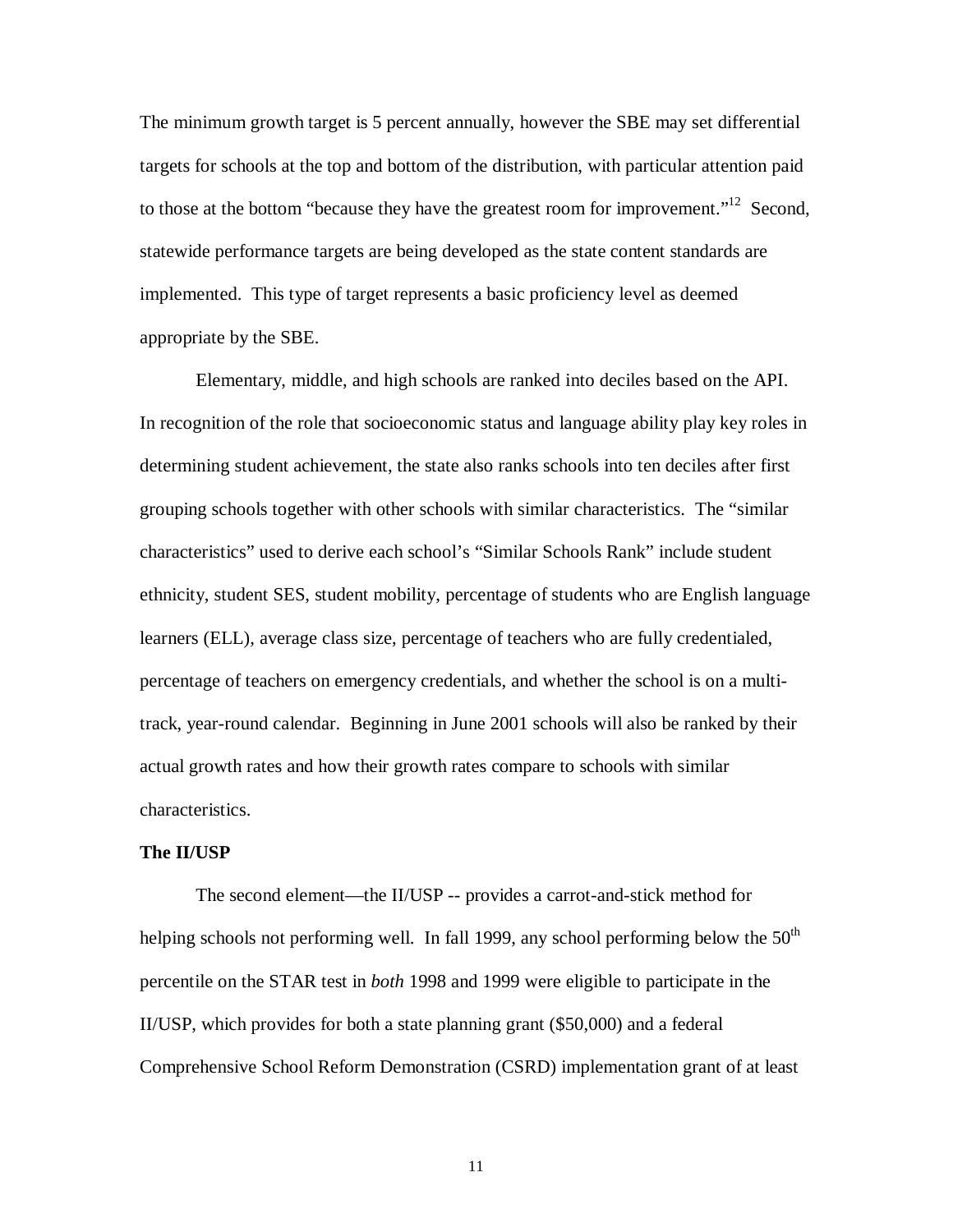\$50,000. External evaluations and an action plan arising from the evaluation are requirements for the participants in the II/USP. Improving academic performance, involving parents or guardians, and improving effective and efficient allocation of resources and school management are among the key elements of the action plan.

Among the possible consequences of an II/USP school's failure to meet performance goals and to show substantial growth within two years are state reassignment of school management, reorganization of the school, or closure of that school.<sup>13</sup> In addition to these direct state actions, the state may allow parents to apply for the creation of a charter school at the existing school site. Before any of these actions may be taken, however, a public meeting must be held and the state must publicly find the school to be a failure. In the 1999-2000 academic year, a first cohort of 430 schools was chosen for external evaluation, and in 2000-2001 a second cohort of 430 schools participated in II/USP.

#### **The HA/IS and GPAP**

The third element—HA/IS--and its subsection—GPAP—provide mechanisms for rewarding schools that meet or exceed their growth targets or state performance targets. All schools, including those in the II/USP, are eligible to participate in the GPAP, because the monetary rewards of up to \$150 per pupil are based on meeting or exceeding growth targets rather than the school's absolute rank in the API. Other non-monetary awards such as classification as a distinguished school, placement on a public list of honor roll schools, and public commendations from the governor and/or legislature may be made in addition to or in lieu of monetary awards.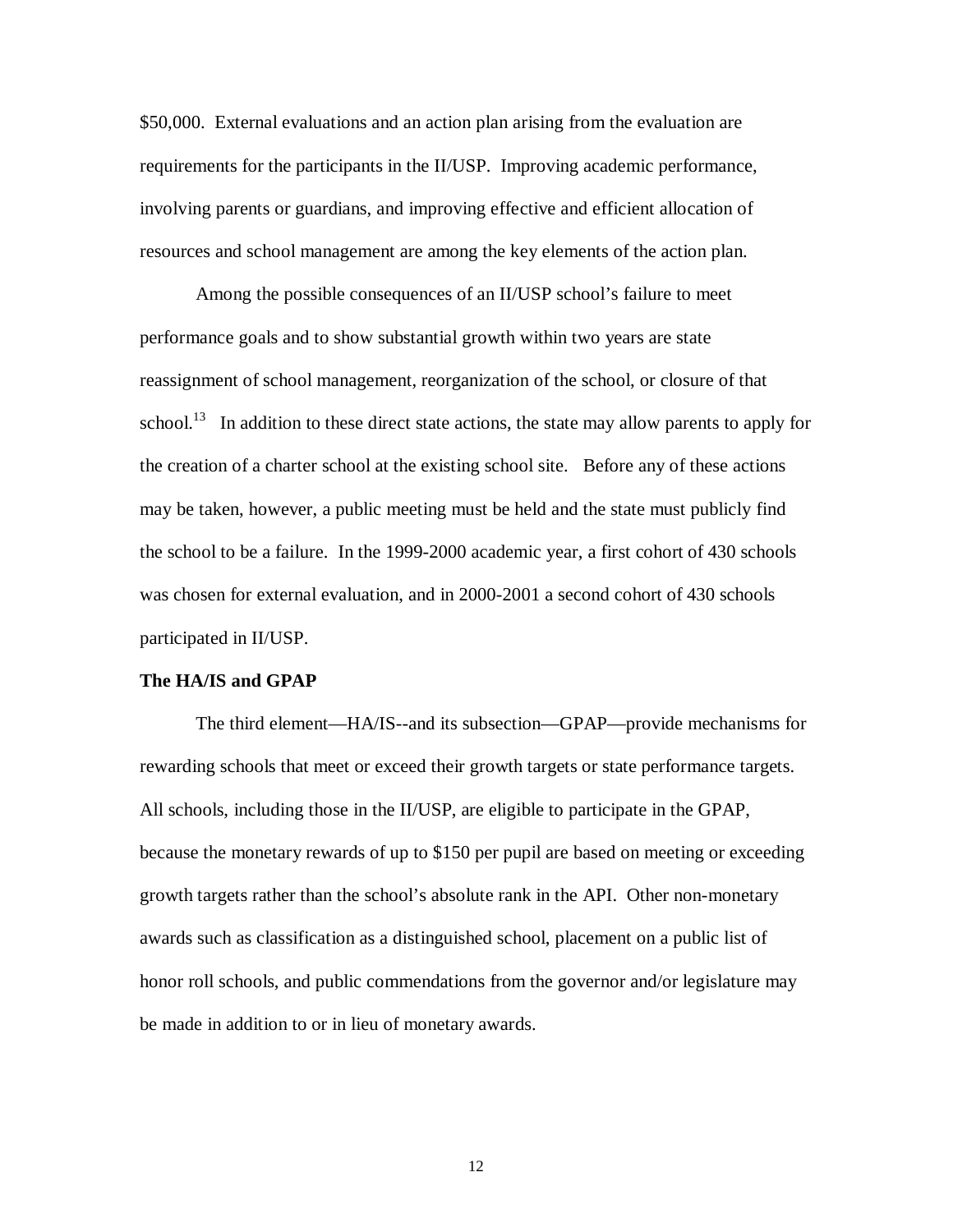This emphasis on rewarding schools based on their rate of improvement, rather than their absolute level of achievement, represents a sensible solution to concerns that accountability systems could automatically funnel all the rewards to schools with the highest level of achievement, which typically are in affluent areas, have fewer LEP students, and often have more highly educated and experienced teachers. There is a second factor that somewhat mitigates problems in comparing schools with high and low percentages of students who are LEP: the API calculation excludes scores of students who are new to a district in a given year.

In 1999, only the STAR test results were used to identify II/USP and HA/IS schools. Since June 2000, the growth and statewide performance target components of the API have also been used to identify schools that are under-performing and those that are high achieving. Beginning in June 2001, the additional component of similar schools will be used to rank and identify schools for II/USP and HA/IS. Because our analysis compares outcomes across years, for issues of consistency we focus our analysis on the Stanford 9 test results only. However, the need to measure outcomes consistently across time is important for any researcher or policy-maker to consider when analyzing the API rankings and their implications for schools and children.

#### *Recent Legislative Initiatives*

The II/USP program channels additional funds to schools with low test scores, but in a rather limited way. Several other education bills passed during the 1999 emergency session of the legislature or in 2000 pay particular attention to funneling additional resources to the schools that have the lowest test scores or high proportions of low-SES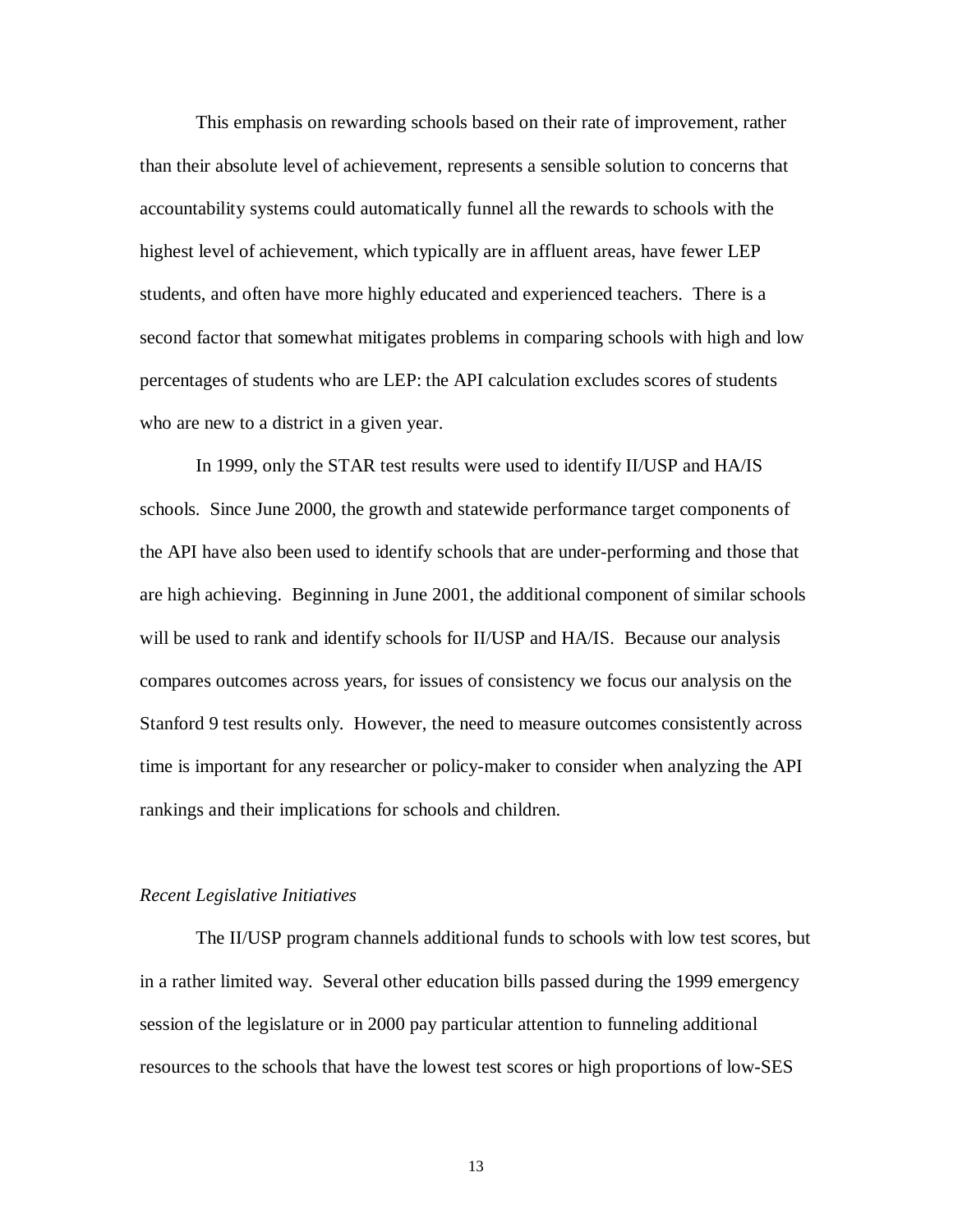students. For example, section 52247 of the California Education Code provides funding to increase college-going rates in high schools that have low college participation rates. In addition, the Awards and Evaluation Unit of the Policy and Evaluation Division administers a series of monetary incentive-based reward programs.

#### *Incentive Programs for Schools and Staff*

The PSAA and related legislation contain three monetary-based incentive programs for schools and staff: (1) Chapter 3 of the 1999 PSAA—the Governor's Performance Awards (GPA), (2) Senate Bill (SB) 1667, Chapter 71 of 2000—the School Site Employee Performance Bonus (SSEPB), and (3) Assembly Bill (AB) 1114, Chapter 52 of 2000—the Certificated Staff Performance Incentive Act (CSPIA). These pieces of legislation appropriated monetary rewards to schools and staff totaling \$677 million. The next few paragraphs rely heavily on the description on the CDE website.<sup>14</sup>

The GPA rewards a *school* that has an API ranking if it meets all of the following conditions: the 2000 API shows 5% growth, 80% of the growth target is met by each subgroup, K-8 schools have 95% and 9-12 schools have 90% Stanford 9 participation rates, and schools already at or above 800 on the API have at least a 1-point gain. Schools meeting all of these conditions are eligible for rewards based on student enrollment at \$63 per pupil, and the funds are for school-wide use to be determined by the site governing team and ratified by the local school board.

The SSEPB rewards *all staff at a school site* that has an API ranking and meets the same conditions that apply to the GPA above. It is funded at \$591 per full time equivalent (FTE), all staff receive it based on their FTE, and an equal amount of money is to be given to the school and used under the same determination as above. In other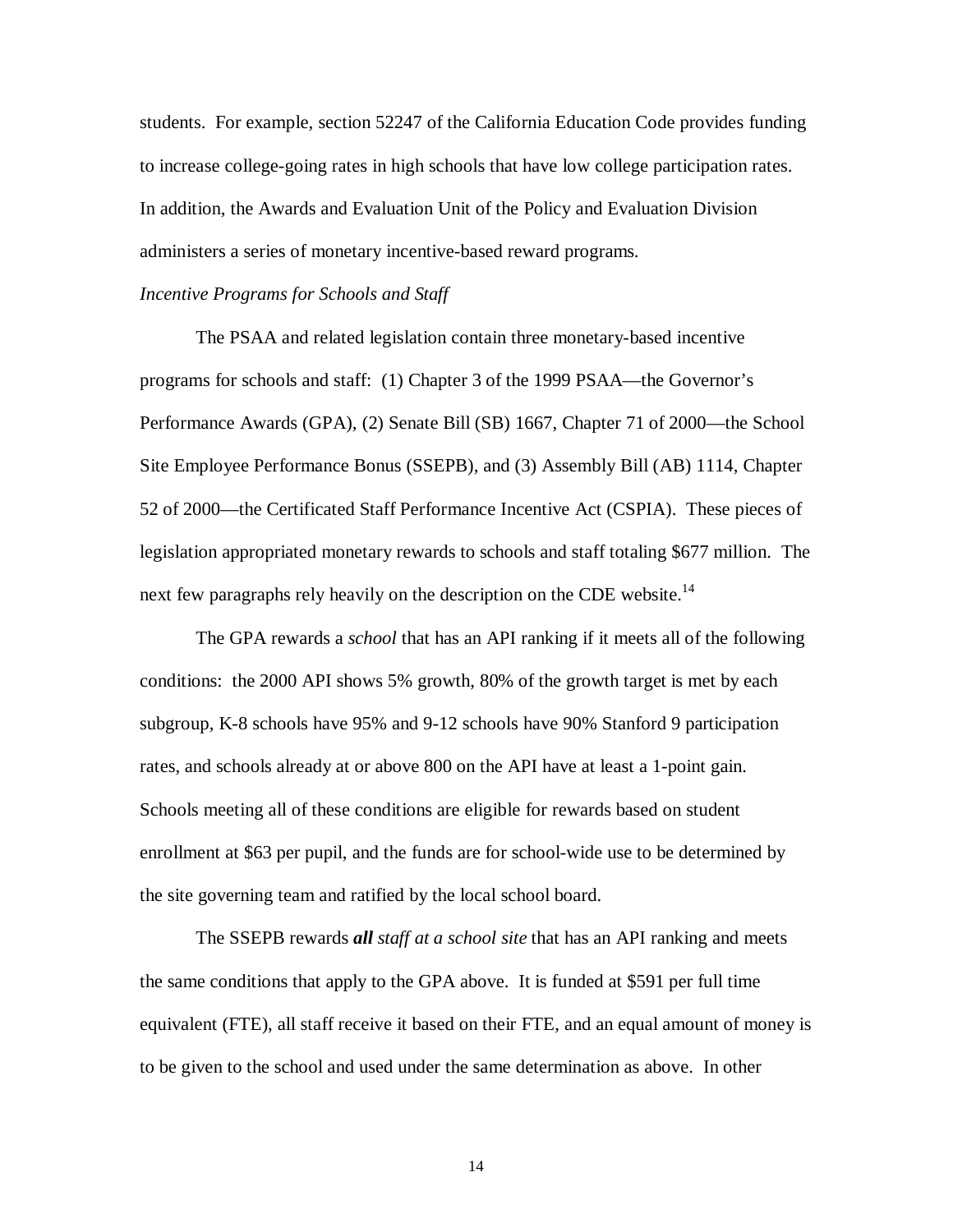words, if a school's staff consists of 10 FTE, the school receives \$5,910 for the staff, and matching funds for the school. This matching amount is in addition to any monies received under the GPA above.<sup>15</sup>

The CSPIA rewards *certificated staff* in schools with API rankings in deciles 1 to 5 (i.e. low rankings) in 1999 who meet the following conditions: 1998 to 1999 Stanford 9 test score growth (unspecified growth amount), the 2000 API is twice the annual growth target of the school (10%), in K-8 schools 95% and in 9-12 schools 90% of the teacher's students are tested, and all subgroups make 80% of the growth target. The monies are distributed across the state as follows: 1,000 staff in schools with the largest gains receive \$25,000 each; 3,750 staff receive \$10,000 each, 7,500 staff receive \$5,000 each. The district and teachers' union jointly decide which personnel receive the rewards at each school site. To put this latter program in perspective, there were over 292,000 teachers who taught in the classroom (rather than holding administrative positions) in California in the 1999-2000 academic year, so that just over 4% of teachers are likely to win awards under this program in any given year.

Clearly these three incentive programs do provide additional motivation for schools and staff to raise test scores in their schools and classrooms. However such highstakes may also lead to abuses of the system. Indeed, there have been reports in the popular media of teachers changing answers on the test forms to create fraudulent gains in their students' test scores. The latest API scores on the CDE site in fact list a small number of schools at which testing irregularities were reported.

In early 2001 the legislature began to consider additional means by which it might improve resources at schools with low test-scores. In April the legislature's education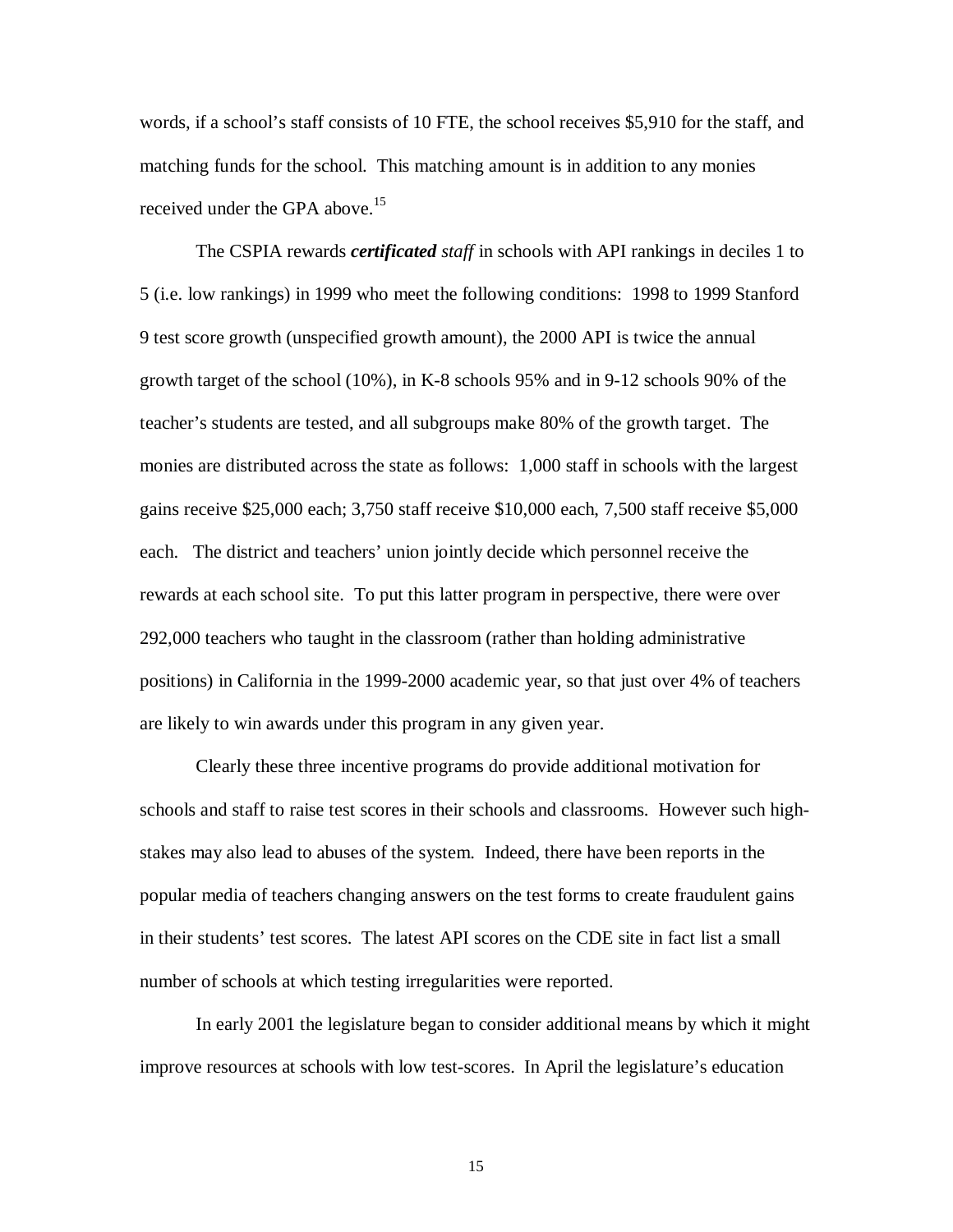committees again began consideration of bills that would attract highly qualified teachers to schools with low test-scores. For instance, Senate Bill 572 would pay a \$15,000 salary bonus to credentialed teachers who teach in schools that rank in the bottom fifth of the state in test scores.<sup>16</sup> In this section we have described in some detail the "carrot" side of the current carrot-and-stick system in California as it relates to schools and staff. We now turn to the implications for students, and how the new system may affect them. *Accountability for Students*

As mentioned before, testing is nothing new in education. There is now, and has been for many years, a battery of tests students face throughout their educational careers. In California, the Stanford 9 is not alone, although it has garnered much of the recent attention from the press, the public, and researchers. The new accountability system prompts the question: Just how high are the high-stakes for students in California?

Two other statewide tests exist—the Golden State Exam (GSE), and the newer High School Exit Exam (HSEE). The GSE was established by Senate Bill 813 in 1983, and was reauthorized twice during the 1990s. This is a rigorous exam given in key academic areas in grades 7-11. Unlike the HSEE, which tests for basic proficiency in particular content areas, these exams are used to recognize students for outstanding academic achievement and to determine student eligibility for the Golden State Seal Merit Diploma.<sup>17</sup>

In April 1999, Senate Bill 2 authorized a new graduation requirement: seniors in the class of 2004 must pass an exit examination to receive a high school diploma. The HSEE was administered statewide for the first time in spring 2001 after a trial run in 2000. Only students in grade 9 could volunteer to take the test in 2001. Beginning in the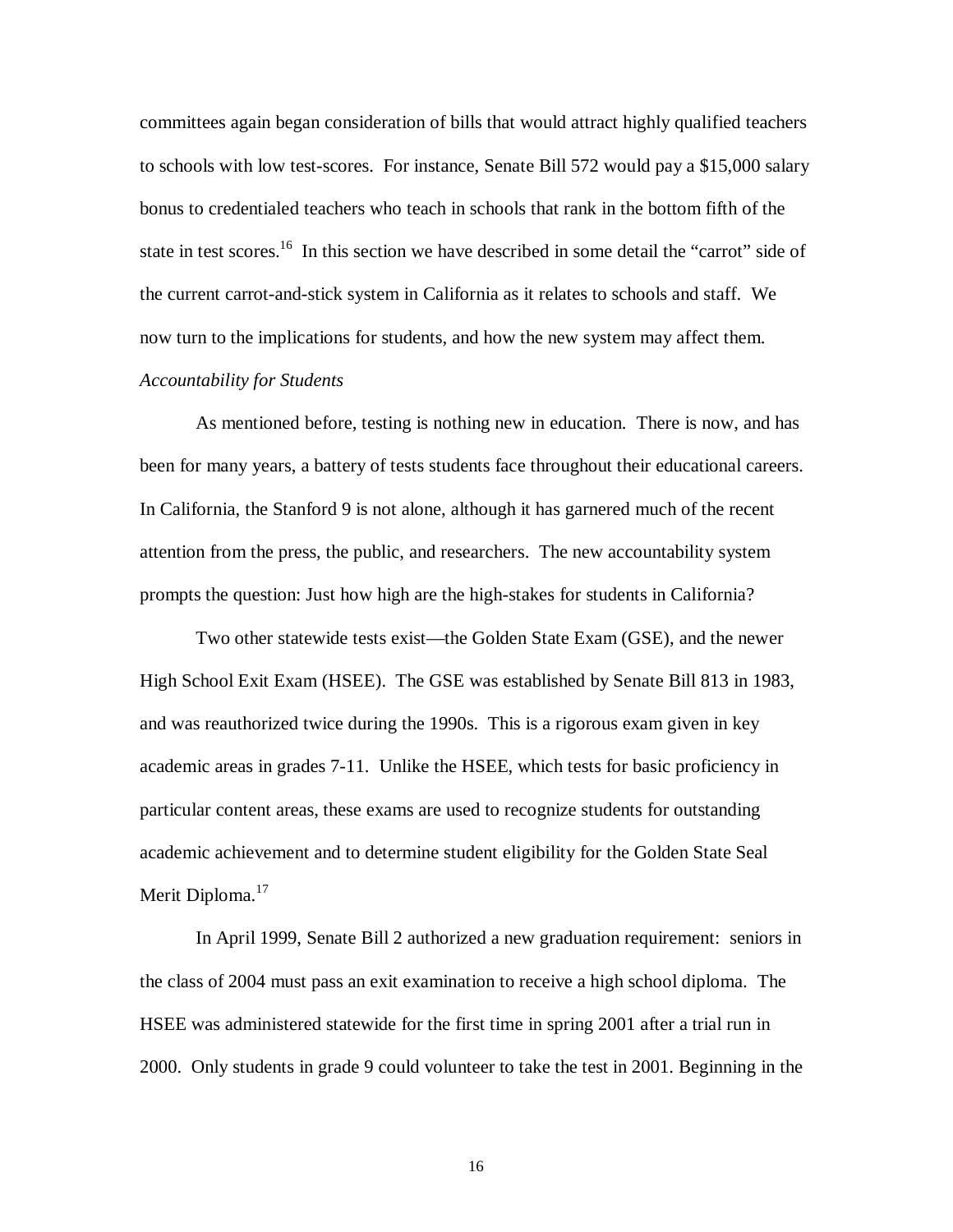2001-2002 academic year, students in grade 10 will be **required** to take the exam. Because the test is so new, it is uncertain what the effects of this new requirement will be. Heubert and Hauser (1999) find that there is little research on the specific effects of graduation testing, but caution that possible links to consequences such as dropouts must be considered by a well-designed accountability system.<sup>18</sup>

Similar to the incentives for schools and staff, there are specific monetary rewards for high test-scores in California. Senate Bill 1688 (Ch 404, 2000) established the Governor's Scholarship Programs. The legislation appropriated \$118 million for 2000- 2001, to be divided between two programs—the Governor's Scholars Program and the Governor's Distinguished Mathematics and Science Scholars Program.<sup>19</sup> The former awards \$1,000 scholarships based on high test scores on the Stanford 9 and may be earned up to three times, for grades 9, 10, and 11. The latter awards \$2,500 scholarships to students who win both a Governor's Scholars Award *and* who earn high test-scores on a math and science AP test, GSE test, or International Baccalaureate (IB) test. This award may only be earned once.

From the above information about the incentives and penalties that the PSAA and related legislation places in California's new accountability system, it is clear that there *is* much at stake—for school, for staff, and for students at either end of the performance distribution. The next section provides an empirical examination of trends in the distribution of test scores and school resources in California.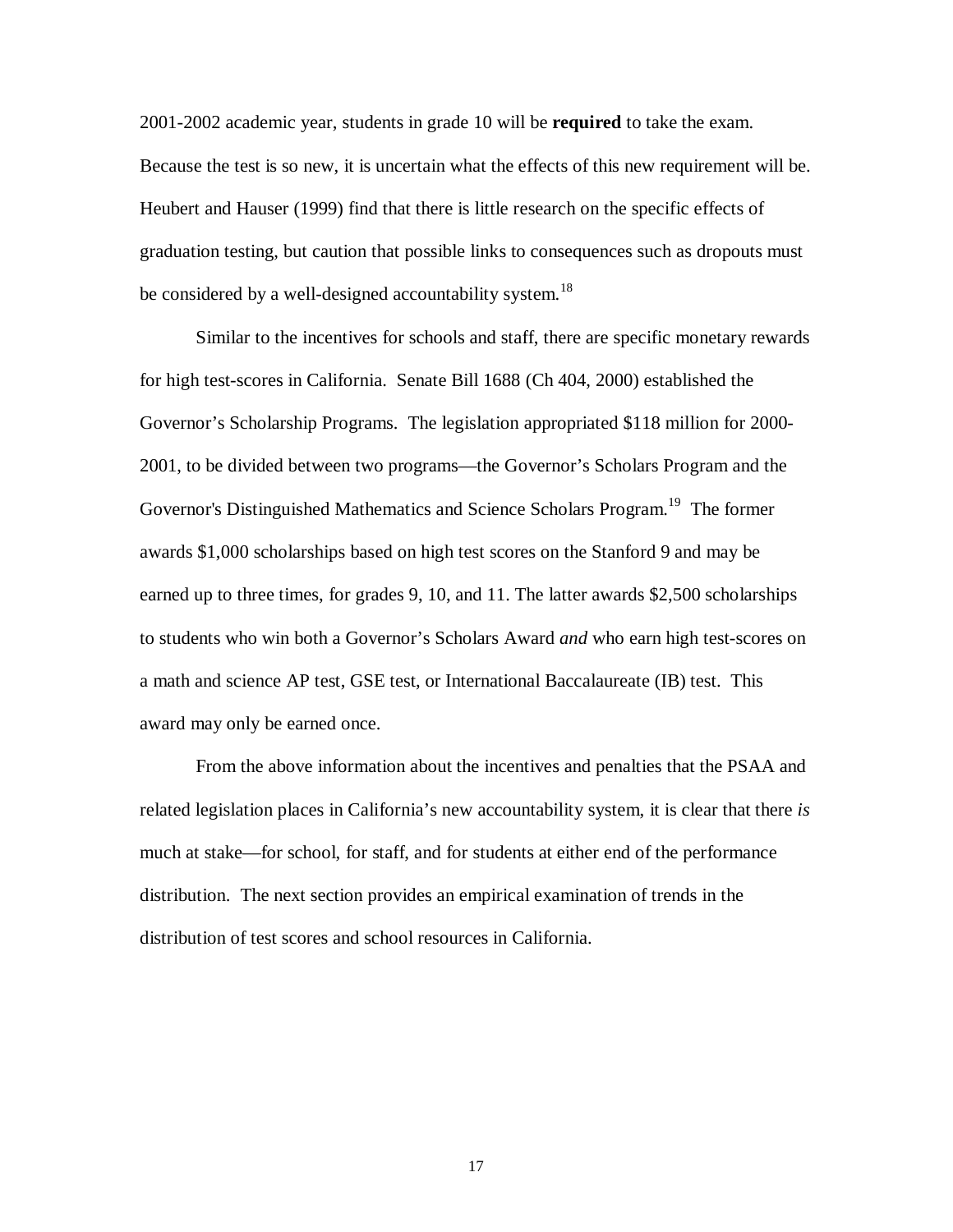#### **Trends in California's Test Scores and Gaps Between Groups**

#### *Summary Level Trends*

We begin our analysis of achievement trends in California with summary level test scores for all students, limited English proficiency (LEP) students, and non-LEP students in the state. Because the state test has only been administered since spring 1998, we examine three years of test scores. The PSAA was passed just before the spring 1999 test was given, and most of its elements were not implemented until after the 1999 test. We therefore focus much of our attention on differences between the 1997-1998 and 1999-2000 academic years, interpreting this as a before/after analysis of the reforms.

Figures 4, 5 and 6 show the three-year trend in math scores for the percentages of students scoring above the national  $75<sup>th</sup>$  percentile, at or above the national median, and above the national  $25<sup>th</sup>$  percentile, respectively. The data for these figures as well as corresponding scores in reading are in appendix tables A-2, A-3 and A-4. There, we take a simple average across grades as well as an average across grades weighted by the numbers of students who were tested in each grade level; the figures show the latter. We tested the significance of the difference—that is, that the one-year changes in test scores were zero.<sup>20</sup> These tables show the test results as well as results by individual grades.

The largest absolute gain from spring 1998 to spring 2000 is for LEP students scoring above the  $25<sup>th</sup>$  percentile of national norms, and the difference of means is statistically significant. In fact, all of the differences of means for math are statistically significant for all three groups. It appears that math achievement has risen significantly over the three years in question. As the appendix tables show, the results for reading are not as strong. Two-year gains in the share of students scoring at or above the  $25<sup>th</sup>$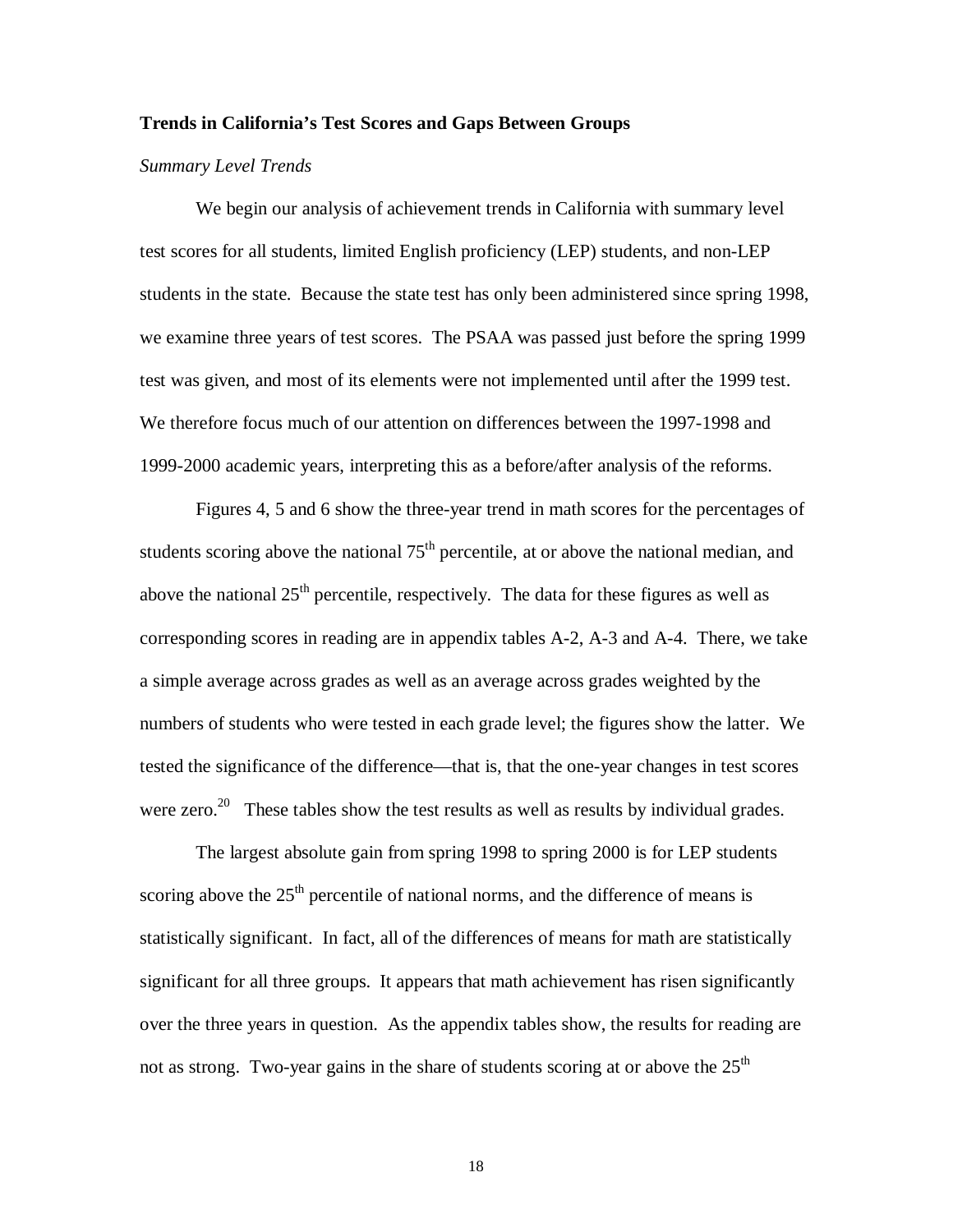percentile of national norms are significant, but gains in the share at or above the median or 75th percentiles are not statistically significant.

Before concluding that reading and especially math achievement have risen in California we should warn the reader that it is common for test scores to rise in the first few years after the introduction of a new test, quite independently of trends in the true underlying achievement of students. Koretz (1996) recounts evidence that rising test scores in one school district reflected growing student (and teacher) familiarity with the test form over several years.  $21$  He and co-authors found that when they administered an older test form, test scores reverted to the levels observed in the first year that the current test form was adopted. Because California has used the same test form since spring 1998, it seems quite likely that at least some of the improvement in test scores reflects growing student and teacher familiarity with the format of the test and, a more serious possibility, growing teacher familiarity with the specific questions that are asked on the test form for a given grade. We doubt that all of the improvement in scores reflects growing knowledge of the Stanford 9 test form, but it certainly is likely to explain a portion of the gains.

#### *Changes in Inequality in Student Achievement*

We present the same achievement data in a slightly different way in Table 2. Here, we present the overall percentage of students across all grades in each quartile of national norms for reading and math. In both subjects, for all students, LEP, and non-LEP students examined separately, between 1997-1998 and 1999-2000 in all cases but one the percentage point drop in the number of students in the bottom quartile of national norms exceeded the percentage point rise in the share of students in the top quartile of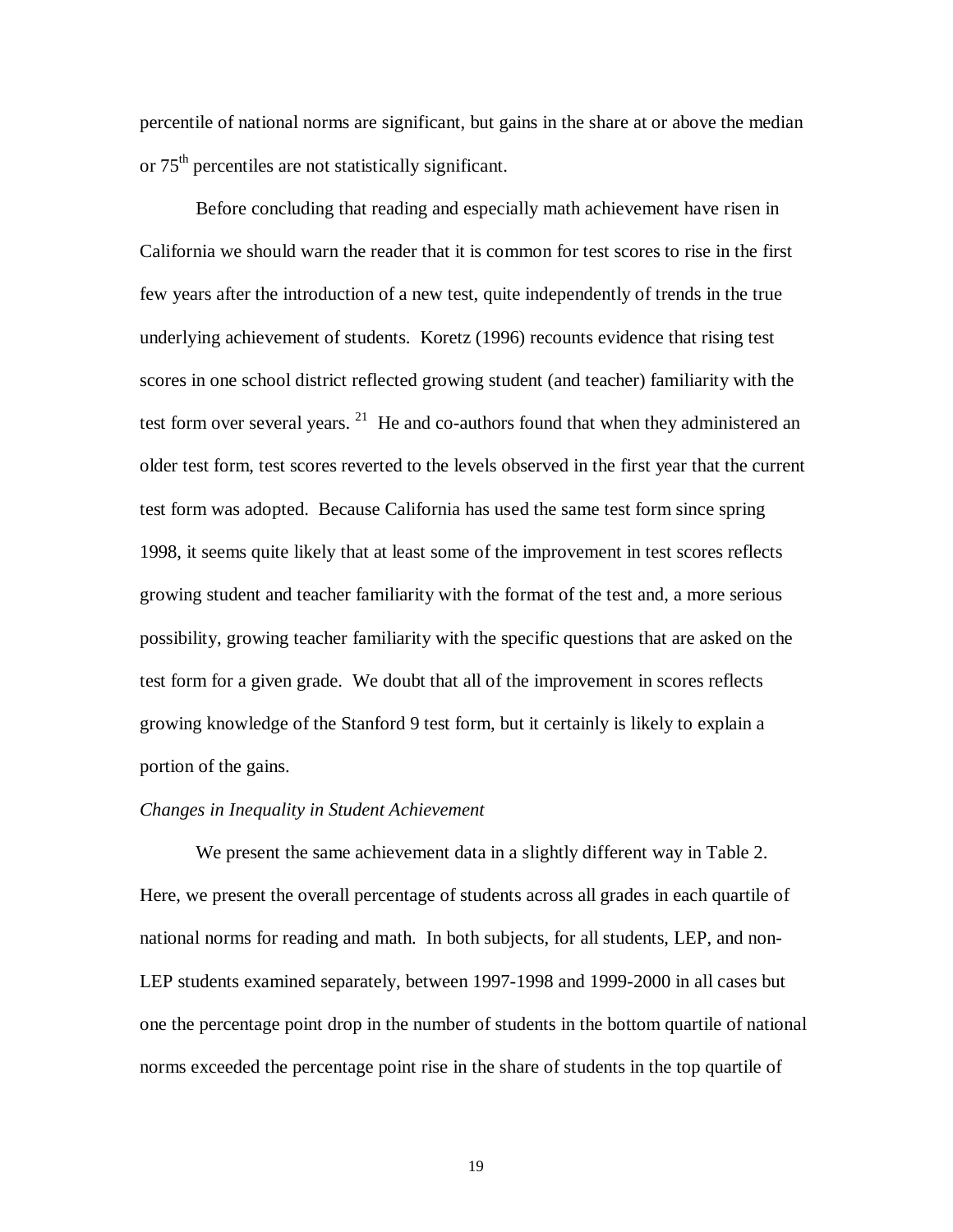national norms. <sup>22</sup> In other words, at the same time that average achievement has been rising, there has been a compression in the distribution of test scores. To re-state this a third way, students who were the furthest behind national norms have indeed improved more quickly than students who were initially above national norms.

## *A Comparison of Test Score Growth in Schools at the Bottom and Top of the Test Score Distribution in 1998*

In addition to examining overall trends in student achievement, it is crucial to study whether the test-score gap between the bottom-performing and top-performing schools has narrowed or widened over time. Indeed, the legislature passed the PSAA specifically to address the large variations in student performance across schools.

As was discussed in an earlier section, the vast differences between the proportion of LEP students in California and the nation makes comparisons of California's "all student" and LEP student categories with student performance in the nation as a whole quite problematic. Indeed in the national norming sample for the Stanford 9 test only 1.8 to 2% of students were LEP, while California has approximately 20% LEP students. Therefore, for a more accurate comparison we examine the percentage of non-LEP students scoring at or above the national median from this point forward. We ranked schools by the percentage of non-LEP students scoring at or above the national median in the Stanford 9 math test results at each school in 1997-1998, and identified the schools that ranked in the bottom quintile, or fifth, of performance, and those in the top quintile of performance *in that year*. We then followed these schools through 1999-2000. We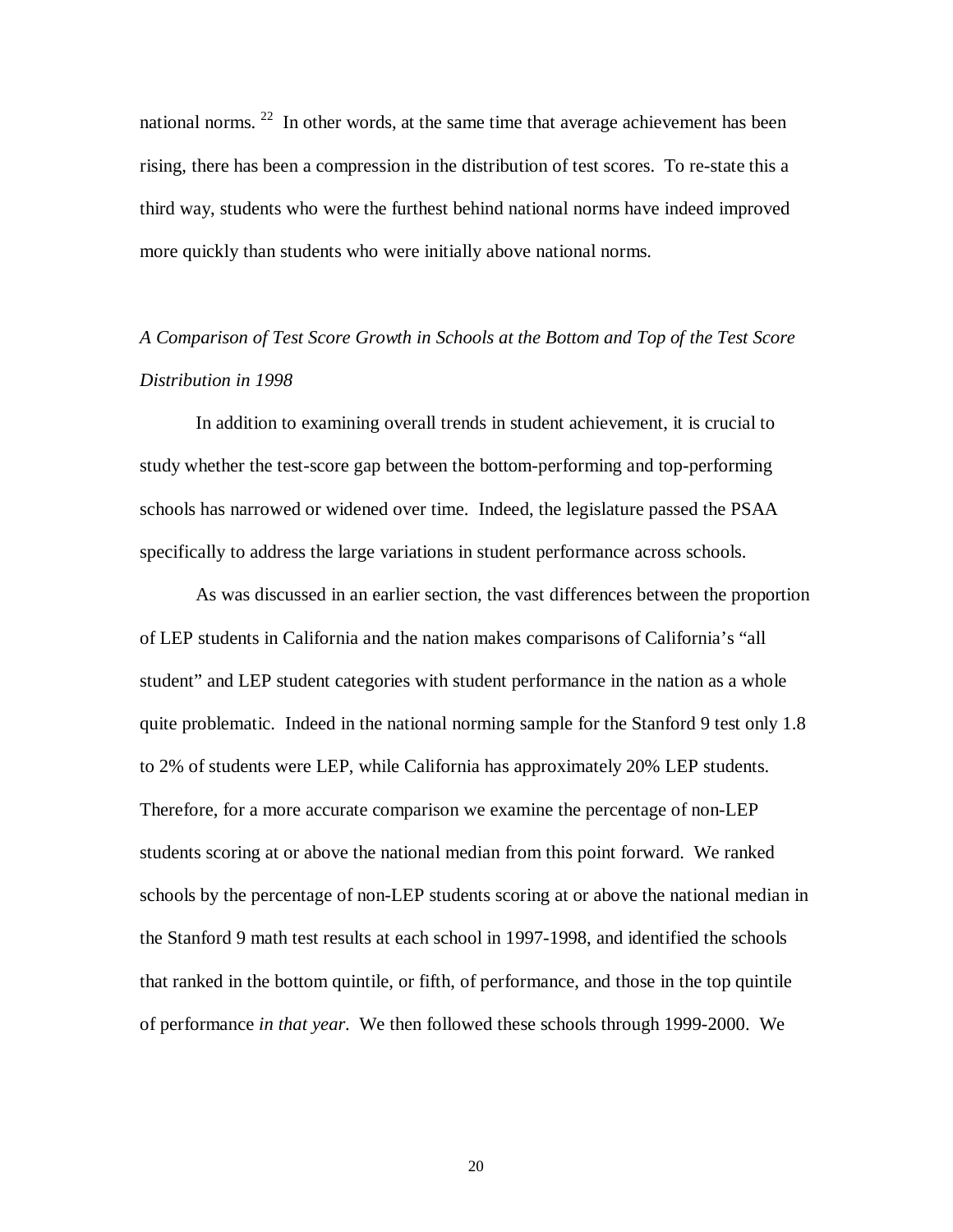also identified the bottom and top quintiles of schools when ranking based on reading scores. We ranked elementary, middle and high schools separately.

Table 3 shows the percentage of students at or above the  $25<sup>th</sup>$ ,  $50<sup>th</sup>$  and  $75<sup>th</sup>$ percentiles of national norms in these two samples of schools in 1997-1998 through 1999-2000. The top panel shows results for math; the bottom panel shows results for reading. The three rightmost columns in the table show changes in the percentage of students at or above each cutpoint between 1997-1998 and 1999-2000 for schools that initially had low and high test scores, and the change in the test-scoregap over the twoyear period.

The results are clear. The percentage of students at or above the  $75<sup>th</sup>$  percentile of national norms has grown in both types of schools – those that were low-performing in 1997-1998 and those that were high-performing. The gains are broadly similar in the two types of schools, although in most cases the gains have been modestly higher in the topperforming schools. One major exception to this rule occurs for reading achievement among high school students. Here, the percentage of students in the top quarter of national norms surged upward by 16.1 points in the top schools compared to a rise of only 1.9 points in the bottom schools.

When we examine the percentage of students scoring at or above the  $50<sup>th</sup>$  and  $25<sup>th</sup>$ percentiles of national norms, the story is reversed. That is, typically the bottomperforming schools in 1997-98 appear to have improved considerably faster than the topperforming schools in 1997-1998. The percentage-point increase in the share of students above these two cutoff points in bottom-performing schools is typically at least twice as big as the corresponding increase in top-performing schools. Again, there is one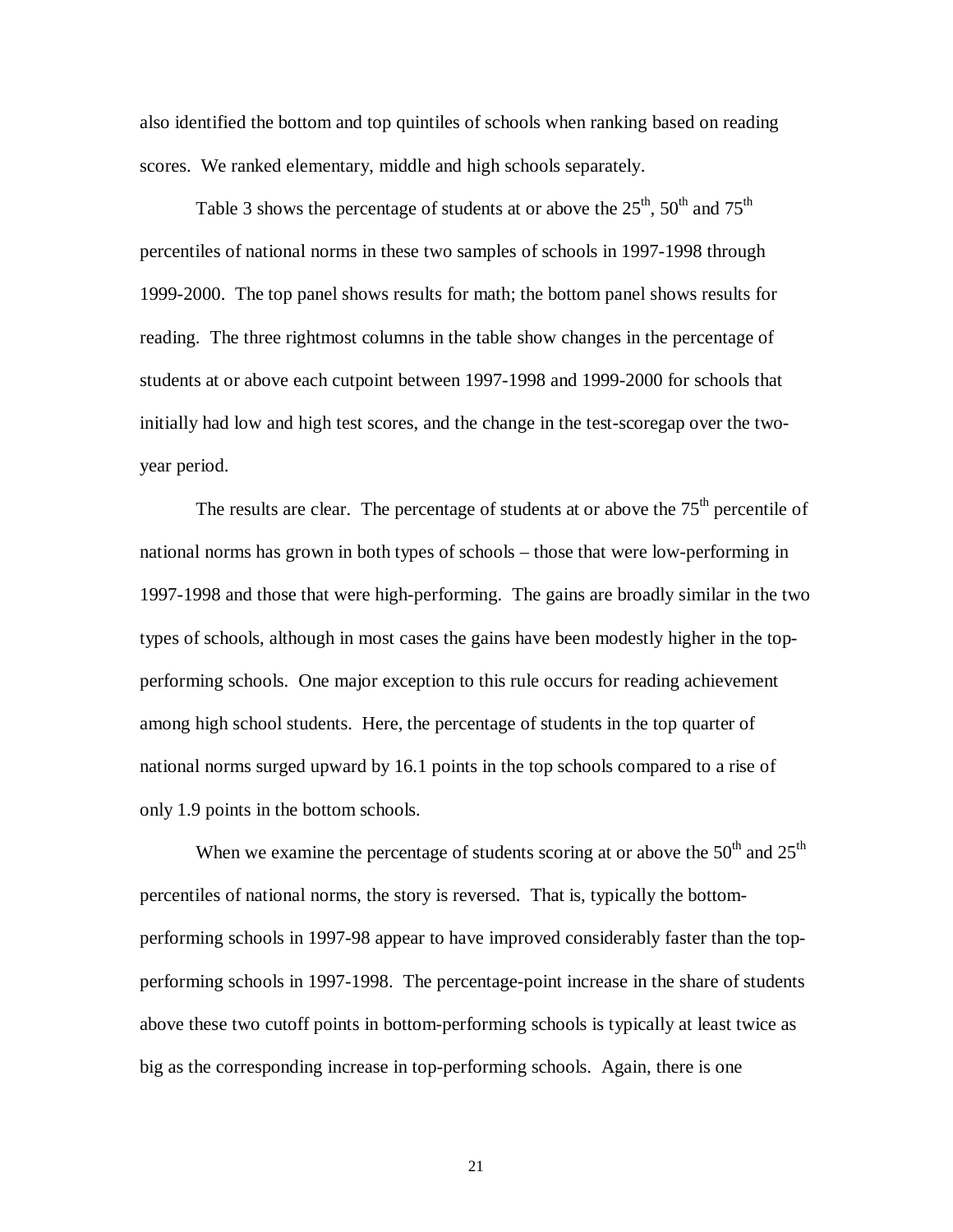exception to this overall pattern: in top-performing high schools the increase in the percentage of students at or above the  $50<sup>th</sup>$  percentile in reading exceeded the increase in the schools that were initially low-performing. Apart from this exception, schools that initially had the lowest achievement do appear to have had more success in increasing the share of students in the top half and top three-quarters of national norms. For example, in elementary schools, the percentage of students at or above the national median in the bottom-performing schools for math increased from 18.3% to 36.7%, an increase of 18.5%. In contrast, the schools that were top performers in 1997-98 increased their percentage of students at or above national norms from 74.1% to 83.1%, an increase of just 9.1%.

Of course, the bottom-performing schools had more room for improvement; so one might have expected results like this even if the school accountability reforms had not directly caused the narrowing in the gap in achievement among schools that is apparent in the table. This argument is not persuasive though. We note that it is mathematically possible that top-performing schools could have matched the gain in the percentage of students at or above the  $50<sup>th</sup>$  or  $75<sup>th</sup>$  percentile of national norms at bottomperforming schools. For instance, in the case of elementary school math results, the 18.5% gain in the share of students at or above the national median at the bottom schools could theoretically have been matched at the top-performing schools: this would have required an increase in the share at or above the national median at the top schools from 74.1% to 92.6%. In reality, the share of students above the median grew from 74.1% to only 83.1%. It seems clear, then, that schools originally in the bottom fifth of achievement have had more success at increasing the share of students in the top 50%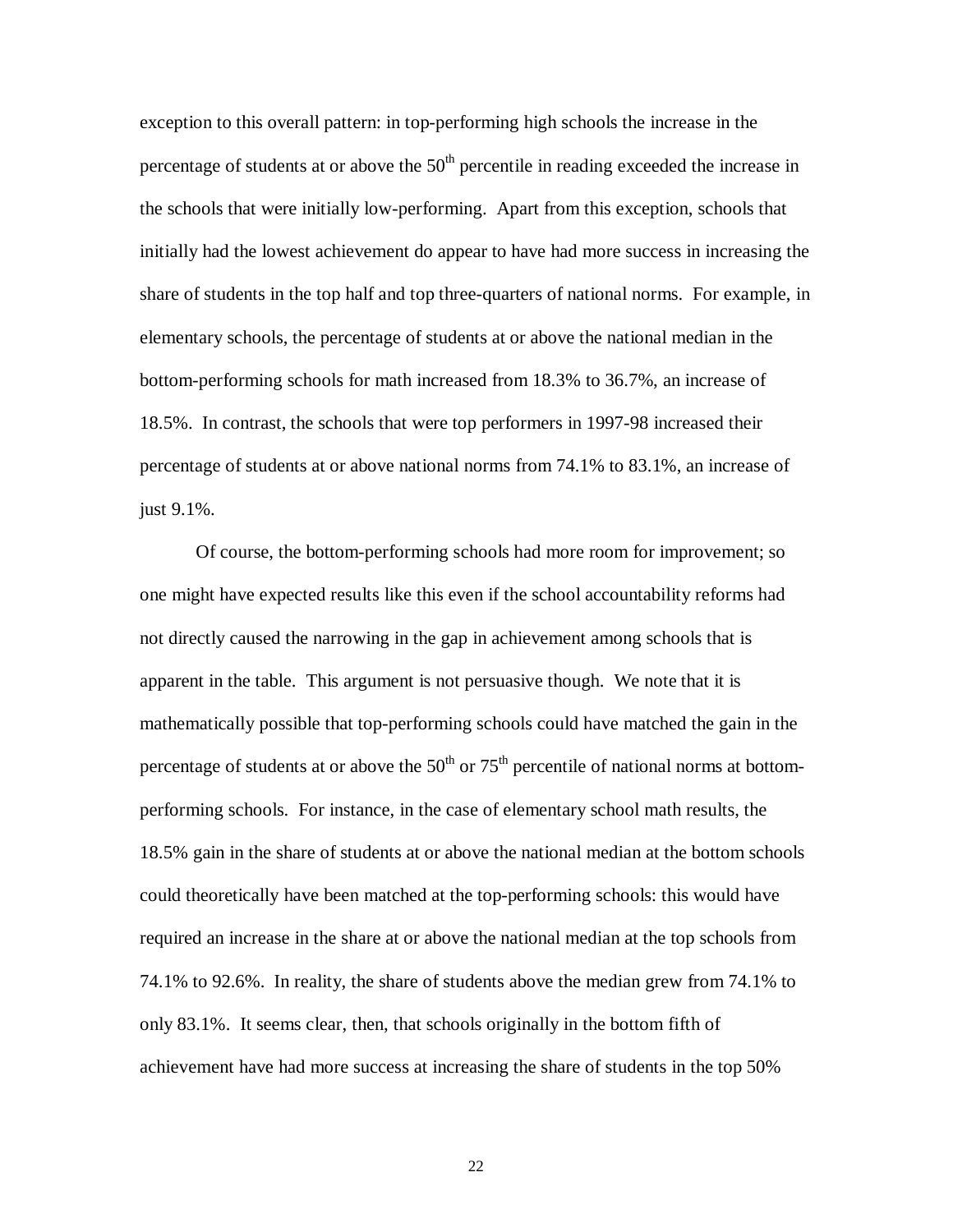and 75% of national norms than have the top-performing schools. This finding strongly supports claims that testing and accountability may help to narrow the achievement gap among schools. The fact that low-performing schools have "multiple incentives" to raise performance through eligibility for II/USP, GPAP, GPA, SSEBP, and CSPIA funds lends even more credibility to this argument.

### *Is the Narrowing of the the Test Score Distribution Genuine?*

Although this conclusion appears to be quite strong, we were concerned that a statistical oddity known as "regression to the mean" might have driven the narrowing in the achievement gap. To understand regression to the mean, consider the following extreme hypothetical example. Suppose that all schools in California in truth have equally proficient students, but that there is a great deal of random variation from one year to the next in the test scores. Then our "top-performing" and "bottom-performing" schools in 1997-1998 really were identical, but some had better "random shocks" than others. If this were true, then by 1999-2000 the two sets of schools should have had reverted to the mean on average, producing roughly equal student achievement. We would have incorrectly interpreted this as a complete elimination of a "real" test-score gap in the two-year period, when the test-score gap was not meaningful in the first place.

We undertook three steps to test this possibility. First, if the schools in our lowand high-peforming groups simply had bad or good luck in spring 1998, then we should see no evidence that compression has occurred in the overall distribution of student test scores. As our earlier discussion of table 2 showed, for the state's overall student population there is clear evidence that the number of California students who moved out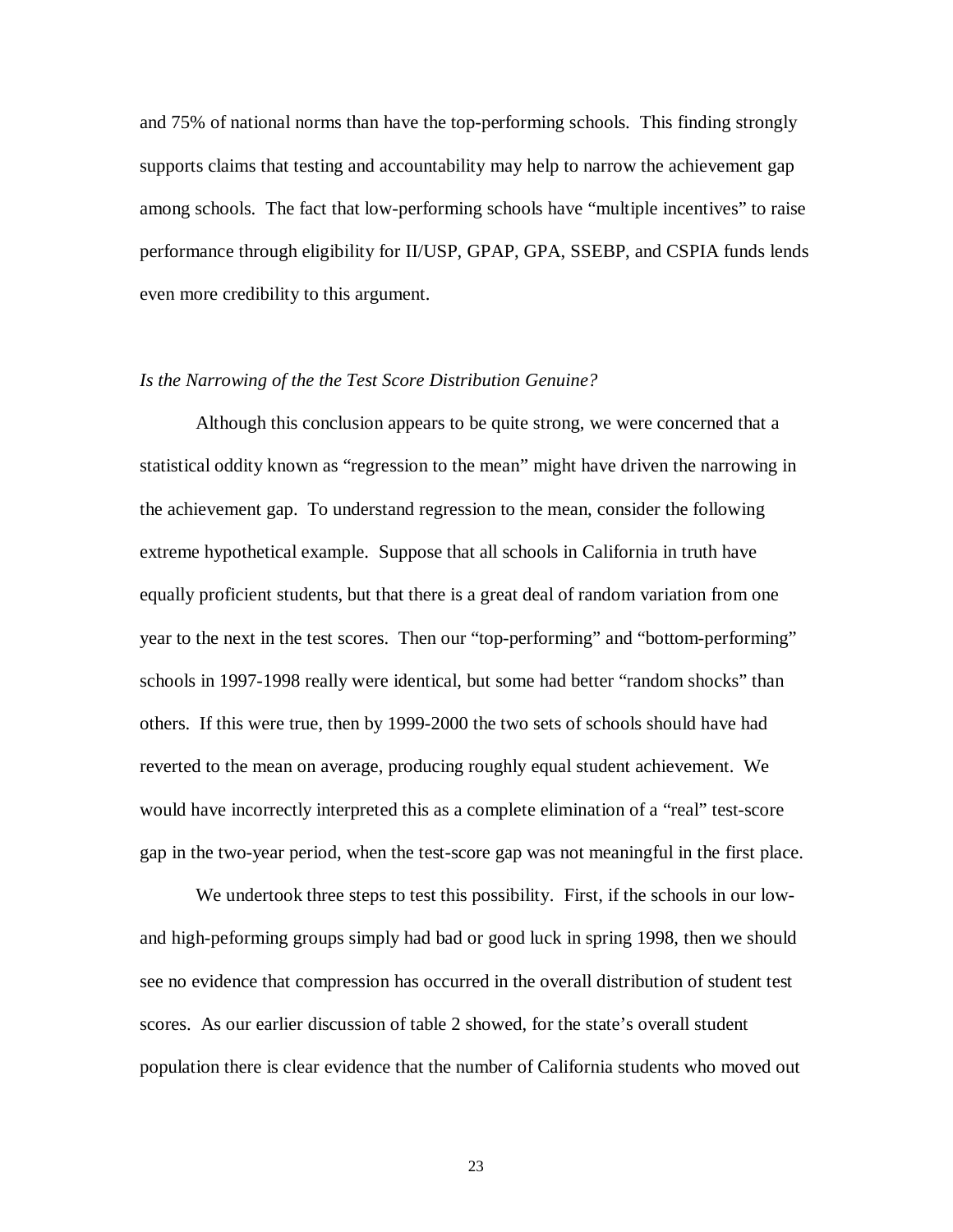of the bottom quartile of national achievement exceeded the number who moved into the top quartile. This pattern corroborates the claim that student achievement in California has grown relatively more quickly at schools that initially had the lowest test scores.

As a second test for regression to the mean, we identified fresh samples of schools in the bottom and top fifth of achievement in each school year. This procedure is quite different from what we did in table 3 where we selected these schools just once, in 1997- 1998, and followed the same subsets of schools over time. If regression to the mean were driving our result of convergence in student achievement, we would expect to see essentially no narrowing of the achievement gap between the bottom and top schools over time when we choose fresh samples of bottom and top schools each year.

Table 4 shows the results, using the same format as for table 3. Strikingly, the overall patterns we reported in table 3 persist: there has been a slightly higher increase in the share of students at or above the  $75<sup>th</sup>$  percentile of national norms at the top schools, but the increase in the share of students at or above the  $50<sup>th</sup>$  or  $25<sup>th</sup>$  percentiles of national norms has been considerably larger in the bottom fifth of schools than the top fifth of schools. In other words, when we focus on students performing in the top half or top three-quarters of national norms, there has undeniably been a narrowing in the achievement gap among schools.

It is noteworthy that the gains made by bottom-performing schools relative to topperforming schools are much greater when we follow the same schools over time, as in table 3, rather than allowing the schools making up the top and bottom groups to change each year, as in table 4. This fact suggests that there could be some regression to the mean at play in table 3.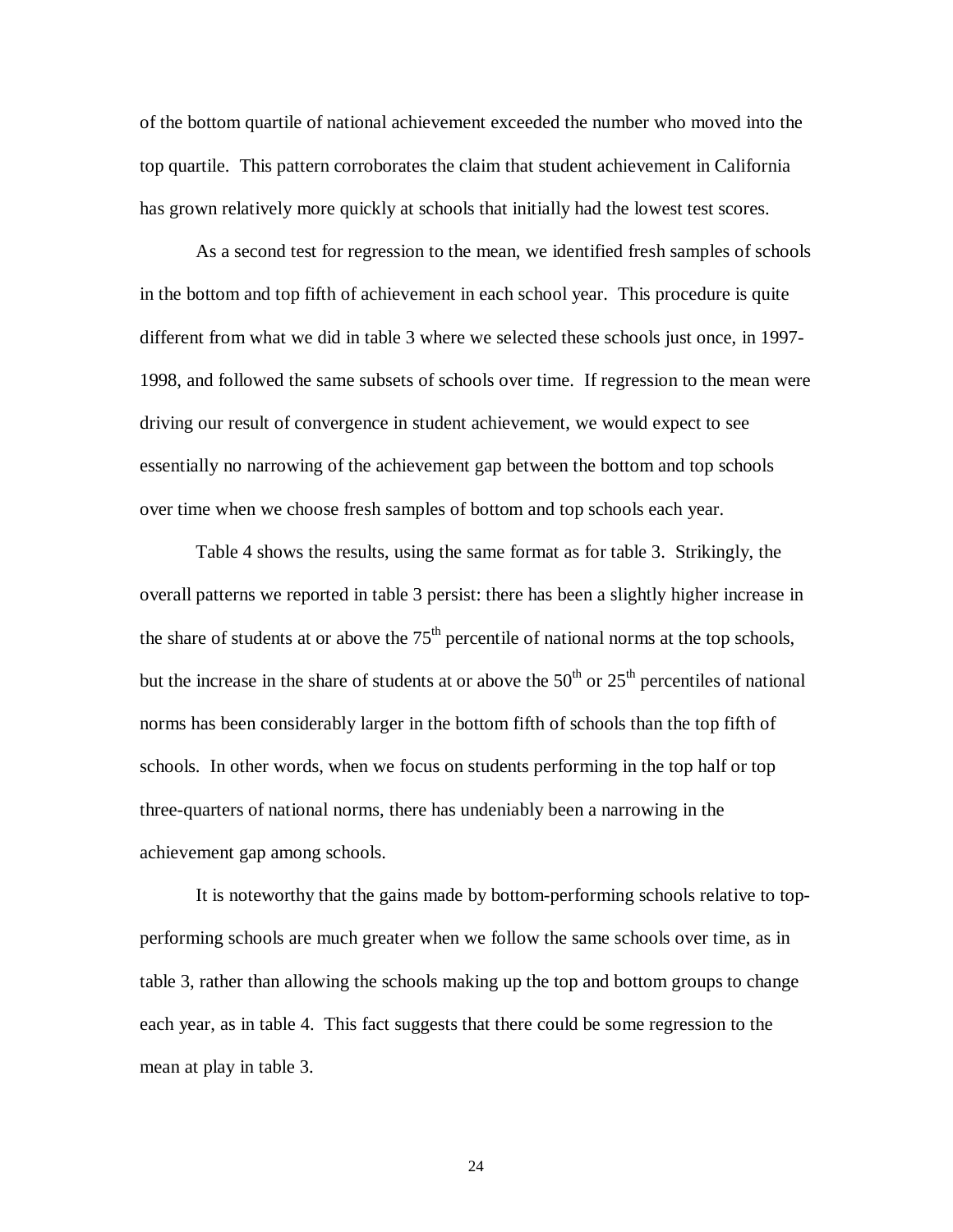However, there is another interpretation more favorable to the view that school accountability provides strong incentives to those working in the bottom-performing schools to improve student achievement. Specifically, it could be the case that schools at the very bottom of the 1997-1998 test score results implemented various reforms to improve over time. That means that by 1999-2000 many of these schools had overtaken other schools that were originally ranked higher. If it is true that the public release of test score results creates stronger incentives to improve at the very weakest schools, then we should expect exactly what is observed in the two tables. First, schools that were originally bottom performers should have gained markedly relative to the top schools. Second, because these "bottom" schools should have overtaken some other schools, the overall variation in test scores statewide from one year to the next should have narrowed, as shown in table 4, but not as much as did the variation in test scores for the original bottom-performing schools.

As a third test that the apparent narrowing in achievement among schools merely represents regression to the mean, we should see the opposite pattern – a widening in the test-score gap – if we define our samples of low- and high-scoring schools using end-ofperiod scores rather than beginning-of-period scores.  $^{23}$  To understand this, suppose that random errors affect each year's data on student achievement at each school, and that these random errors are the only reason why two schools' rate of improvement might differ between years. One way of detecting this is to re-analyze the school data after defining low- and high-scoring schools using end-of-period test scores. If all that was different between these schools was that they had had different amounts of random luck in the final year, then at the start of the period, their test scores should have been quite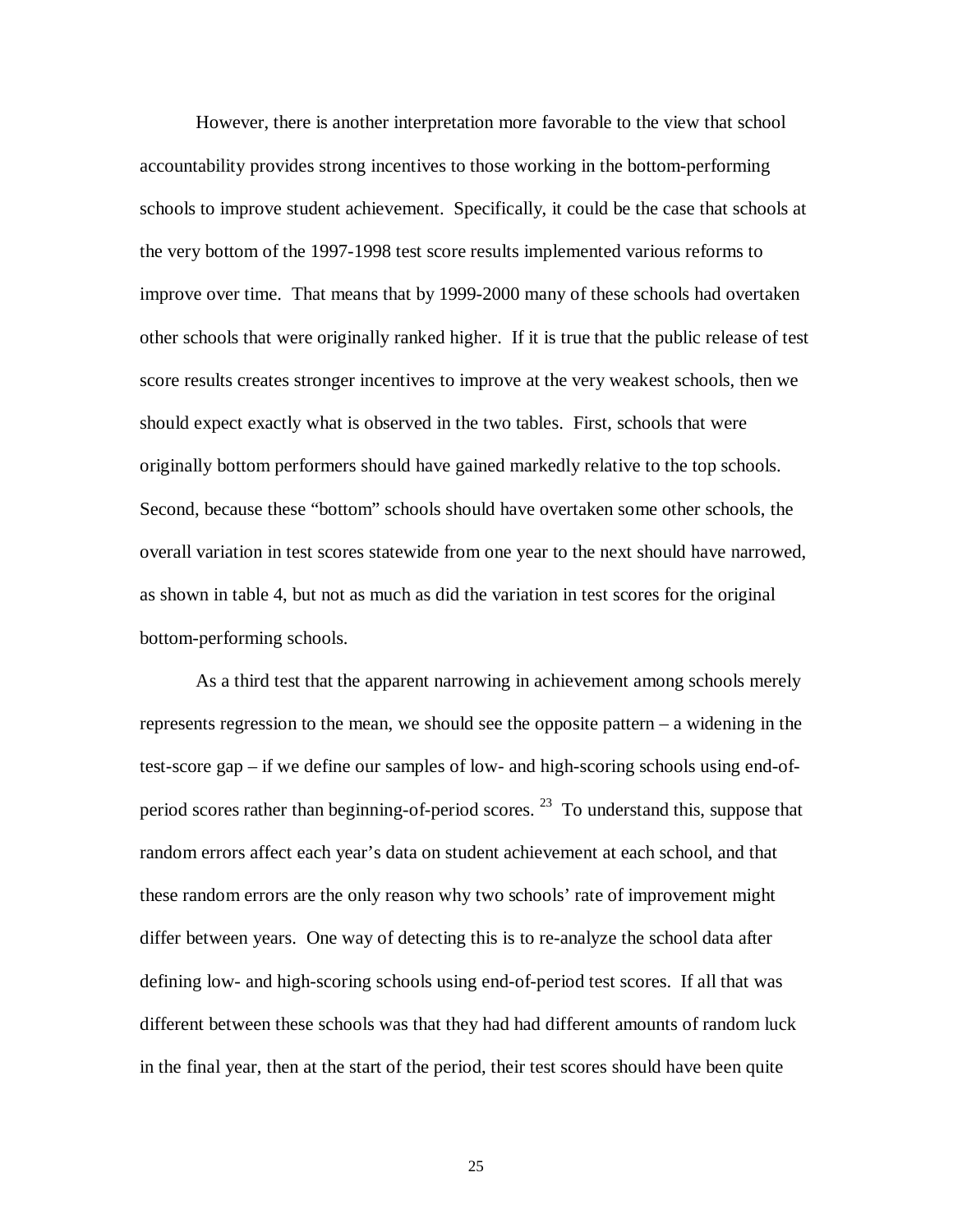similar to each other. Figure 7 illustrates with hypothetical data, under the assumption of regression to the mean and, for simplicity, no real growth in average achievement. According to this theory, the narrowing in test scores across schools that we reported earlier would be reversed if instead we defined high- and low-scoring schools based on their end-of-period scores. This is shown by the solid lines in Figure 7. In the case illustrated, we would see declines in achievement at schools that initially had unusually high scores, and at schools that at the end of the period had unusually low scores. Conversely, the schools that would show gains in achievement would be those that initially had unusually low scores and those that at the end of the period had unusually high scores. Most important of all, the gap between low- and high-scoring schools should move in opposite directions, depending on whether we defined these schools using beginning- or end-of-period test scores. In fact, if there is no correlation in the errors over time, the change in the gaps should be opposite sign but equal in absolute value. (Note that even if all schools are truly improving, at the same rate over time, but with random errors that regress to the mean, then this statement should still be true.)

Table A-6 in the appendix performs this exercise, using samples of high- and lowperforming schools selected based on 1999-2000 test scores. The results are quite similar to our results in table 3, where we selected the subsamples based on 1997-1998 scores. First, and most important, we do not find that the change in the gaps between low-scoring and high-scoring schools are equal and opposite to those found in table 3. Thus, pure regression to the mean without any true trends in achievement gaps can be ruled out. Second, as our second test suggested, there probably is some regression to the mean at work along with true trends in achievement gaps across schools. The narrowing in the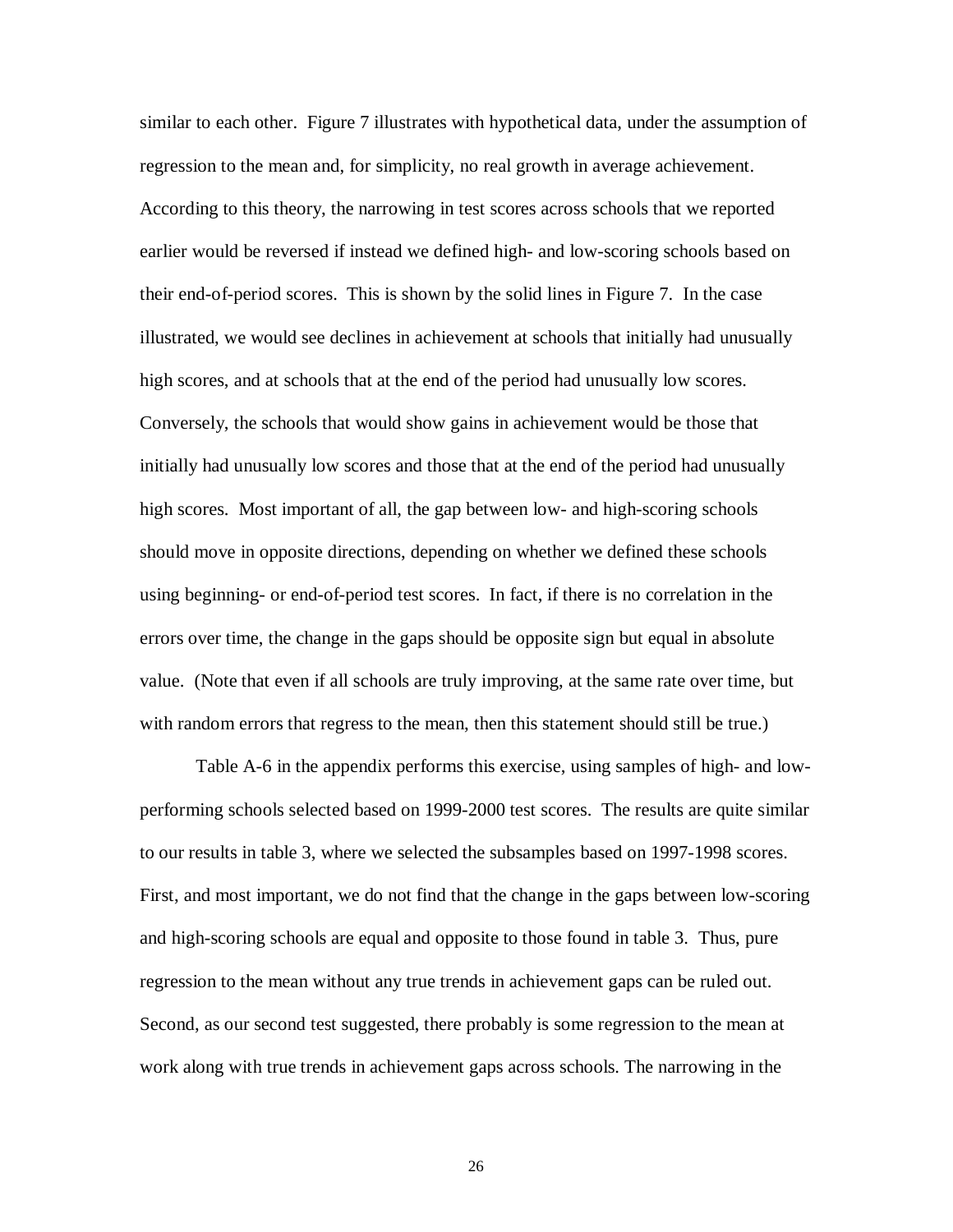gap in the percentage of students at or above the  $25<sup>th</sup>$  percentile of national norms in table 3 also occurs, but to a lesser extent, in every case in table A-6, suggesting that the narrowing achievement gap is real. In most cases in table A-6, the change in the percentage of students scoring at or above the national median is very close to zero, while in table 3 the gap narrowed substantially in five out of six cases. The most logical interpretation is that there is both genuine narrowing in the achievement gap between low- and high-performing schools and regression to the mean, which work in opposite directions, nearly canceling each other out. That is, the estimates of test-score compression in table 3 overstate the true extent of narrowing while the estimates in table A-6 understate the narrowing. Finally, table 3 suggested that when we measure achievement by the share of students at or above the  $75<sup>th</sup>$  percentile of national norms, in two cases the gap did not change, and in four cases it rose, by modest to meaningful amounts. The changes in this test-score gap in table A-6 are all positive, and in most cases are a few percentage points higher than in table 3. Together, these results suggest that a modest but genuine widening in the test-score gap may indeed have occurred at the 75<sup>th</sup> percentile of national norms.

In sum, these three tests suggest that although regression to the mean is present to some extent in the data, there has been a genuine narrowing of the test-score gap when measured by the gap in the percentage of students scoring at or above the  $25<sup>th</sup>$  or  $50<sup>th</sup>$ percentile of national norms, and a slight widening of the test-score gap when measured as the percentage of students scoring at or above the  $75<sup>th</sup>$  percentile of national norms.<sup>24</sup>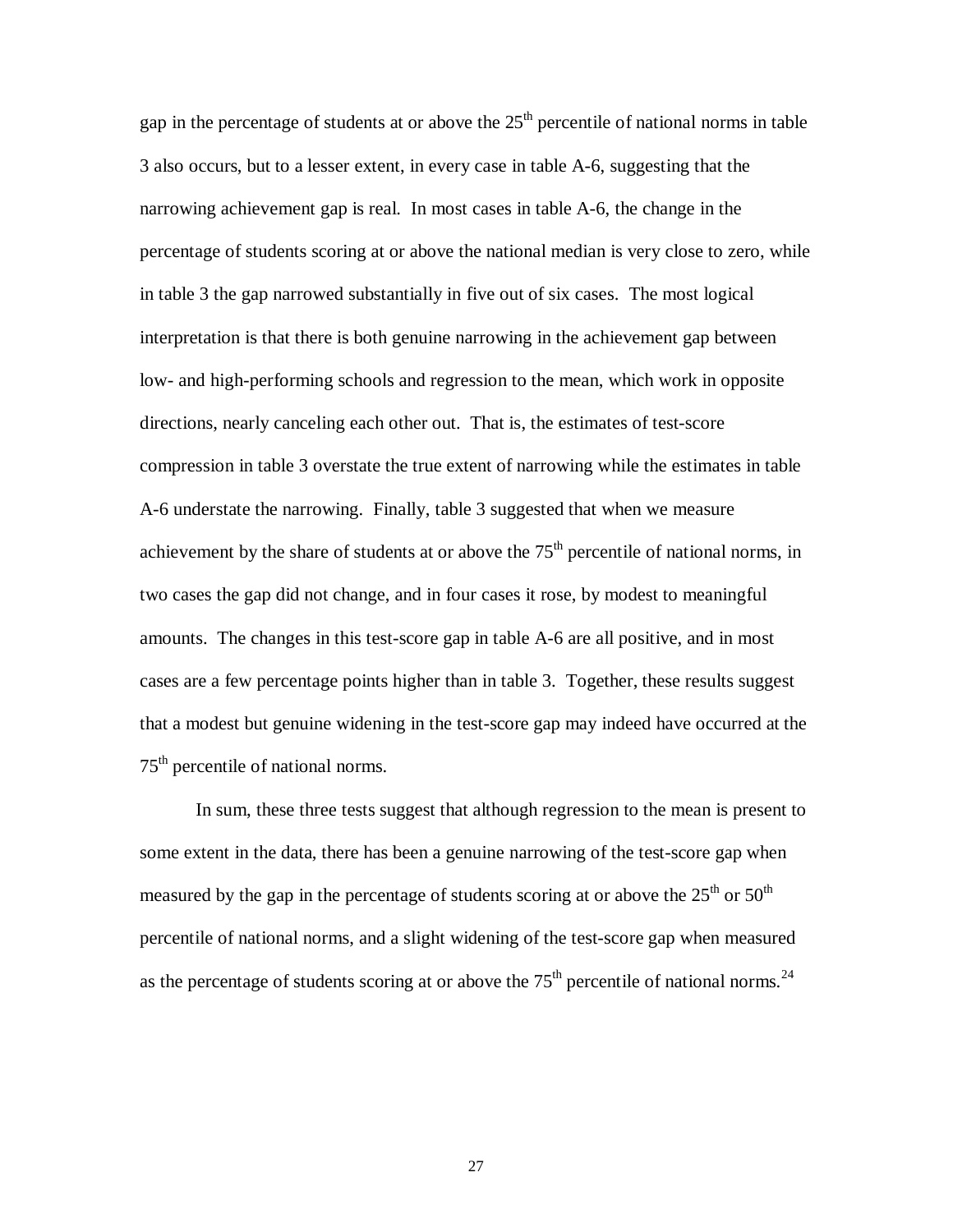### **Trends in School Resources and Dropout Rates**

This section addresses the questions of whether accountability in California has been matched by an overall increase in resources, what the distribution of resources was before and after the PSAA and related reforms, and what the trend in dropout rates has been.

### *School Resources and Course Offerings in High Schools*

There were over 270,000 teachers who taught in the classroom (rather than holding administrative positions) in California in the 1997-1998 academic year. By the fall of 1999, that number had risen to over 292,000. At the same time, the numbers of AP courses increased in high schools pursuant to an order in 1999 by Governor Davis. By these measures, school resources did increase pre-PSAA to post-PSAA. However, California's student population also increased from over 5.7 million to over 5.9 million during that time. The question of how these additional resources are distributed across California and how measures such as average class size and teacher characteristics have changed in recent years naturally follows.

Table 5 presents statewide averages for each of the three grade-spans, weighted by student enrollment at each school in each of the three years. In order to facilitate comparison with the earlier samples of schools we limit our sample to the schools with valid math or reading data. (In practice, only about 3% of schools and approximately 1% of students in regular schools statewide were excluded from our sample by this restriction.) Notice that resource levels are virtually identical whether we limit the sample to either schools with math or reading scores. Thus, any trends we observe are observed across all schools for which there were math and reading data. Asterisks in the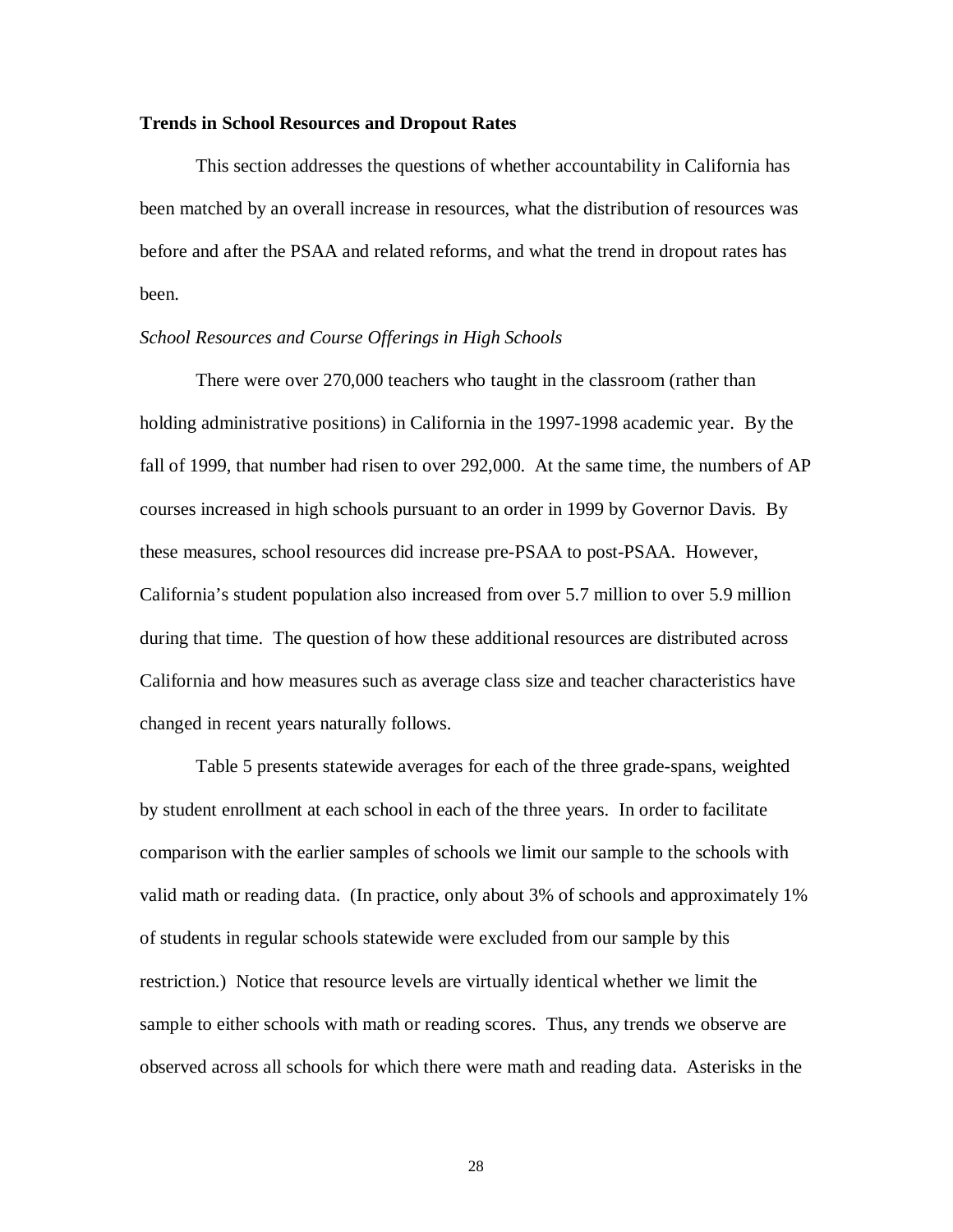final column in the table indicate whether the change in each resource level between fall 1997 and fall 1999 is statistically significant. Corresponding columns of asterisks to the right of the earlier columns show the results of tests that the one-year changes in resources were zero; we focus our attention on tests of the two-year changes shown in the final column of the table. Although the average student in elementary and middle schools attends a school in which class size did go down, the change between 1997 and 1999 is so small as to be virtually unnoticeable and is not statistically significant. In high schools, class size also went down, and this change is significant at the 0.01 level.

In all three grade-spans, the average student attends a school in which average teacher experience and the percentage of teachers with a Master's degree have declined, while the percentages of teachers with at most a Bachelor's and lacking full credentials have risen. In elementary schools the percentage of teachers with at most two years of teaching experience has decreased, however in middle and high schools it has increased. Of these five resource measures, in elementary and middle schools all differences in the means from 1997 to 1999 are significant except the percentage with at least a Master's, while in high schools all of these measures are significant at levels equal to or less than 0.05.

Because low experience and lack of credentials are relatively highly correlated (with a correlation of 0.46 in 1997-1998), we would expect the percentages to change in the same direction rather than inversely as they do in elementary schools. This finding suggests that it may be taking teachers longer to earn a full credential in the elementary schools and that middle and high schools may be hiring novice teachers who begin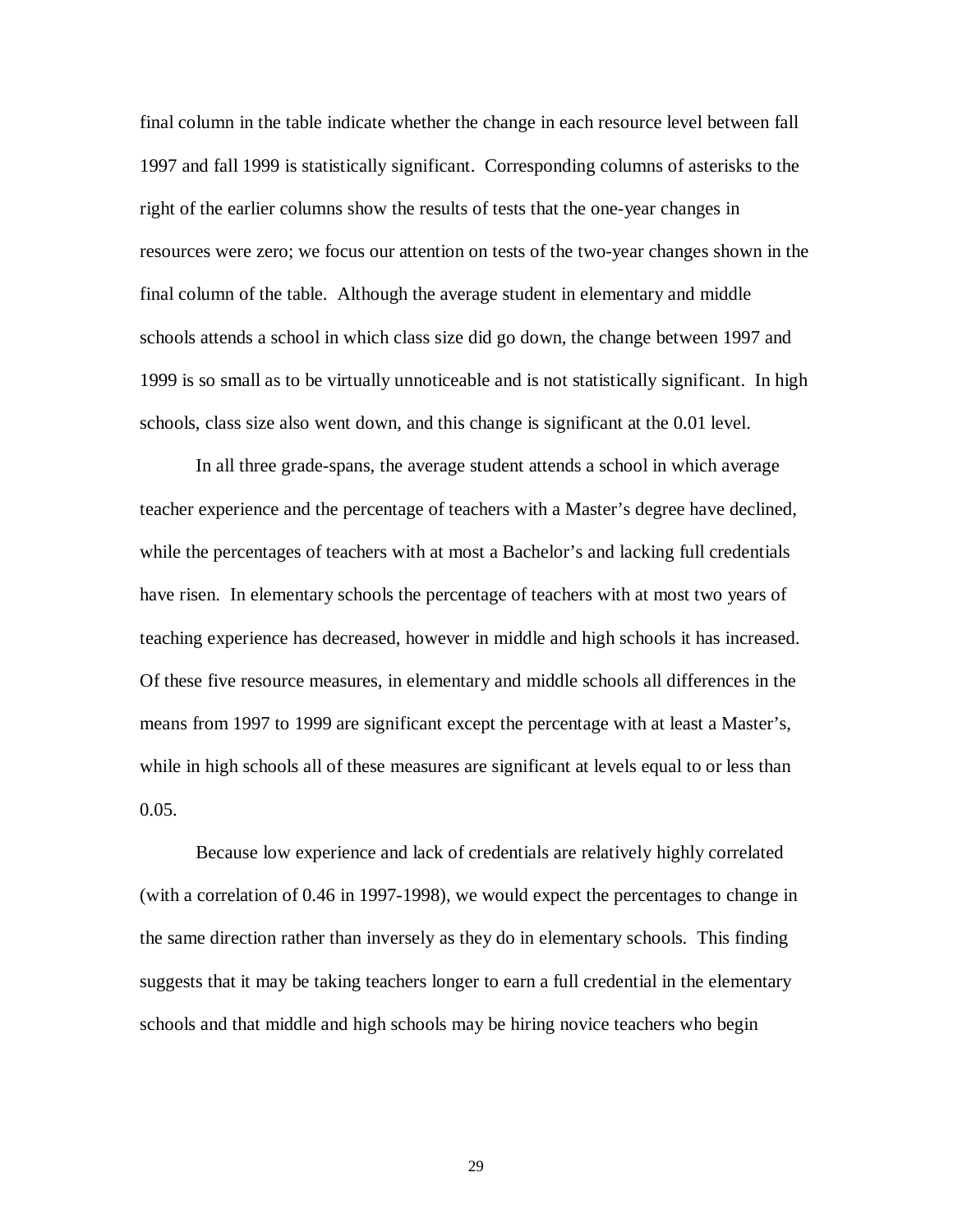teaching without full credentials, but who earn their credential before they reach their third year of teaching.

In high schools we also examine the levels of college-prep and AP course offerings and look at changes since the PSAA of 1999. Table 5 shows that the average high school student attends a school in which the percentages of both types of curricula have increased, but the difference in the averages from 1997 to 1999 are significant only for the "a-f" series of courses. We will explore all of the measures discussed in this section for specific subgroups of schools and students in more detail later.

In addition to course-taking patterns, we also examine recent trends in the dropout rate in California. Theoretical work suggests that any increase in academic standards is likely to cause students on the borderline of success to give up or even drop out, unless the increase in standards is accompanied by additional resources targeted at the students at risk. <sup>25</sup> With the introduction of rigorous new content standards in the late 1990's and the new statewide test that began in spring 1998, with results going both to a student's teachers and parents, one might wonder whether the dropout rate has increased in California. Figure 8 shows official calculations by the California Department of Education on the annual dropout rates among California high school students. If anything, the trend in dropout rates appears to be downward.

Although it appears that the development of the statewide test and content standards has not adversely affected the dropout rate, in truth it may take a decade to see the full effects of the accountability reforms on the dropout rate. We say this because the component of the reforms that is most likely to affect dropout/graduation decisions is just now being phased in. The high school class of 2004 will be the first that is required to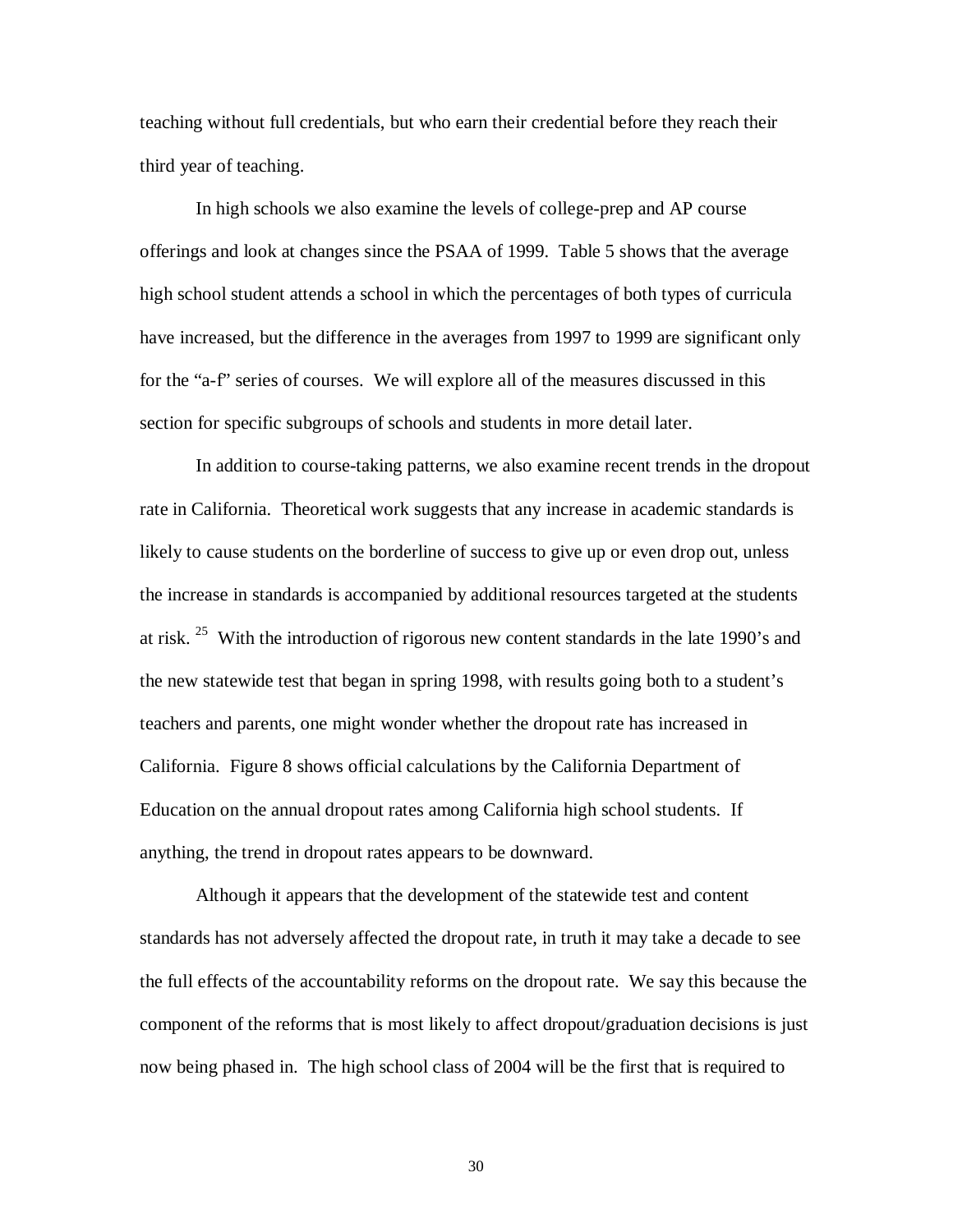pass a new state high school exit examination before graduating from high school. Thus, if this new graduation requirement lowers the probability of high school graduation for *marginal* students, it may take several years to become apparent.

We also should caution the reader that the measurement of dropout rates in California has become a highly contentious issue, mainly because the state has not adopted a longitudinal database that tracks students as they move between schools, leave the state, or in the case of immigrants "reverse migrate" to their country of origin. We have reported the one-year dropout rates calculated by the state. Using enrollment and graduation data, Betts (forthcoming) shows that the ratio of high school graduates to grade 9 enrollment 3 years earlier in California has consistently hovered around 0.69-0.74 throughout the last half of the 1990's, suggesting a four-year dropout rate of about 25- 30%. <sup>26</sup> This stands in stark contrast to the one-year dropout data in figure 8, which imply a dropout rate over the four years of roughly  $12\%$ . <sup>27</sup> For this and the other reasons mentioned above, it is too soon to conclude whether the new school accountability program has affected the dropout rate.

## **The Gap in School Resources and Course Offerings Before and After the Public Schools Accountability Act**

This section poses two main questions. First, in 1997-1998, how did resources vary between schools with unusually high and low test scores? Second, since California began its accountability program are low test-score schools receiving more resources and high test-score schools receiving fewer resources? We calculate the size of the resource gap between high and low test-score schools, and measure how much the gap has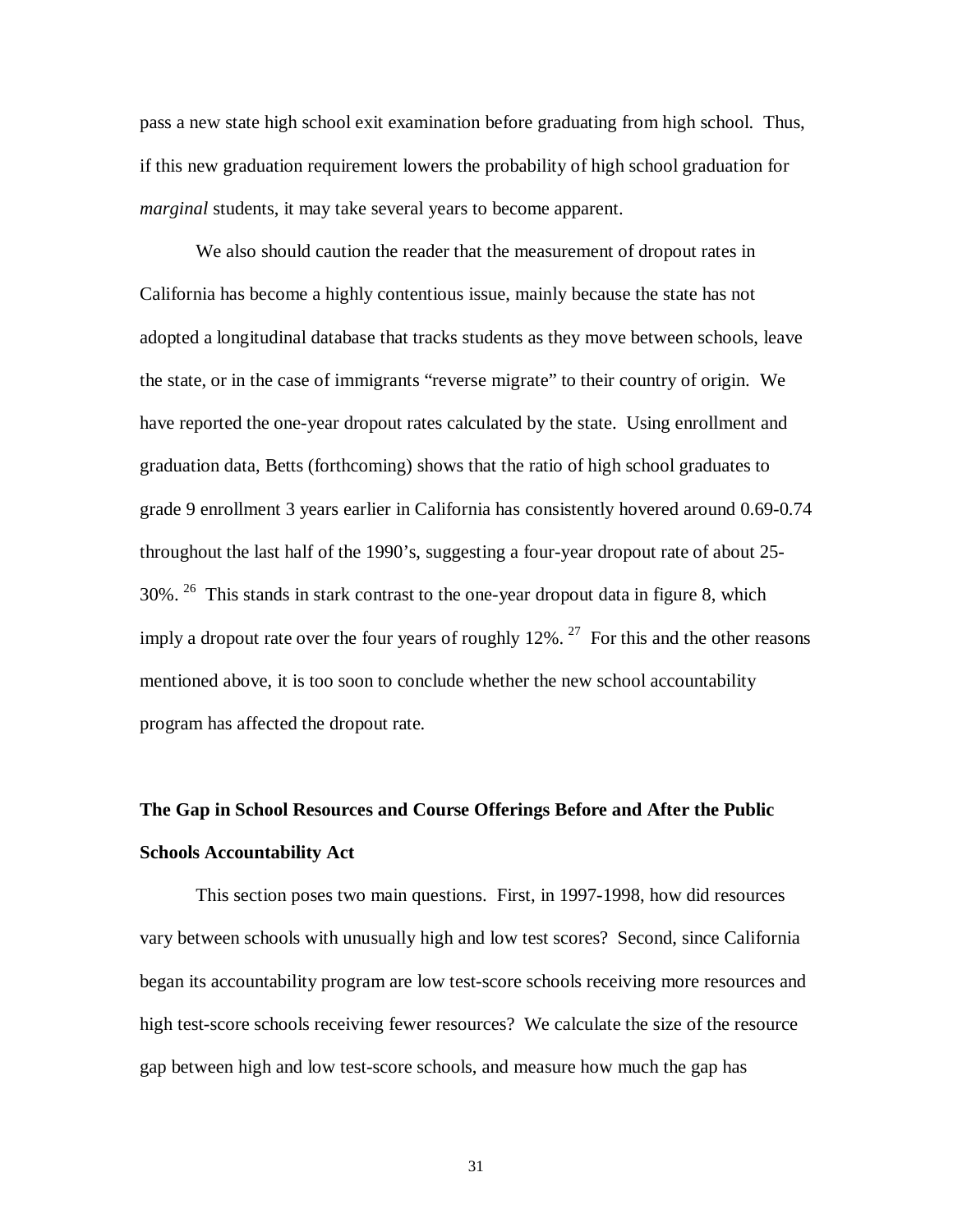changed from 1997 to 1999. We also test that any changes in the resource gap between schools are statistically significant.

### *Resource Levels across Years*

As in our earlier section on test scores, we rank schools by the percentage of students scoring at or above the national median in math and reading tests in spring 1998. We then choose a cohort of low test-score schools and a cohort of high test-score schools in each grade-span and follow them across the three years for which data are available. In the interest of saving space, we discuss only the resource levels for schools ranked by math tests. However, the results for reading, which are shown in the tables, are similar.

Table 6 shows that students in high test-score schools in each of the three years attend schools, on average, with lower percentages of students receiving free/reduced lunch. Students in these schools also have higher levels of experienced teachers and more-educated teachers than do students in low test-score schools. On the other hand, the average student in a low test-score school attends a school with higher percentages of teachers with low education, low levels of experience, and who lack a full credential. We can observe these patterns in all three years in all grade-spans. Average class size appears to differ little between low and high test-score schools, and in fact, is slightly higher in high test-score schools. In high schools in each of the three years, the average student attending a low test-score school has a lower percentage of college-prep and AP courses than the average student in a high test-score school.

An analysis of 1997-1998 data showed that relationships between student socioeconomic status (SES) and resource levels are similar to the relationship we have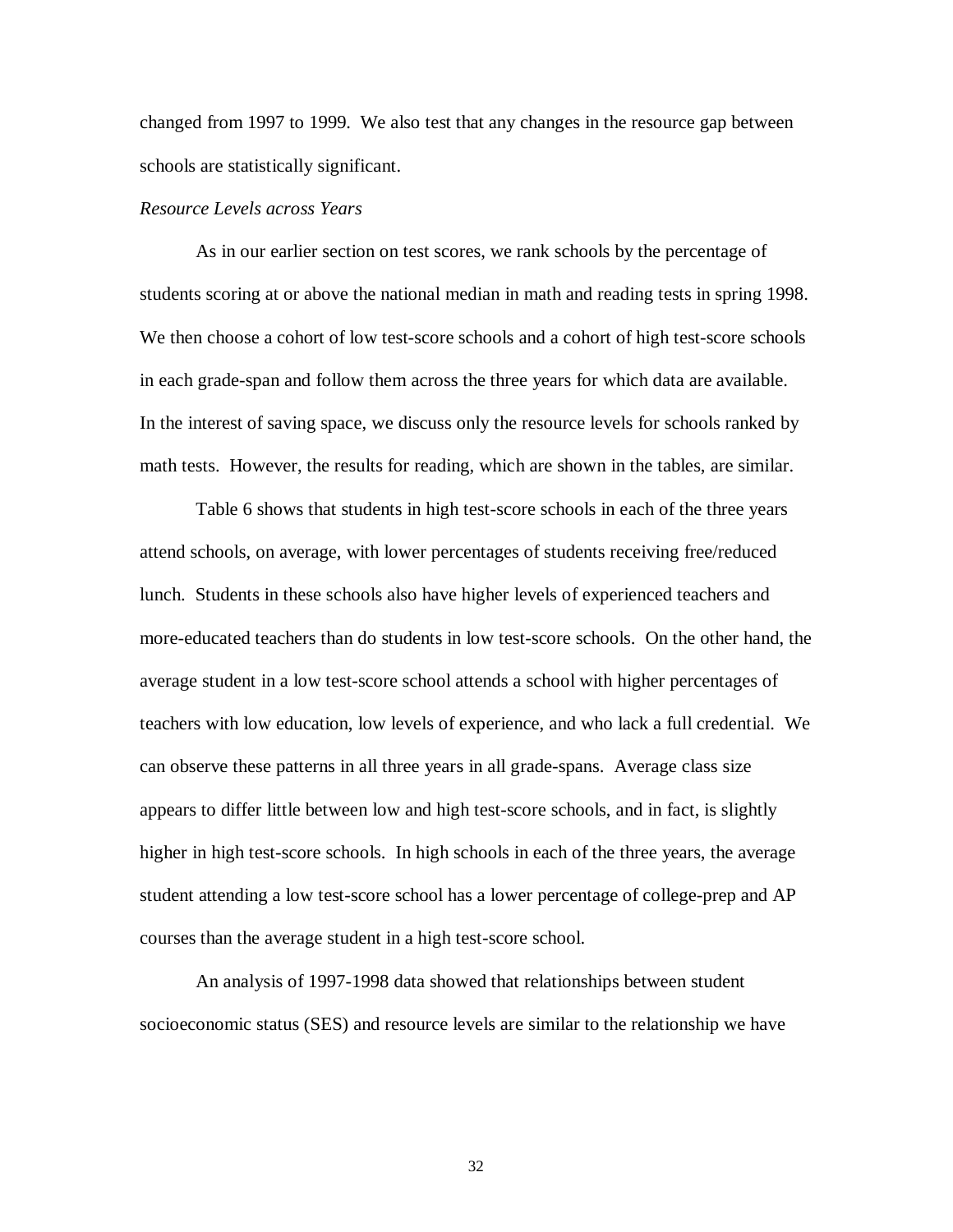just shown between average test scores and resource levels.<sup>28</sup> This is not surprising given the high correlation between SES and test scores.

#### *Average Resource Differences across Years*

We now examine whether the gap in resources between schools that in 1997-1998 had low and high test scores has changed meaningfully. Table 7 presents several measures that compare the 1997-1998 and 1999-2000 academic years. The first two pairs of columns in the table explore whether the changes in levels of resources at low and high test-score schools before and after the PSAA are likely to be random or systematic. The last three columns of the table calculate the 1997 high-low gap, the 1999 high-low gap, and the change in the size of each gap for each resource between 1997 and 1999.

We perform a paired t-test on the average difference between the resource levels observed in the 1997-1998 (pre-PSAA) data and the resource levels observed in the 1999-2000 data (post-PSAA) for the two cohorts of schools. The first two columns compare enrollment-weighted mean differences between the resource level in 1997-1998 and 1999-2000. We weight the average difference by 1999 enrollment to illustrate the average change over the last three years at a school attended by the average student attending a school of either type in 1999. This weight results in slightly different results than if we simply calculate the difference between 1997 and 1999 resources in Table 6.

**Teacher Characteristics in Elementary Schools.** The patterns of change in teacher characteristics at the elementary schools with the highest and lowest test scores in spring 1998 are complex. Overall, the patterns suggest that schools with high scores have fared better over the two-year period. The average K-6 student attends a school in which the average experience level of teachers has declined slightly, but the decline is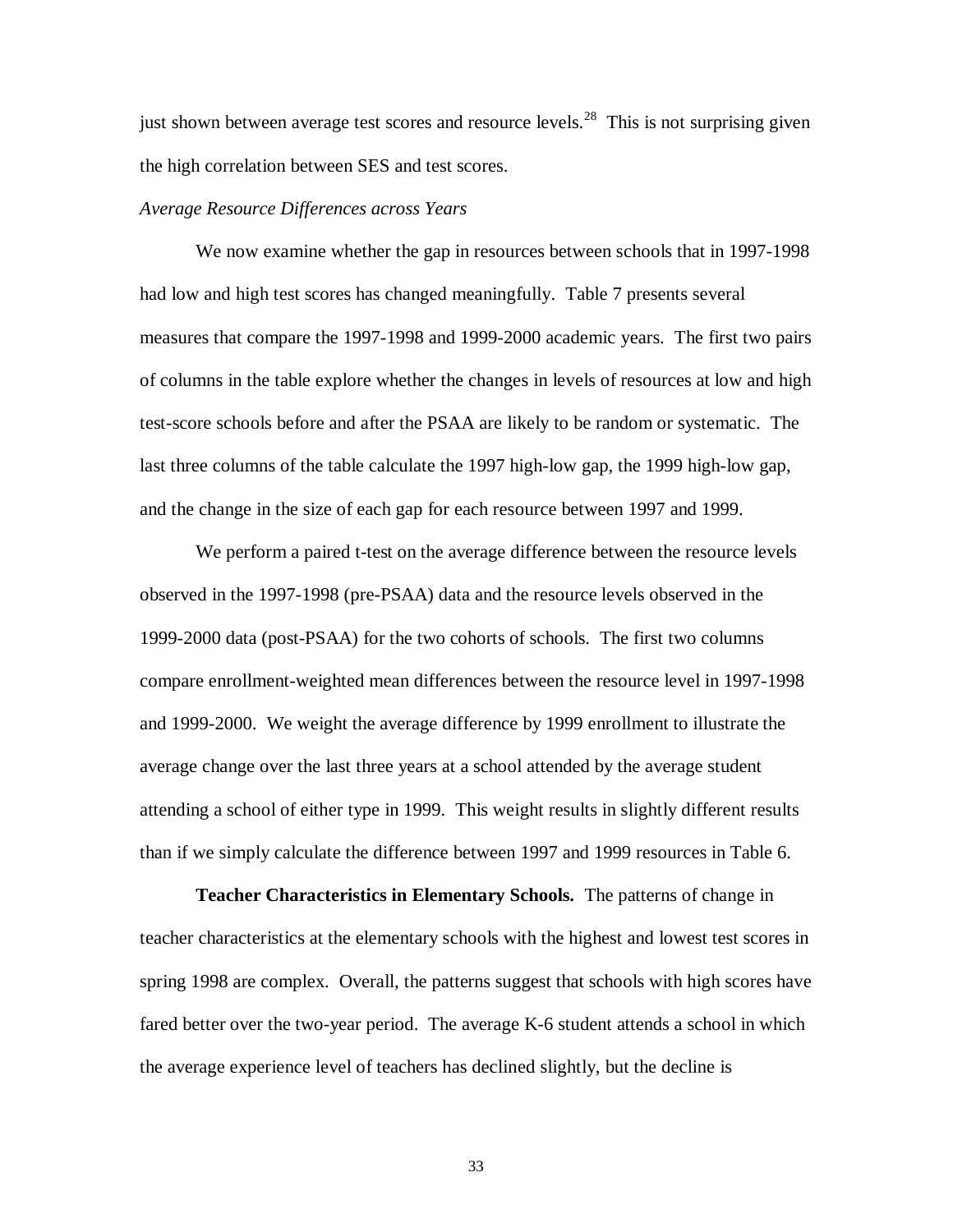significant only in low test-score schools. At the same time, the percentage of teachers with very low levels of experience has also decreased by 3 percent in the bottom-scoring schools and 5 percent in the top-scoring schools; the decrease is significant in both types of schools. However, the percentages of teachers with low education levels and lacking full credentials have increased at both types of schools, and are significant for all but credentials in the high test-score quintile. The percentage of highly educated teachers has decreased in the low quintile and is significant, while in the high quintile it has increased slightly but is insignificant, suggesting that in the low quintile the change is systematic, while in the high quintile it is random. Of the five measures of changes in teacher preparation that we focus on, all are significant in the low quintile of schools, while only three in the high quintile are.

**Teacher Characteristics in Middle Schools.** We see a similar pattern to that observed for K-6 schools, with the exception that of the five measures of change, only one—declining average teacher experience level—is significant in the high quintile of schools, while all five changes are significant at the 0.001 level in the low quintile of schools. These changes at schools that initially had low test scores are uniformly disturbing: over time teacher experience, education and credentials have deteriorated in a statistically significant fashion.

**Teacher Characteristics and Course Offerings in High Schools.** We examine the above teacher characteristics in high schools as well as the percentage of classes that are college-prep and AP. The average high school student in these groups of schools attends a school in which average teacher experience and the percentage of teachers with at least a Master's degree have declined slightly, whereas the percentage of teachers with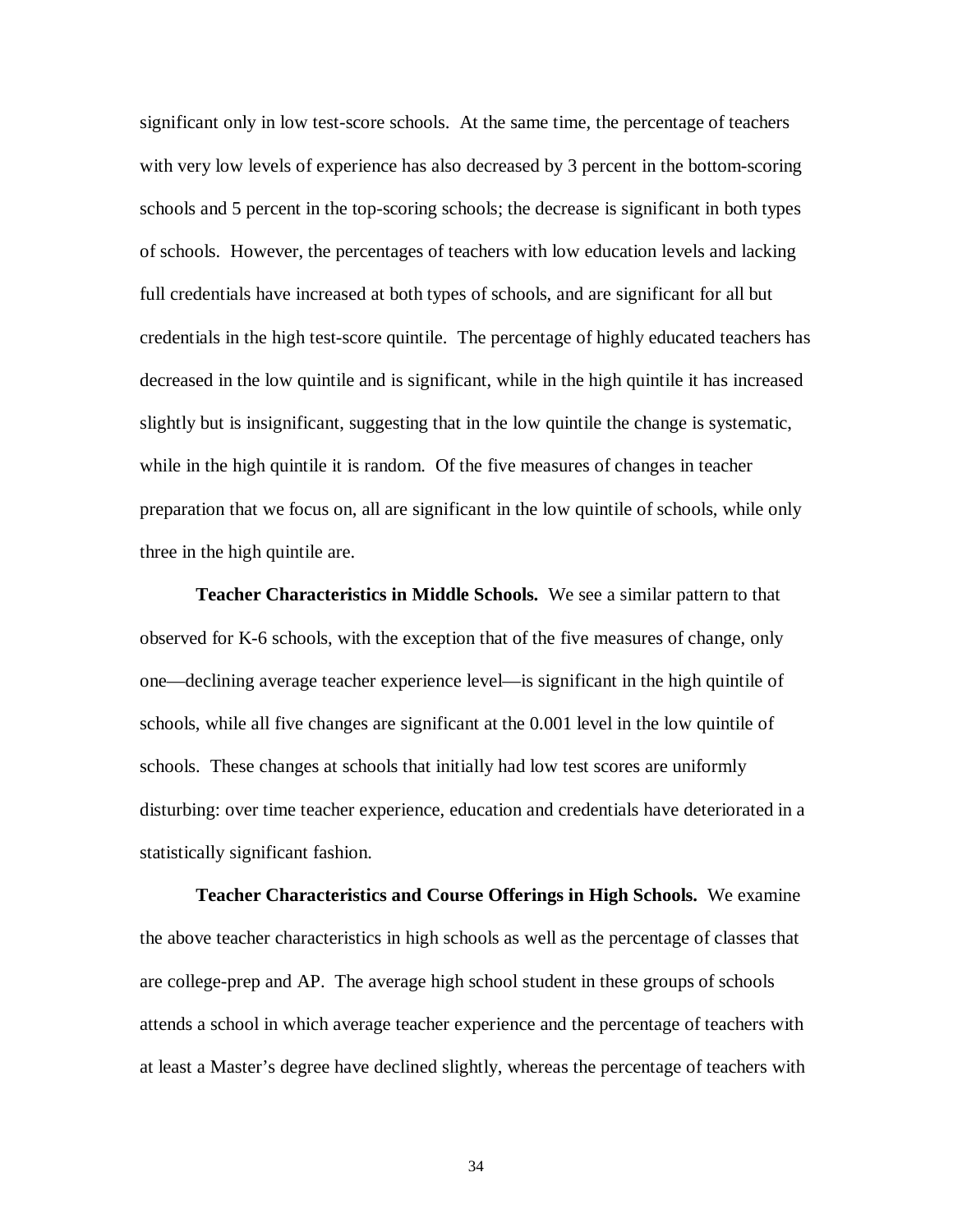at most a Bachelor's degree, at most two years of experience, and who lack full credentials have risen. In the low test-score quintile of schools, changes in all of these measures are statistically significant, while in the high quintile of schools, changes are statistically significant for only three of the five measures of teacher preparation, and when significant, are less significant than in the low quintile of schools.

The change in the percentage of classes that are AP at either type of school is significant. This last finding that the increase in AP classes is unlikely to be by chance is unsurprising, given Governor Davis's order in 1999 to increase the proportion of AP classes in the state.

**Average Class Size.** The mean differences in the table suggest that average class size has changed very little for the average student attending elementary and middle schools at either end of the test-score spectrum, and that any changes that have taken place are likely to have been by chance. For the average high school student in a low test-score school, there has been an average decrease of less than one student per class, and the change is not statistically significant. However, in high schools with high testscores class size has decreased by slightly more than one student per class with significance of 0.05. Thus, the change in class size is likely to be systematic only in high test-score high schools.

Overall, these results suggest that several of the changes in resources are unlikely to be by chance and are more likely the result of systematic changes in the composition of the teaching force in these schools. We now compare the resource levels in the quintile of schools that initially had to the lowest test scores to those in the highest quintile and whether the gap we observe in 1997 has narrowed or widened in 1999.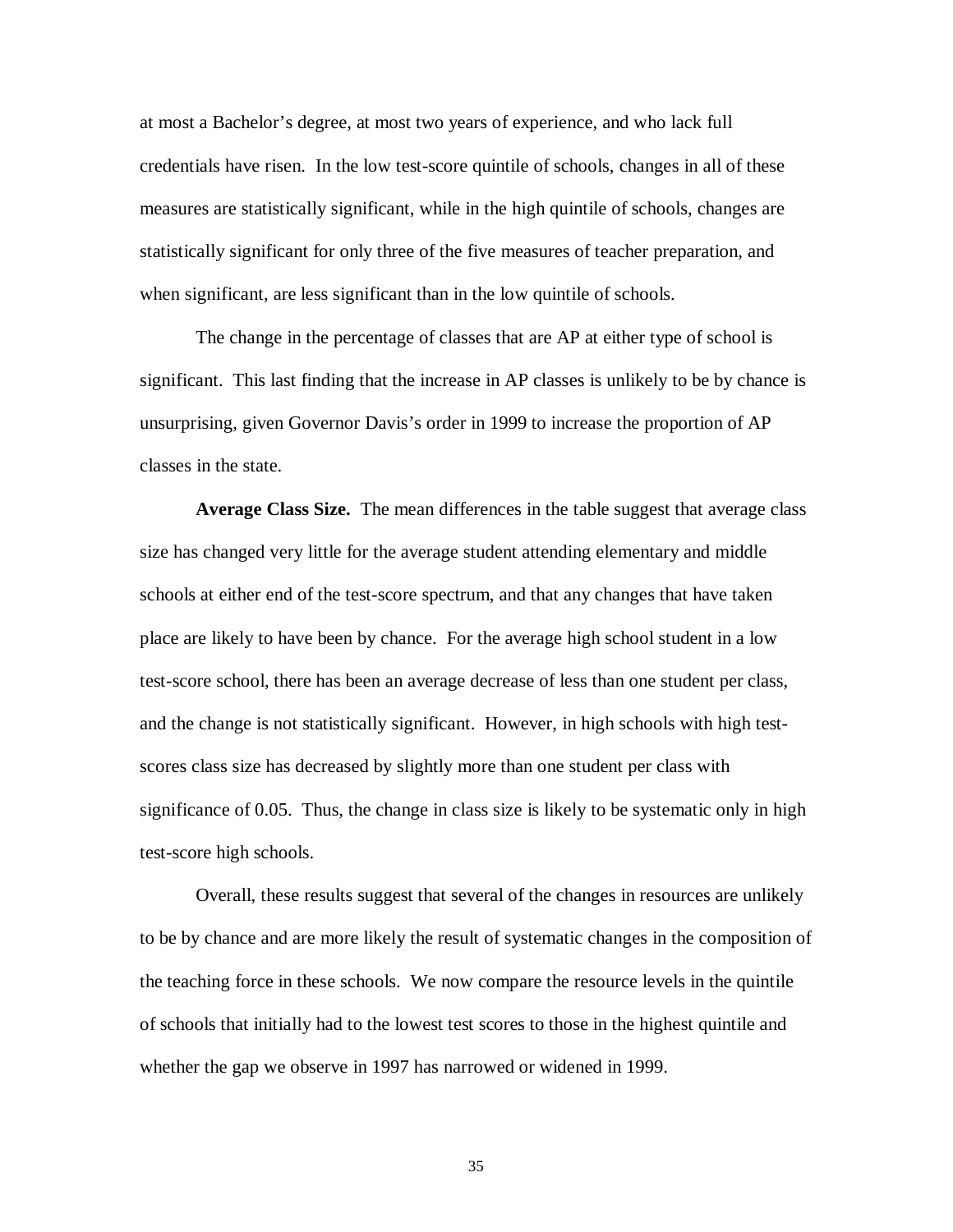#### *Gaps between High and Low Test-score Schools, and Change in the Size of the Gap*

The last three columns of Table 7 compare the average resource gaps between low and high test-score schools in 1997-1998 and 1999-2000 and the change in the gap measured as the high-low gap in 1999 minus the high-low gap in 1997. Remarkably, all resource gaps in all grade-spans have widened, with the exception of average class size in middle and high schools, and the percentage of college-prep classes in high schools.

These findings, together with data on the levels of resources from Table 6, suggest that resources are not being taken away from high test-score schools in order to increase resources at low test-score schools. Nor does it seem to be the case that resources are increasing at low-test score schools while resources are maintained at the top-scoring schools. Indeed, low test-score schools appear to be receiving lower levels of teacher resources over time despite additional funds being directed toward raising the quantity of highly qualified teachers. At high test-score schools, the rise in the proportion of teachers who are unqualified is many times less than that seen in low test-score schools for many of the measures. For example, in middle schools, the increase in the share of uncredentialed teachers is almost six times as high at low test-score schools as at high test-score schools. In elementary and high schools, a similar divergence in trends appears. Given the high correlation between student SES and test-scores, these findings imply that the resource gaps are also rising between low SES and high SES students.

What is unclear from these data is exactly what causal mechanisms for these patterns are operating in California. However, we note that the widening gap in resources between schools that initially had low and high test scores is related primarily to various measures of teacher preparation, and not class size or high school curriculum. Therefore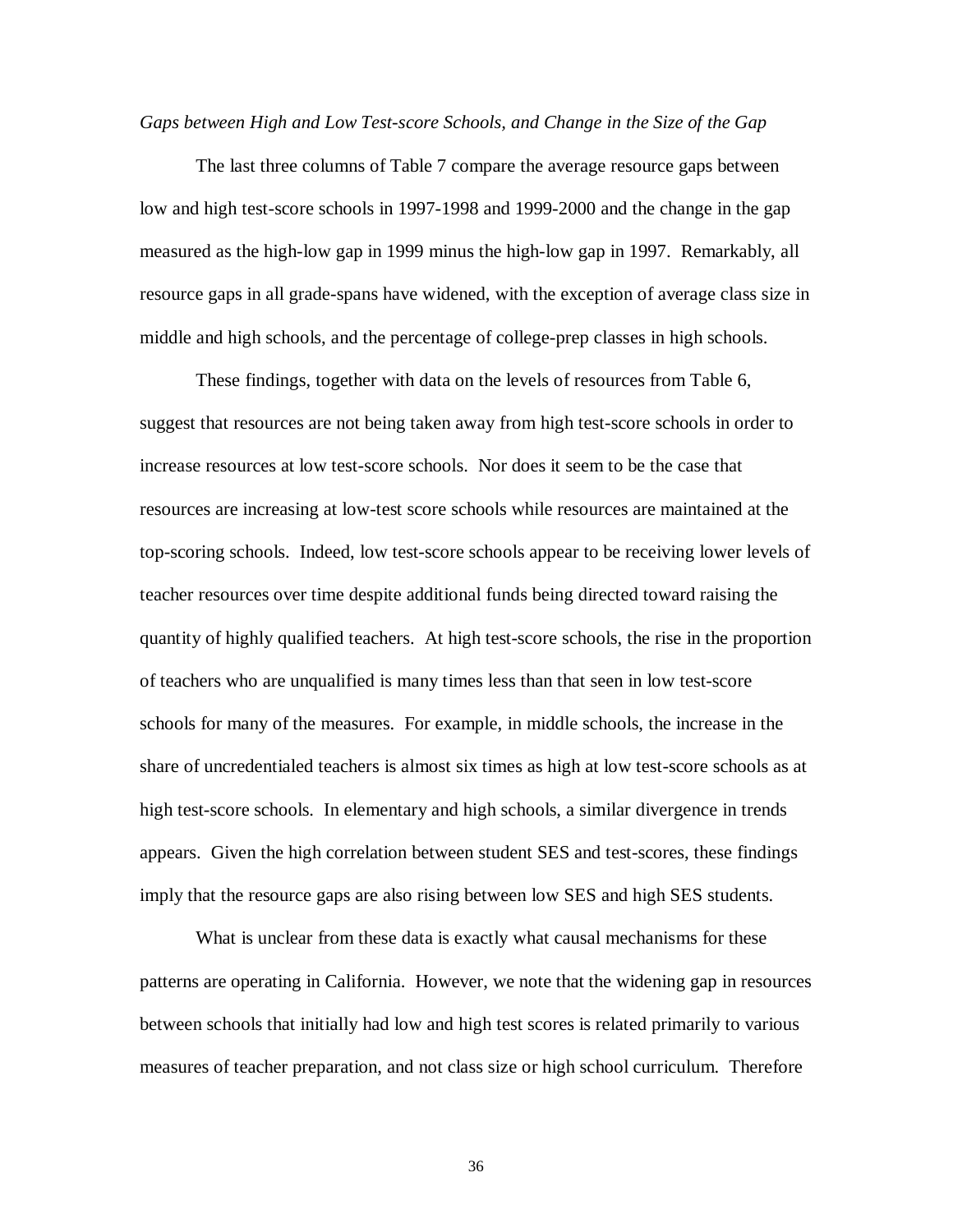it seems plausible that teacher mobility between schools, and perhaps different exit rates from the teaching profession across schools, are the driving forces behind the increase in resource inequality. One possibility is that the accountability system, with its sanctions for bottom-performing schools, has discouraged highly educated and experienced teachers from moving to, or staying at, such schools. Another possibility is that the class size reduction initiated in 1996 in elementary schools has lured highly qualified elementary teachers from low-performing schools to high-performing schools. However, this second hypothesis does little to explain why we find the same disturbing trends in not only elementary schools but also middle and high schools.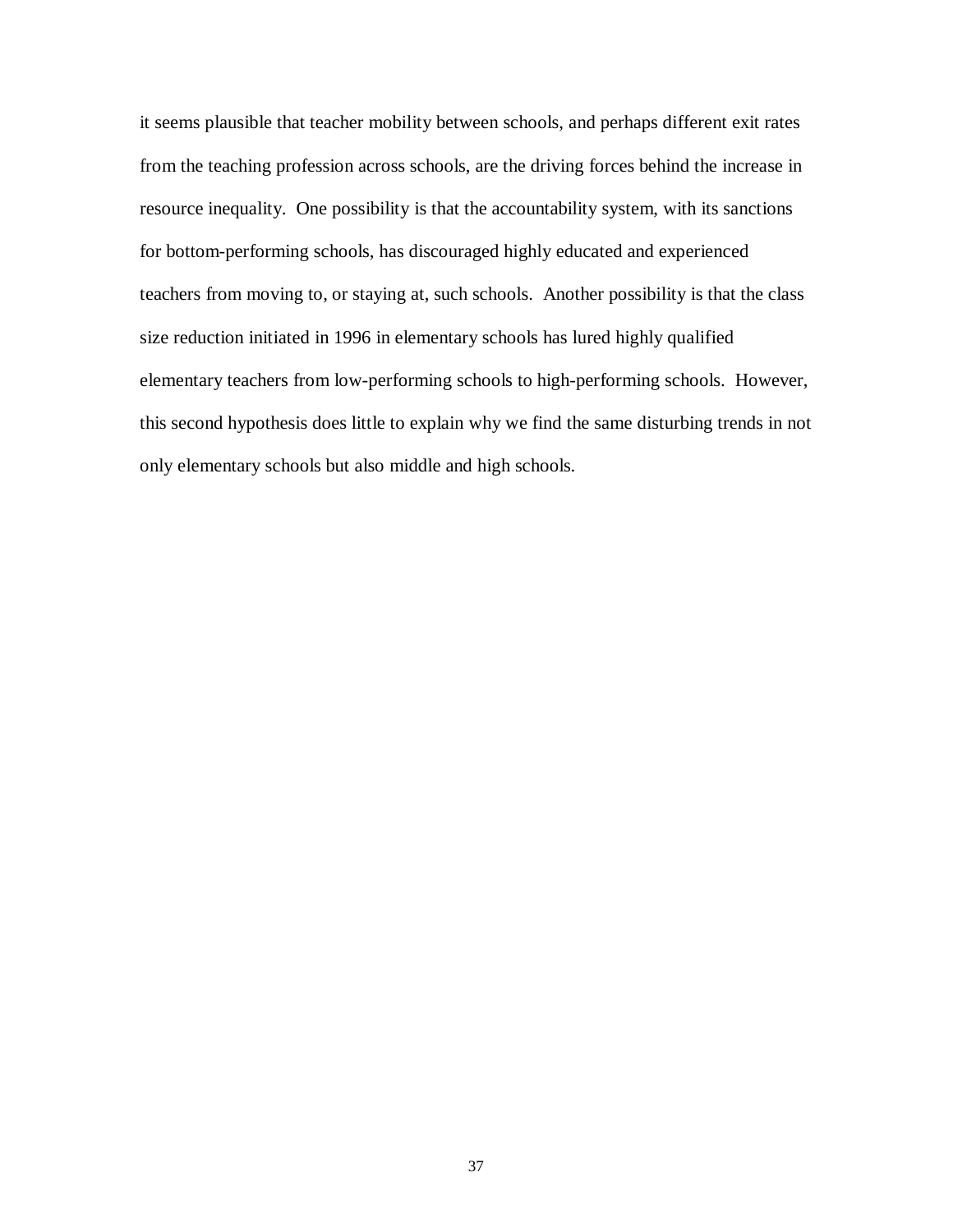#### **Policy Implications and Outlook**

*The Early Impact of School Accountability on Student Achievement and the Distribution of School Resources*

Our analysis of test scores suggests that since the introduction of the state test in the spring of 1998, student achievement in California has grown overall and among LEP and non-LEP students. Of course, it is difficult to determine the cause or causes of this gain. Some of the gains could reflect growing familiarization with the test form, and some of the gains among LEP students might be related to the ending of bilingual education in California, although it is too early to know yet whether the latter is the case. It seems plausible that the introduction of testing itself, combined with publication of school rankings and reports to schools and parents about individual students' performance, might itself have spurred some of the improvement.

Patterns in the test scores over time can also inform the debate about who might be helped most by school accountability, and who might be hurt by it. A plausible scenario is that the implementation of school accountability could *aggravate* inequality in test scores, because schools in relatively affluent areas likely have greater resources both in the school and in the home—to bring to bear upon improving student achievement. We compared growth in test scores among the schools that ranked at the bottom fifth and the top fifth of achievement in spring 1998, and found that the bottomperforming schools increased their shares of students above the  $25<sup>th</sup>$  and  $50<sup>th</sup>$  percentiles of national norms significantly more than did the top-performing quintile of schools. This finding is meaningful because mathematically the top schools had just as much room for improvement but did not improve to the same extent. Turning to the share of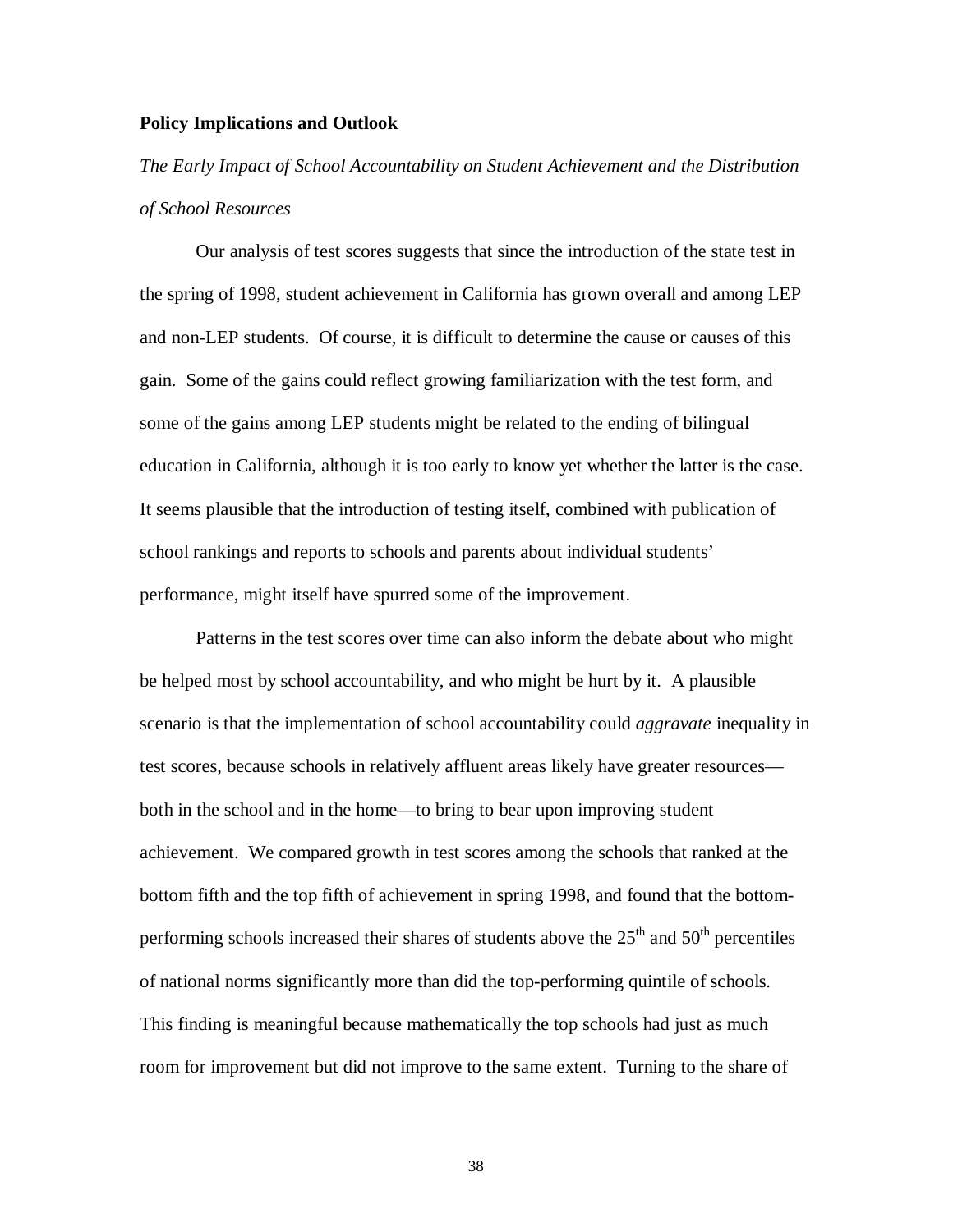students at or above the  $75<sup>th</sup>$  percentile of national norms, this measure of elite performance grew at both types of schools, but growth was slightly higher at the schools that were originally top performers. We undertook three checks to determine whether these trends in achievement gaps merely reflect regression to the mean. We found some evidence of regression to the mean but the overall patterns appear to be genuine.

Another concern about raising standards is that it can discourage students who hover at the borderline between success and failure. It is far too soon to know for sure if such effects will occur to a large extent. We note however, that one-year dropout rates in California high schools have been declining in recent years. Thus there is no evidence yet of a significant negative impact of the new system on dropout rates. California also needs to improve its measurement of the dropout rate if we are to test this hypothesis accurately.

A second set of issues surrounds resources and curriculum. Earlier we outlined a number of programs designed to bring additional resources to schools with low test scores. Have the schools that initially had the lowest test scores enjoyed a measurable increase in resources? At the top end of the test score distribution, at schools that largely in affluent areas, have resources gone up? One concern that seems quite plausible is that the need to devote additional time to test preparation might have in fact *diluted* the curriculum, especially in the top performing schools. Has this happened?

Our analysis of trends in school resources and curriculum reveal some important patterns. Most disturbingly, we find that the level of preparation of teachers in the bottom-achieving quintile of schools has *declined* between 1997-1998 and 1999-2000, both relative to teacher preparation among the top-fifth of schools and in most cases, in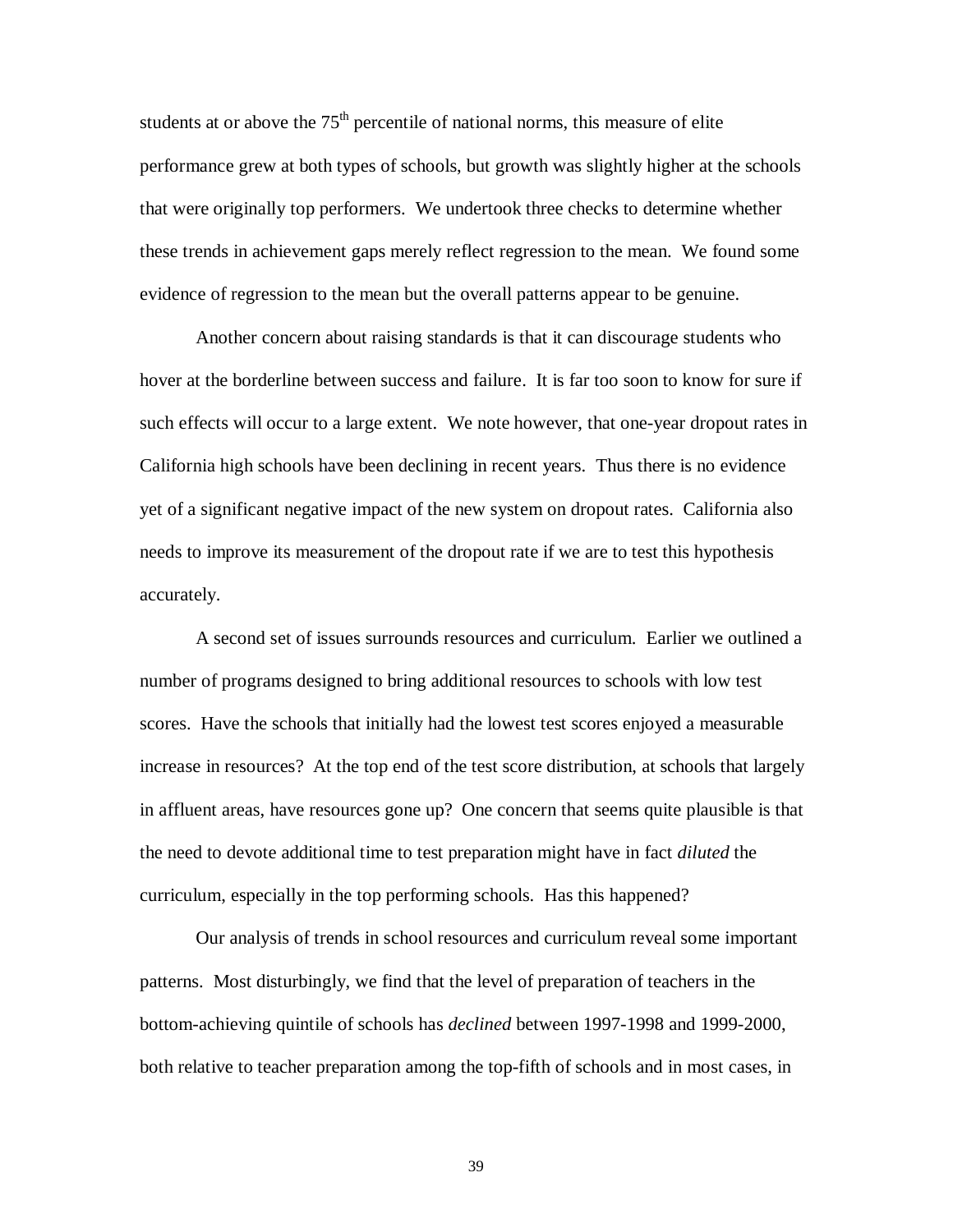absolute terms. For instance, in the bottom-performing middle schools, between 1997- 1998 and 1999-2000 the percentage of teachers lacking a teaching credential rose from 19.2% to 26.3%, while in the top-performing fifth of schools, the percentage of teachers lacking a credential barely budged, rising from 5.4% to 6.7%.

However, we cannot be sure of the reason for this and other trends in teacher preparation, and whether they are related to the school accountability program. Betts, Rueben and Danenberg (2000) voiced the concern that after the passage of the PSAA, teachers at the bottom-performing schools might leave these schools because of the additional public scrutiny such schools now receive. As we have outlined in the paper, the state has taken several steps to improve the level of resources at schools with low achievement. But it seems highly possible that these measures might be swamped by movements of teachers between schools in response to the sanctions that await bottomperforming schools that fail to improve adequately. Further research into this question is urgently needed. Unfortunately, it will be difficult to examine this issue at the state level due to the lack of a longitudinal database on California's teachers.

On the issue of possible dilution of the curriculum, we were able gain some insights into this question by examining trends in the percentage of high school courses that were Advanced Placement (AP) or college preparatory. Statewide, the percentage of courses that fit either description has risen between 1997-1998 and 1999-2000, although only the increase in the share of courses that are AP is statistically significant. We also looked for divergences in curriculum between the schools that were initially in the bottom or top fifth of the test score distribution in spring 1998. In both types of schools the percentage of classes that were AP rose significantly, and by roughly the same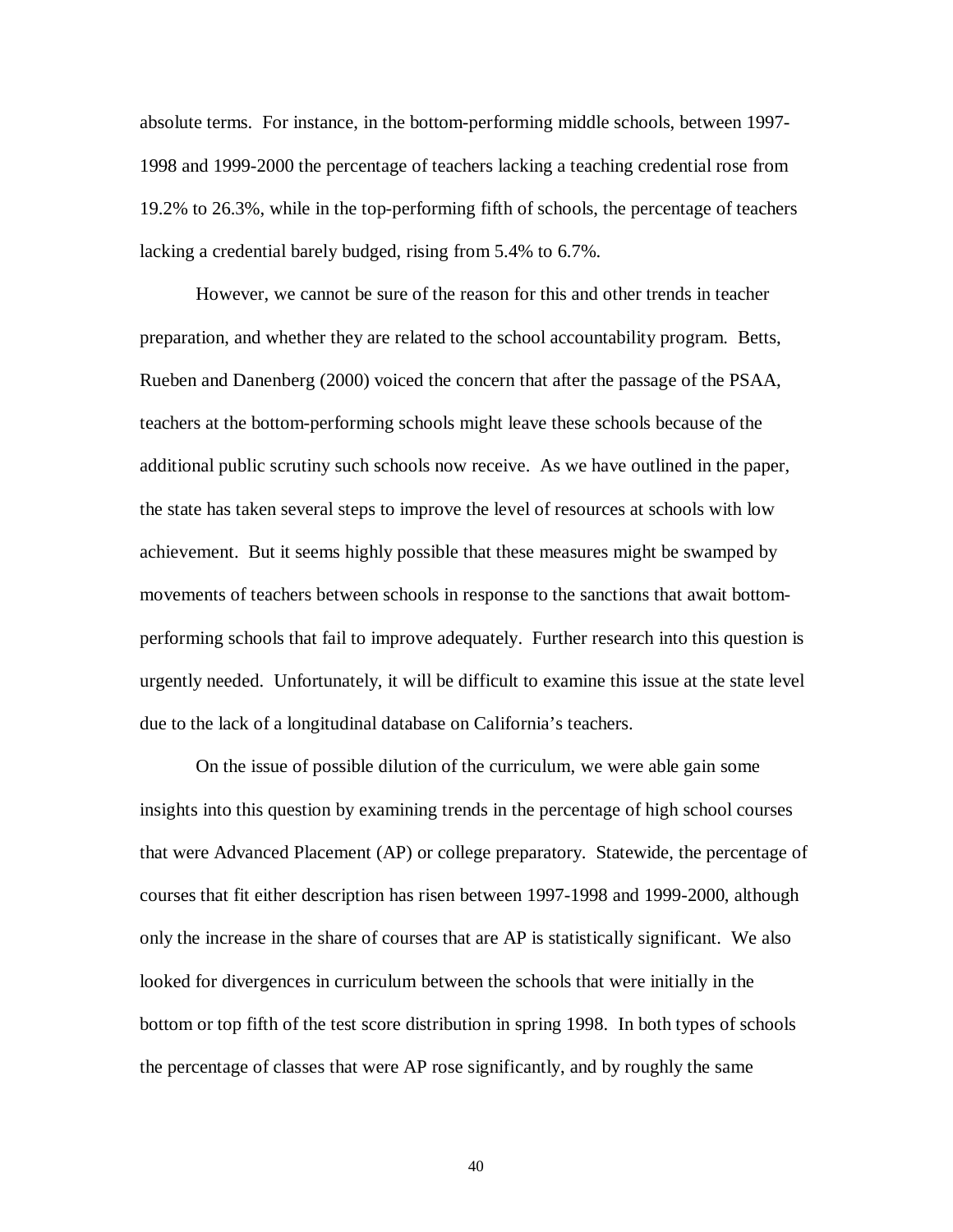amount. If anything, the percentage of courses that were college preparatory seemed to rise more at the schools that initially had the lowest test scores. We conclude that at least by these measures, testing and the related aspects of accountability have not diluted the high school curriculum, nor has it widened inequality in the curriculum between top- and bottom-performing schools.

One of our discussants raised the following conundrum: how could it be that lowscoring schools have done more to improve student achievement at the  $25<sup>th</sup>$  and  $50<sup>th</sup>$ percentiles of national norms at the same time that their teacher resources have been declining both in absolute terms and relative to high-scoring schools? We cannot answer this question with any certainty, but two possibilities spring to mind. First, Betts, Rueben and Danenberg (2000) find that teacher qualifications are related to student achievement, but only rather weakly. Second, it seems somewhat plausible that less experienced teachers might have adapted to the new regime to testing and content standards more quickly than did their more experienced colleagues. For example, inexperienced teachers who have not yet fully prepared lecture notes and class materials might be able to meld their teaching more closely to the new standards.

In sum, we have found two important trends in the data. Test scores in California have risen significantly, especially for schools that originally had the lowest test scores. At the same time, teacher resources have if anything declined, especially at low-scoring schools. Given that student achievement in these low-performing schools has risen while resources have decreased, and given the monetary incentives for individual teachers in the low-performing schools, a skeptic could argue that these patterns reflect teaching to the test, or at the very least, growing test familiarity. An alternative interpretation is that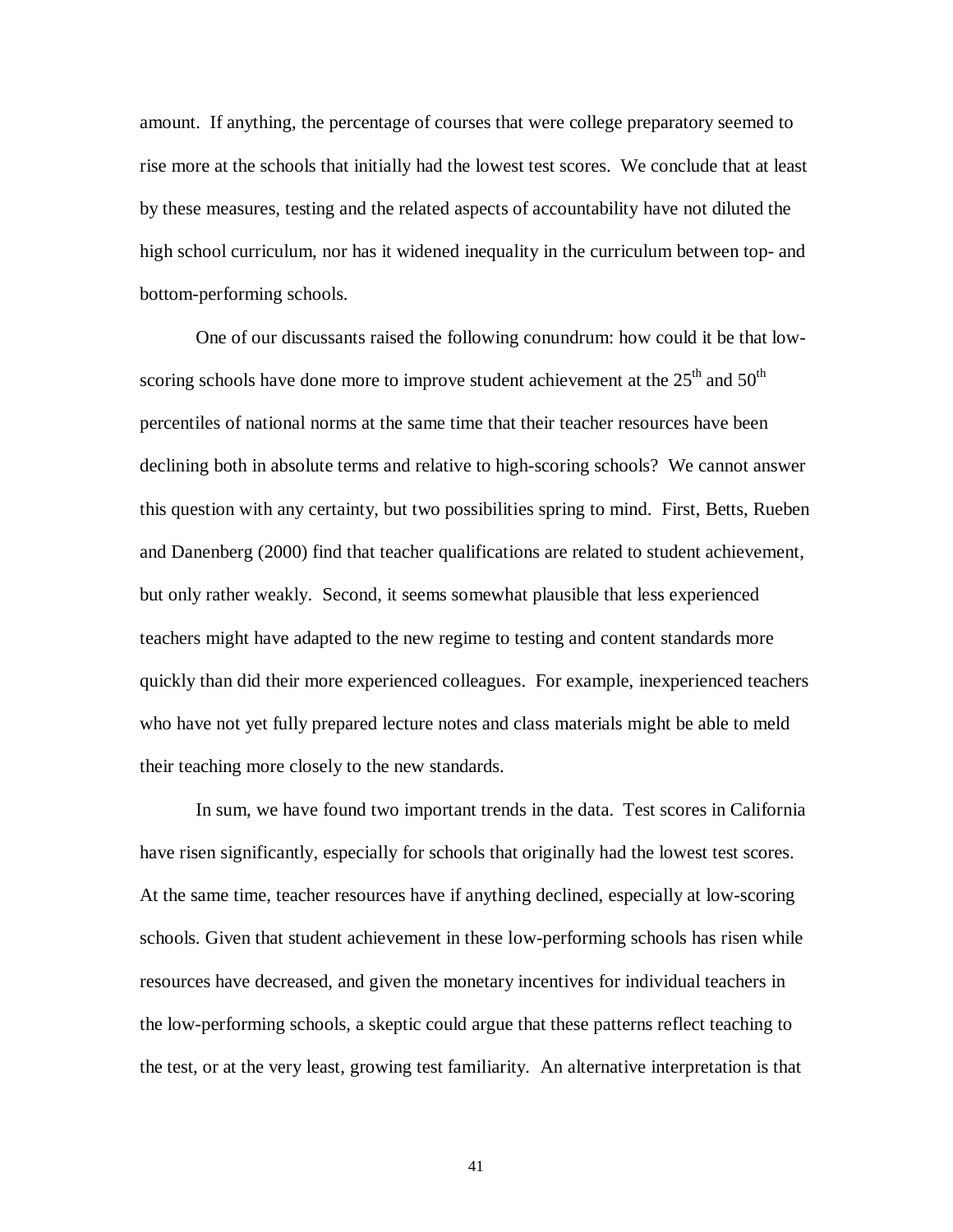the growth in achievement in spite of the significant drop in a number of measures of teacher preparation in low-performing schools reflects genuine achievement growth spurred by the accountability reforms and public scrutiny. We think that the latter hypothesis deserves to be taken seriously. It certainly should surprise critics of the standards movement who claim that additional resources are the only way to improve achievement at the bottom schools to learn that the bottom achieving schools have shown the most pronounced improvement in spite of a reduction in average teacher preparation at these schools.

Overall, we cannot know for sure which of these two explanations – teaching to the test or genuine improvement -- is the more important. One method of distinguishing between these divergent hypotheses is to analyze California's results on the National Assessment of Educational Progress (NAEP) over the next decade. If test scores on the state test continue to surge while NAEP scores do not improve significantly, it would suggest that our first, less sanguine, hypothesis was the dominant explanation for rising test scores on the Stanford 9.

#### *The Outlook for the Future of School Accountability in California*

After several years of rapidly introduced accountability reforms, what has California achieved, and what are the prospects for the future? We began this paper by defining a state school accountability system in terms of content standards, a testing program, and a system of actions that state agencies would take in reaction to specific outcomes at the student or school level. We could begin by assessing how well the current system fulfills each of these goals.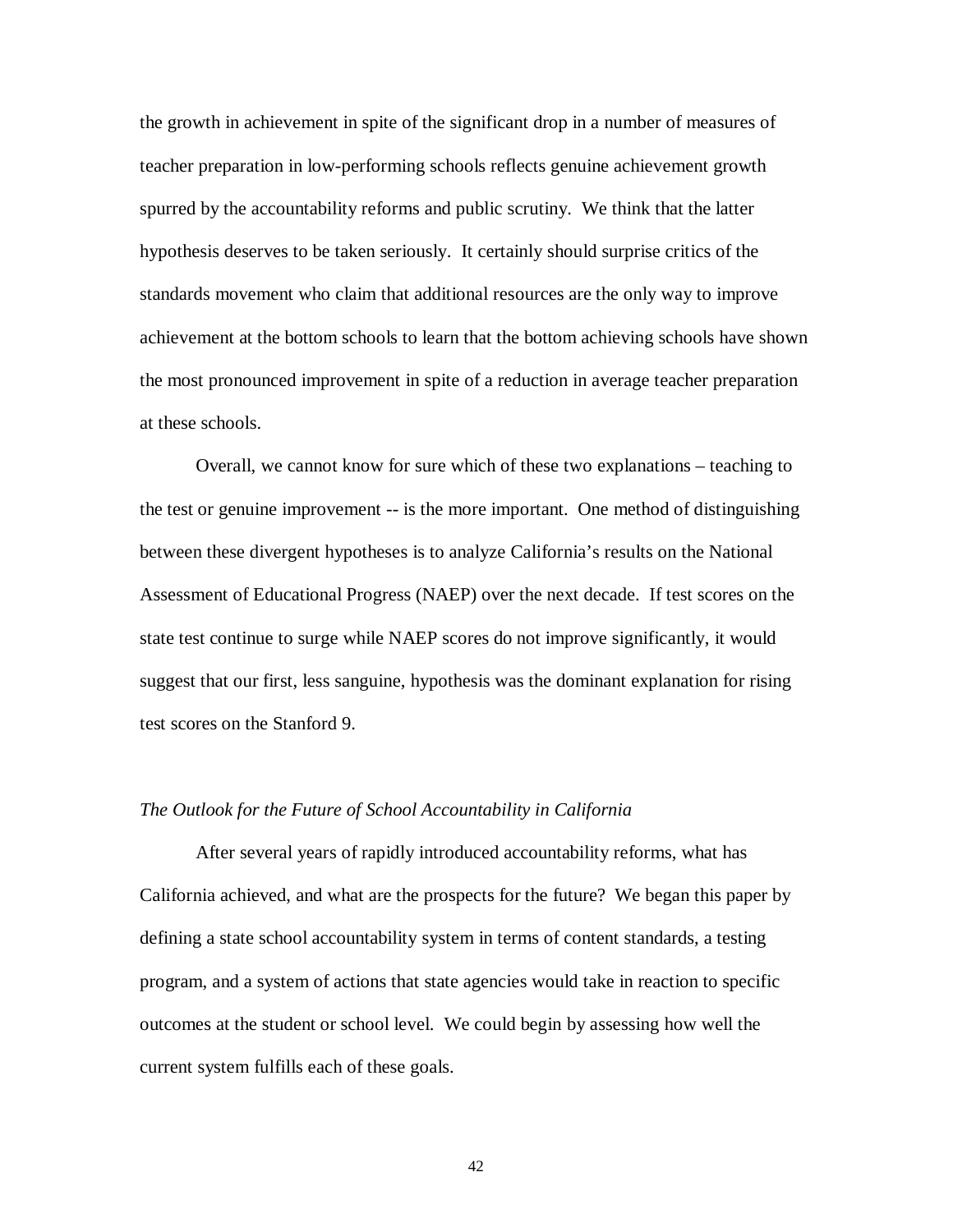California has probably made the most progress in defining content standards, with a detailed set of standards of what students should know in each grade, with sample questions to guide teachers, students and parents alike. On the other two foundations of reform, testing and intervention, California has also made significant progress, although significant problems clearly remain.

First, the current Academic Performance Index, by relying solely on an off-theshelf test, ranks schools based on subject matter that is not particularly closely aligned to the new content standards. By introducing supplementary test questions that specifically target the content standards, the state has advanced in this regard. However, the state now faces a difficult dilemma: while it seems apparent that at least theoretically all tests should link directly to the content standards, if California abandons the Stanford 9 test completely, it will once again have cancelled an existing statewide test, making it extremely difficult to know whether student achievement is truly improving over time. Another problem with abandoning the Stanford 9 test outright is that it provides the lone nationally normed test used by the state. It makes sense to provide some external yardstick against which to compare student achievement in California. Officials in Sacramento seem to be acutely aware of these issues. In late April the Senate Education Committee began considering a proposal from the governor to shorten the Stanford 9 test in all subjects but language arts, while increasing the length of new tests in various subjects that are more closely linked to the state's content standards. <sup>29</sup> The proposal has been approved and will apply to testing in 2002. The key to such a reform will be to ensure that a statistically valid "cross-walk" exists between the streamlined Stanford 9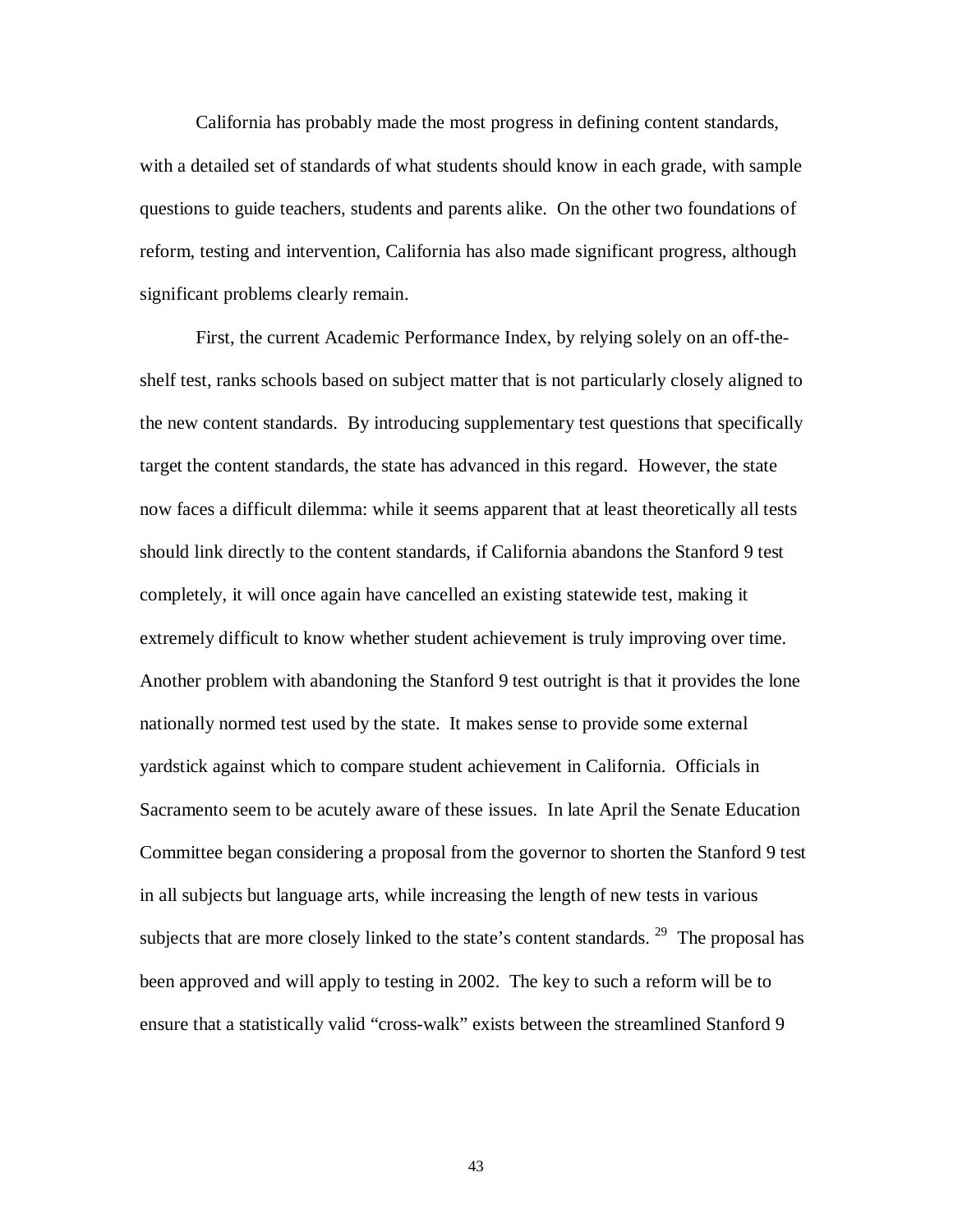tests in math and science that are being implemented and the more detailed test given in 1998 through 2000.

In this unsettled environment, it becomes extremely difficult to know what sort of testing system, if any, will be in place ten or even five years from now. If what emerges is a new testing system that links questions closely to the state's detailed subject framework, while providing a means of estimating whether student achievement is changing meaningfully over the years, it would represent an improvement on the current system. Clearly, the high school exit examination, already in place, will also become an important content-specific gauge of achievement for high school students.

The most difficult question facing the state's accountability system right now is whether it has the right mix of responses for schools where student achievement lags. The most compelling dilemma here relates to the High School Exit Examination. If the experience of other states is any guide, no matter what passing grade the state decides on, a large percentage of students in California will fail the test initially. To prevent this almost certain outcome from spiraling into higher dropout rates in California, it will become imperative to target additional assistance to students at risk and to their teachers. There is some reason to be optimistic. Both the legislature and the governor's office have taken steps recently to increase further the assistance going to the bottom schools. To give one example, in late April 2001 the governor's office announced that a plan to extend the school year across *all* middle schools would be scaled back, with the savings being devoted to additional resources, of an unspecified nature, for schools in the lowest two deciles of student performance.<sup>30</sup>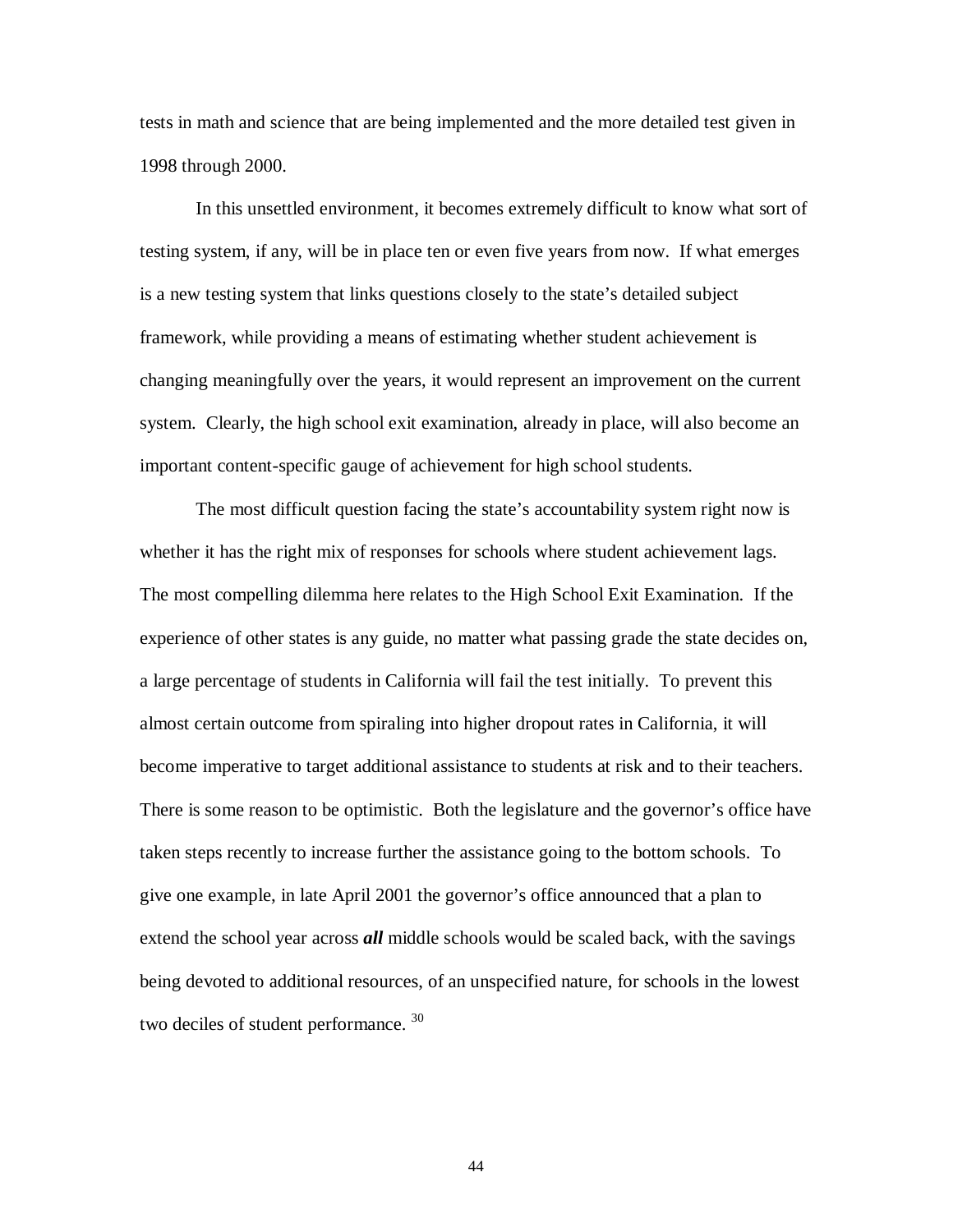While the future of the school accountability system in California is not yet assured, it would be a mistake to underestimate the scope of what has already been achieved. In the space of half a decade, rigorous content standards have been developed. A statewide testing system has been introduced, and is being used to help schools identify weaknesses in the preparation of individual students, and to help administrators identify schools that are underperforming given the resources they receive and the socioeconomic status of their students. A high school exit examination has been introduced, and provides incentives for schools, parents and students to focus on mastery of basic skills. This test provides a worthwhile complement to the Golden State Exams and scholarships that currently reward students at the top end of the achievement spectrum. This subtle move to create a system of multiple incentives for students at different points in the achievement distribution represents a move toward the sort of multiple credential system that Betts and Costrell (2001) espouse as a way of improving incentives for all schools and all students.

At the same time, many measures have been enacted in order to improve teacher training and enrich the curriculum at bottom-performing schools. This trend represents a sea change in political thinking. It is true that Title 1 and similar state programs have for many years directed additional resources to schools in disadvantaged areas. But the multiple new programs in this vein represent significant movement beyond the notion, embodied in the *Serrano v. Priest* court decision of 1971, that all that California needed was equal access to funding across districts. Time will tell whether the current reforms in spending, together with the newly created incentives for teachers, administrators, and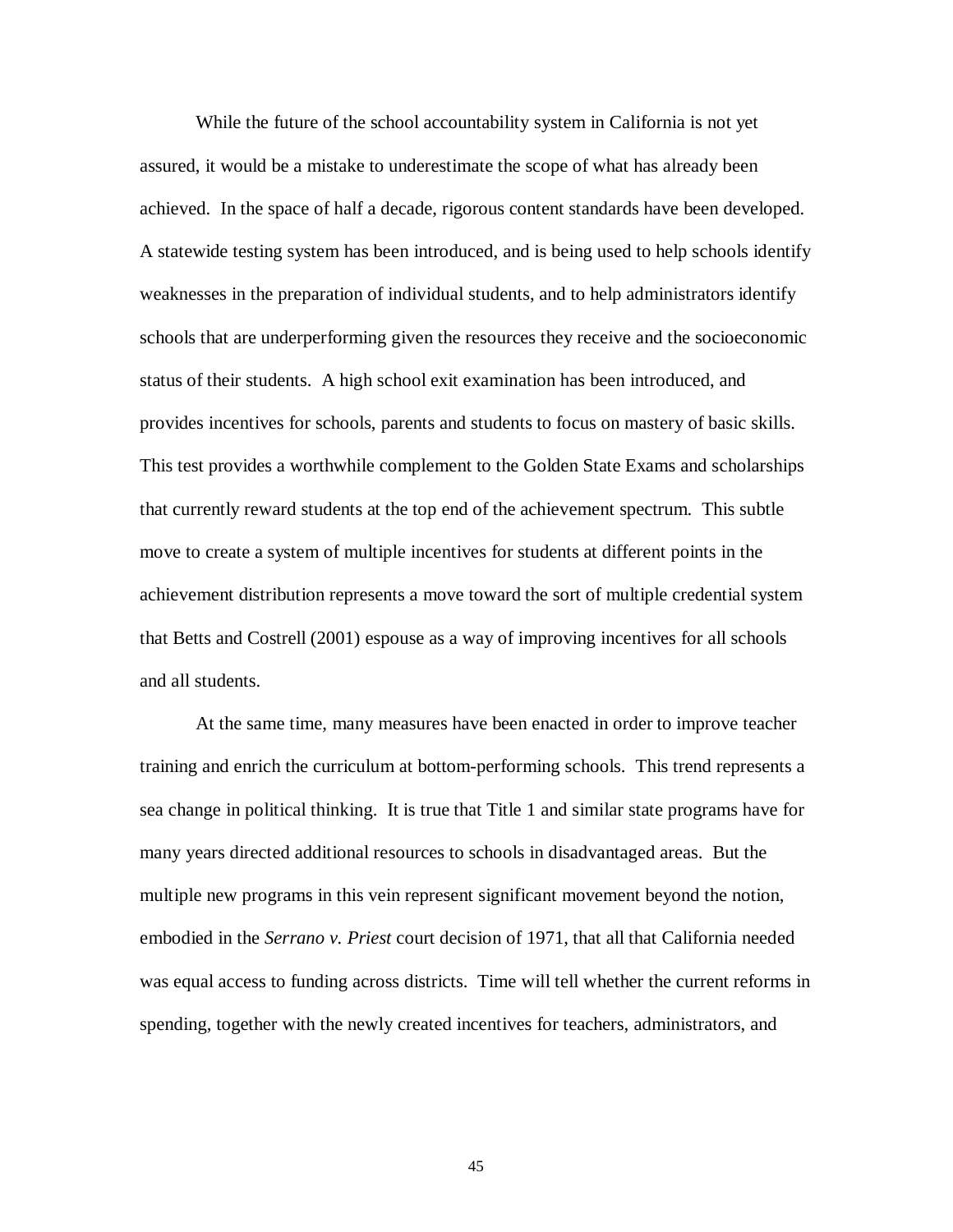students suffice to bring meaningful and lasting changes to the level of student achievement and the dispersion in achievement in California.

We close by reiterating what may be our most important finding, that inequality in teacher preparation as measured by teacher credentials, education and experience has risen between the bottom- and top-performing schools in California. California needs to continue the search for powerful new incentives to retain highly qualified teachers at the schools in the greatest need. Meeting this challenge could prove pivotal to the long-term success of school accountability in California.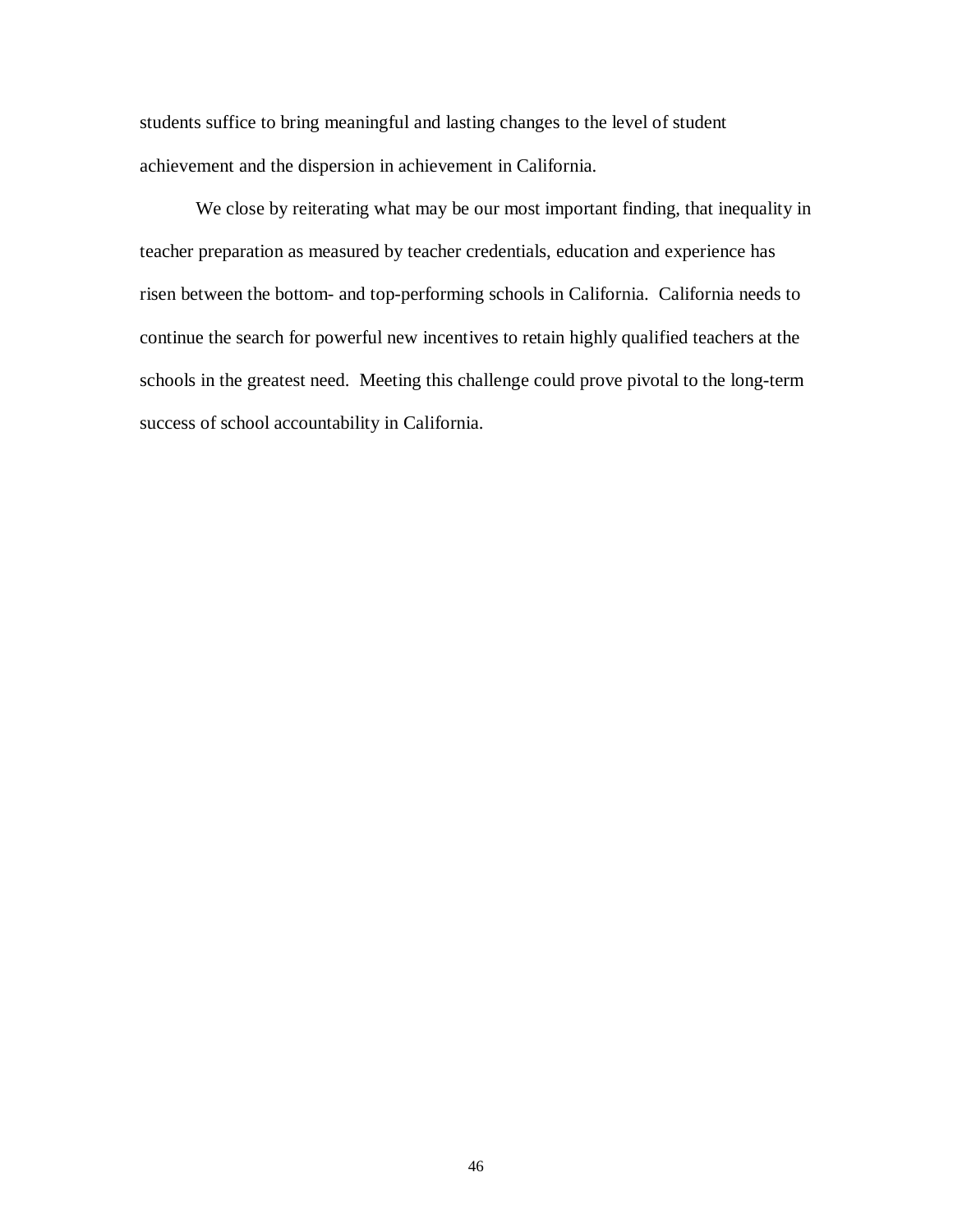# **Tables and Figures**

|                |           | Percentiles of California High School Characteristics, 1997-98, Weighted by Student | <b>Enrollment</b>              |                  |                  |
|----------------|-----------|-------------------------------------------------------------------------------------|--------------------------------|------------------|------------------|
| Variable       |           |                                                                                     | <b>Distribution Percentile</b> |                  |                  |
|                | $10^{th}$ | 25 <sup>th</sup>                                                                    | 50 <sup>th</sup>               | $75^{\text{th}}$ | 90 <sup>th</sup> |
| Class size     | 20.0      | 21.6                                                                                | 23.3                           | 26.1             | 31.6             |
| % a-f classes  | 40.8      | 47.2                                                                                | 54.9                           | 61.1             | 67.0             |
| % AP classes   | 0.6       | 1.4                                                                                 | 2.2                            | 3.4              | 4.8              |
| % Teachers     |           |                                                                                     |                                |                  |                  |
| with 0-2 years | 5.2       | 8.4                                                                                 | 12.2                           | 16.8             | 21.7             |
| of experience  |           |                                                                                     |                                |                  |                  |
| % Teachers     |           |                                                                                     |                                |                  |                  |
| with at most   | 2.4       | 5.4                                                                                 | 10.4                           | 20.6             | 37.5             |
| Bachelor's     |           |                                                                                     |                                |                  |                  |
| % Teachers     |           |                                                                                     |                                |                  |                  |
| not fully      | 0.0       | 2.3                                                                                 | 6.3                            | 12.2             | 17.6             |
| certified      |           |                                                                                     |                                |                  |                  |

# **Table 1**

Source: Betts, Rueben and Danenberg (2000), Table A.2.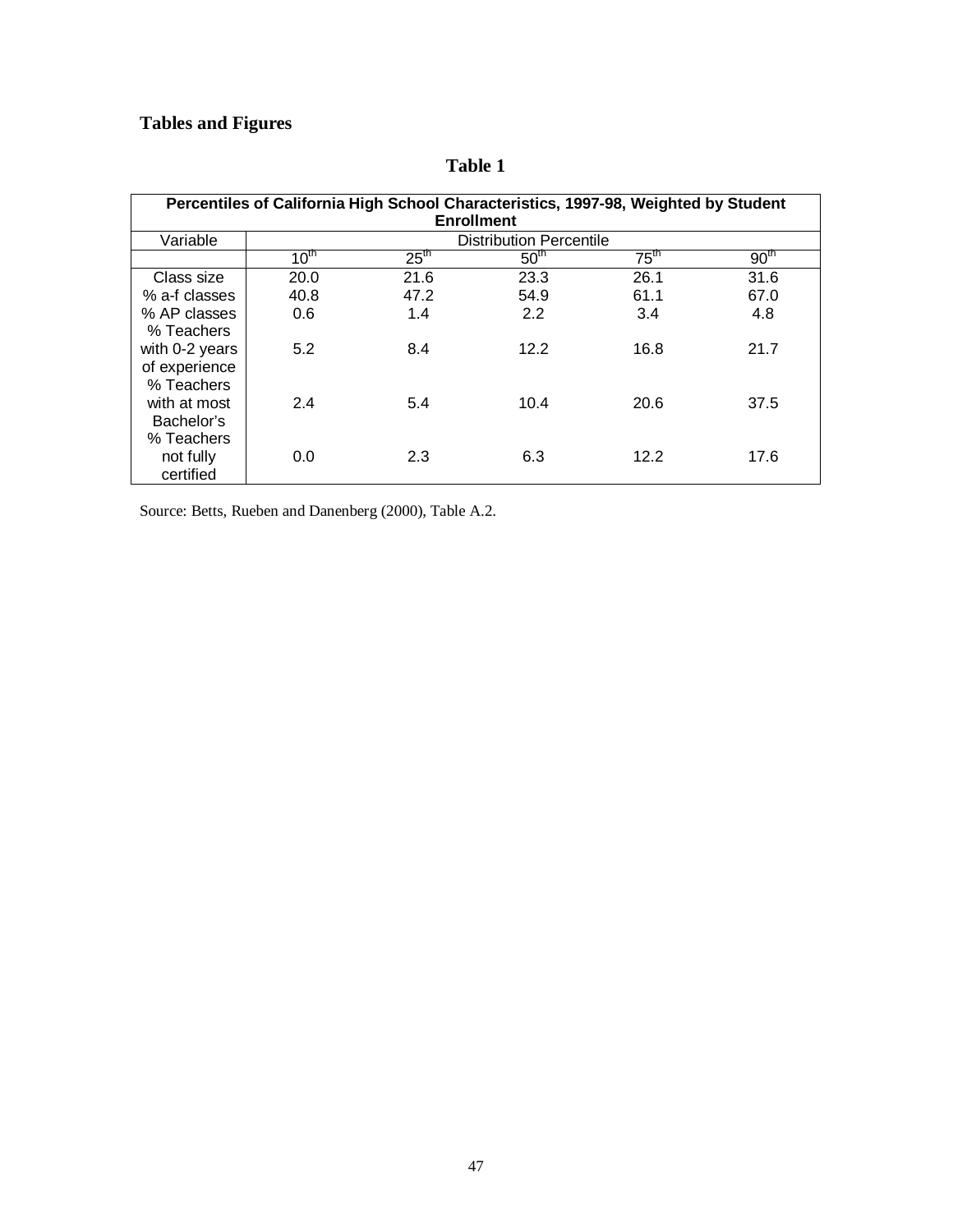



**Real Expenditures Per Pupil, U.S. and California**

Notes: 1) Data are adjusted to 1997 prices using the CPI, obtained from the Bureau of Labor Statistics, U.S. Department of Labor.

2) Data sources: National Center for Education Statistics (1999, Table 171, 1976 Table 75, 1971, Table 78.)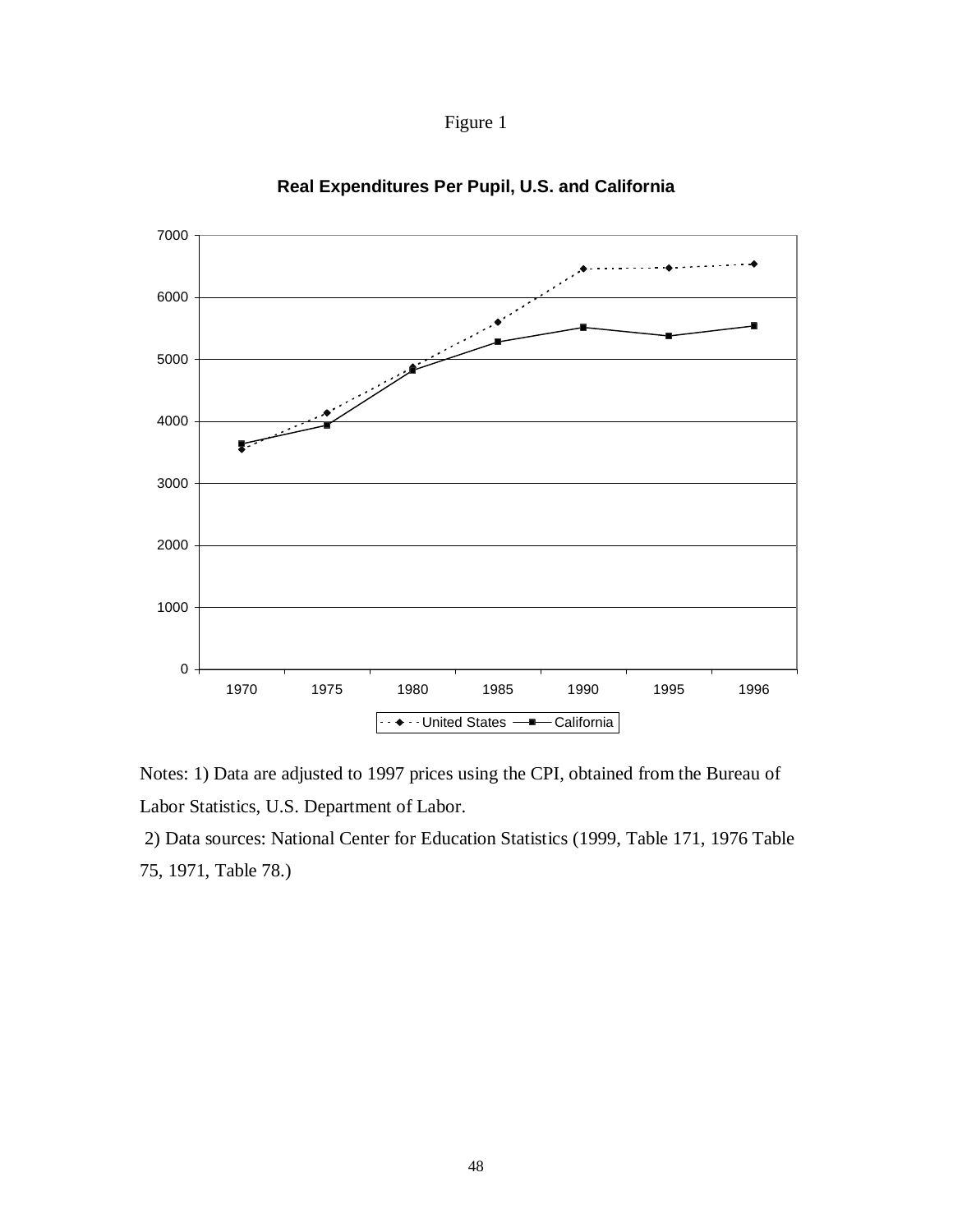**Figure 2**



Source: Betts, Rueben and Danenberg (2000).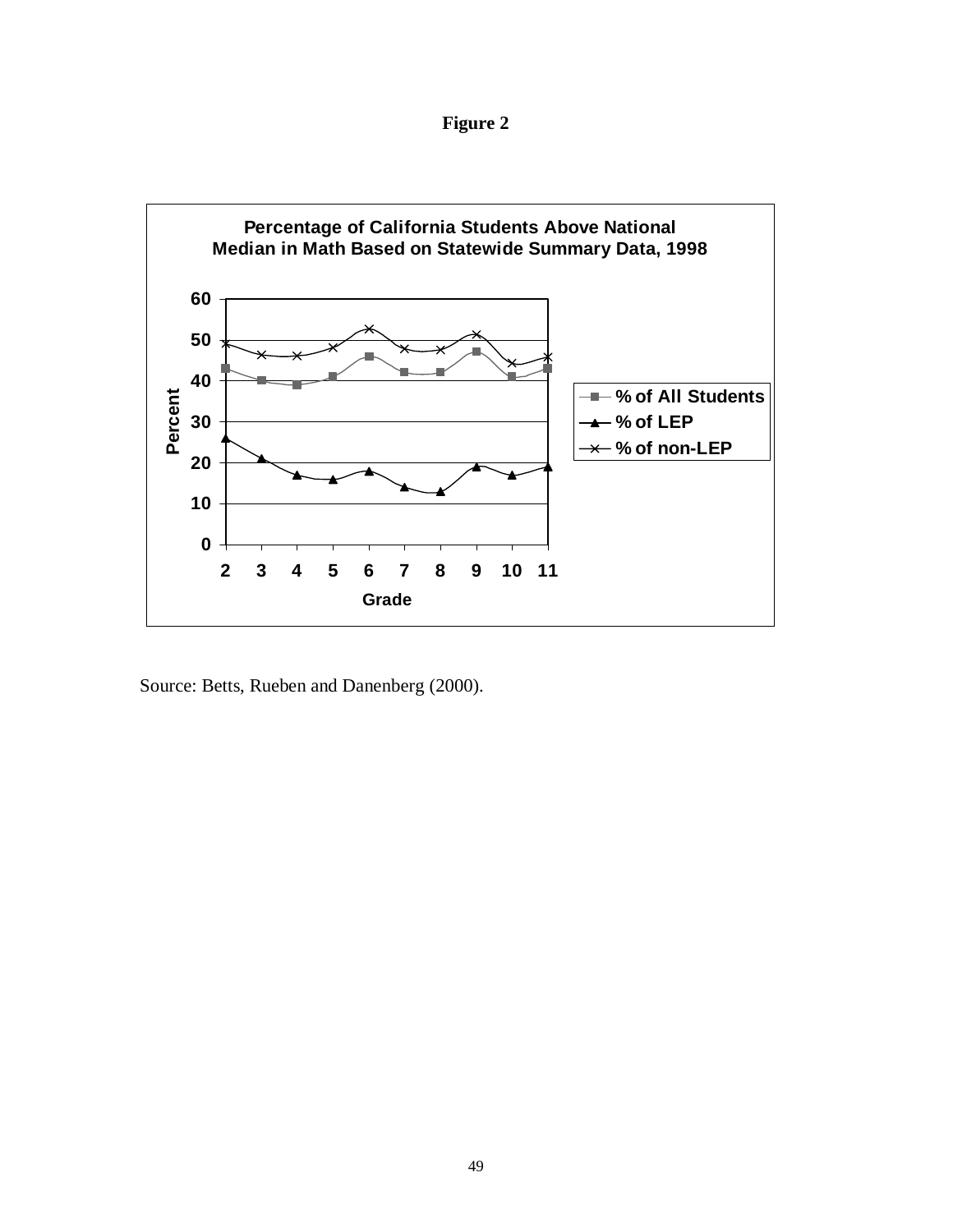**Figure 3**



Source: Betts, Rueben and Danenberg (2000).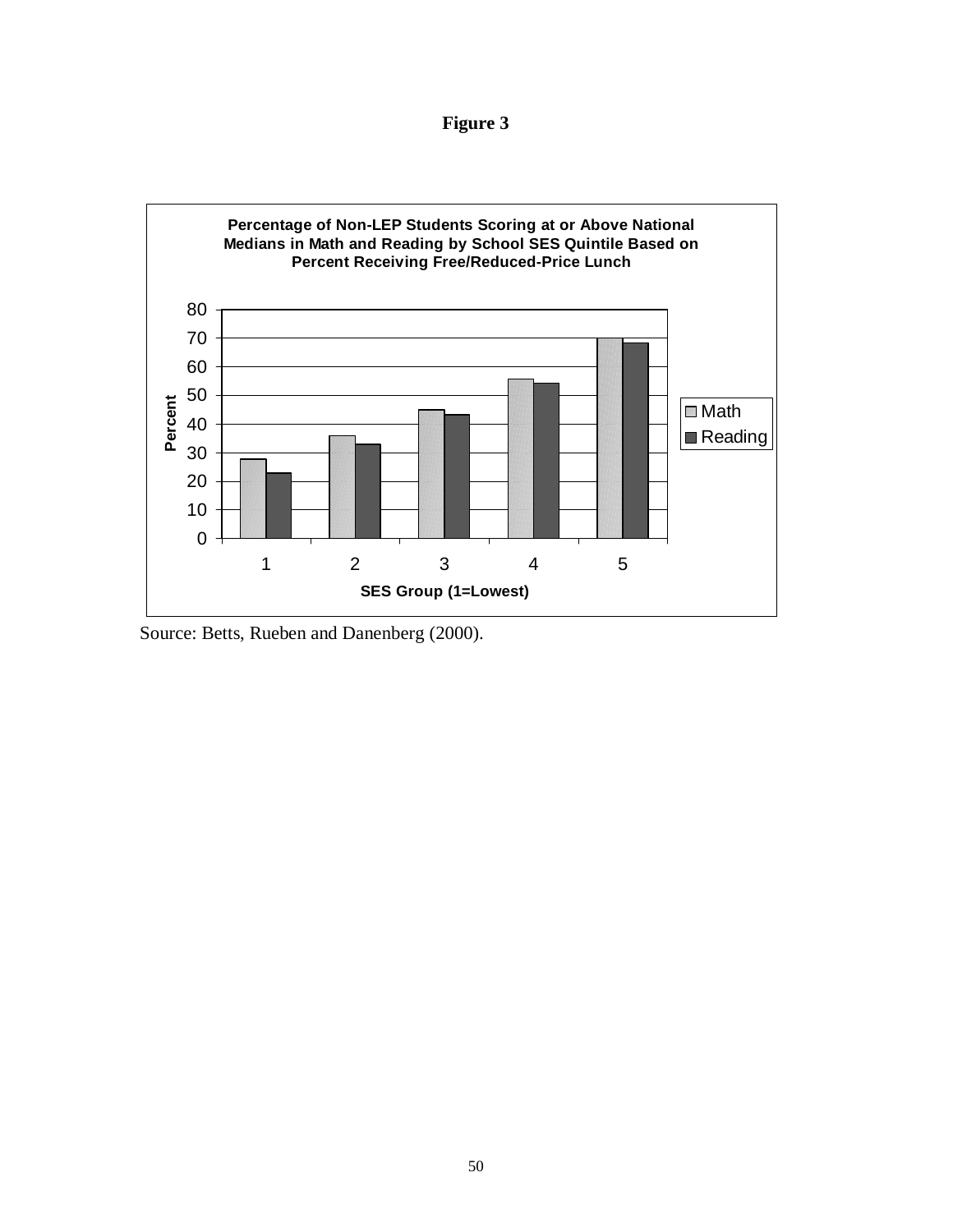

**Figure 4. Average percentages of California students scoring in top quartile in math, 1997-1998 to 1999-2000**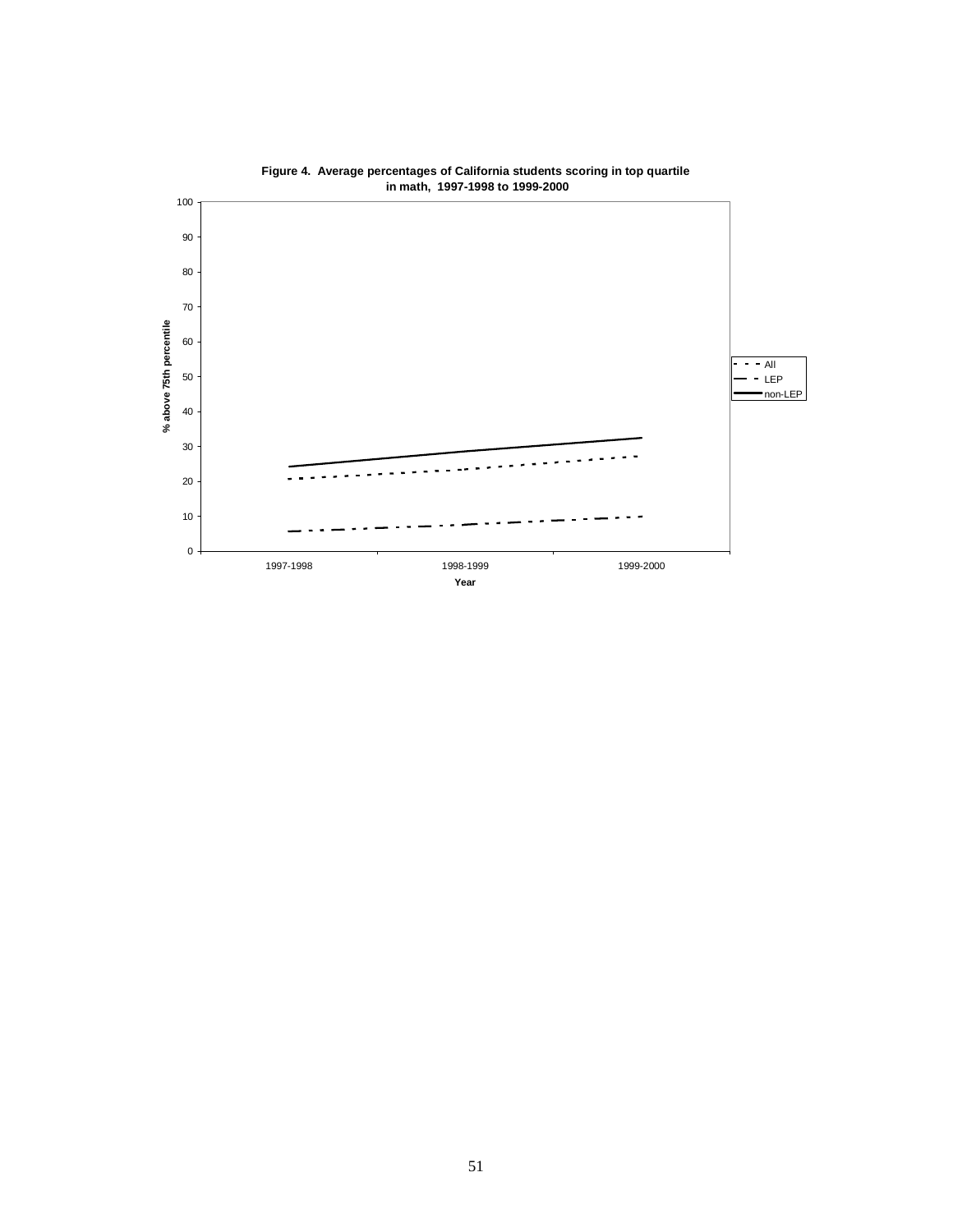

**Figure 5. Average percentages of California students scoring at or above national median in math, 1997-1998 to 1999-2000**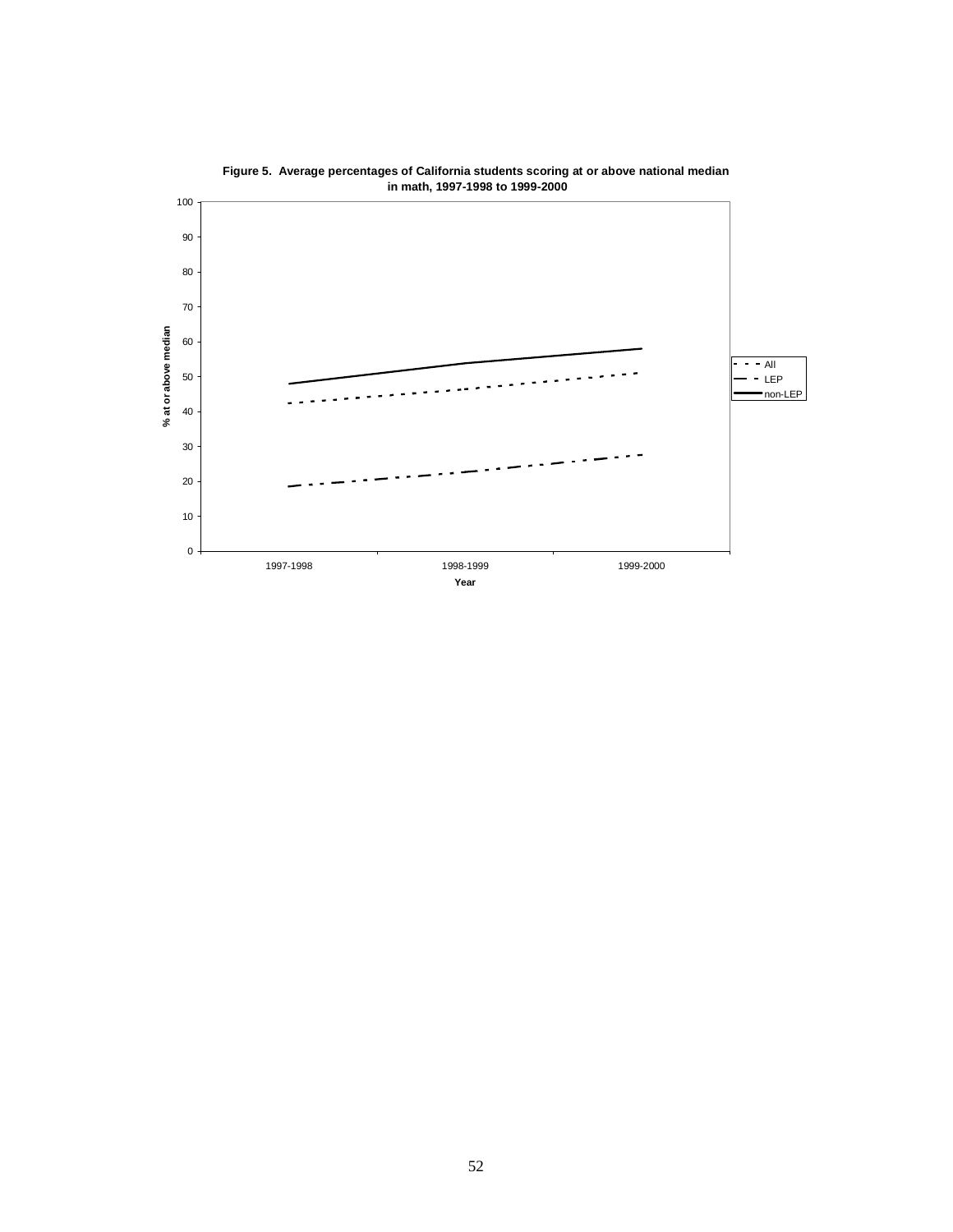

**Figure 6. Average percentages of California students scoring above national 25th percentile in math, 1997-1998 to 1999-2000**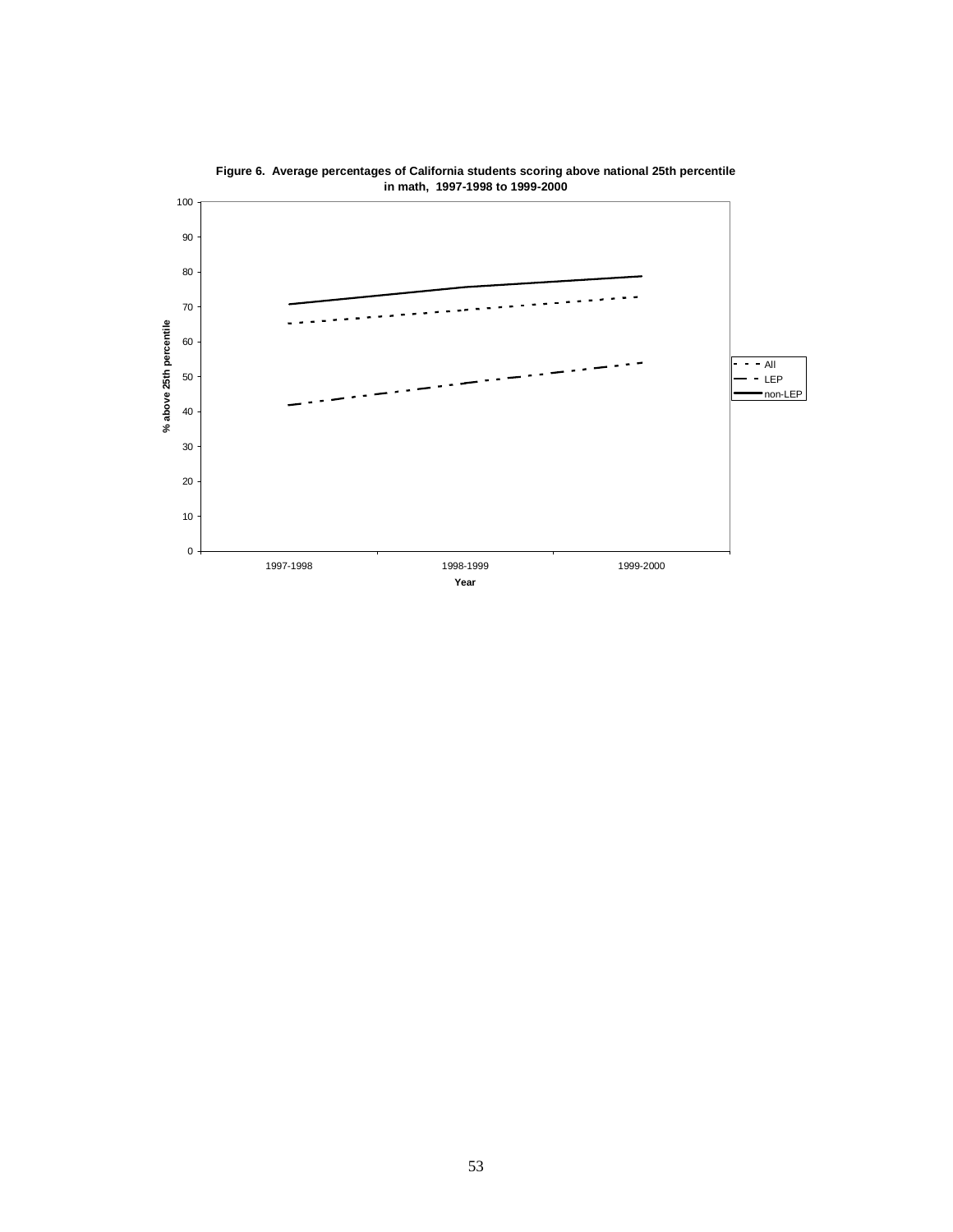Table 2. Percentage of Students in Each Quartile of National Norms, by Student Group,<br>1997-1998 to 1999-2000. Table 2. Percentage of Students in Each Quartile of National Norms, by Student Group, **1997-1998 to 1999-2000.**

|                                                                     |                                  | students                           |                               |                             | LEP students                           |                                  |                                         | Non-LEP students                |                            |
|---------------------------------------------------------------------|----------------------------------|------------------------------------|-------------------------------|-----------------------------|----------------------------------------|----------------------------------|-----------------------------------------|---------------------------------|----------------------------|
|                                                                     | 1997-1998 19                     | 98-1999                            | 1999-2000                     |                             | 1997-1998 1998-1999                    |                                  | 1999-2000 1997-1998 1998-1999 1999-2000 |                                 |                            |
|                                                                     |                                  |                                    |                               |                             |                                        |                                  |                                         |                                 |                            |
|                                                                     |                                  |                                    |                               |                             |                                        |                                  |                                         |                                 |                            |
|                                                                     | 34.78<br>22.85<br>20.70<br>20.70 |                                    |                               |                             |                                        |                                  |                                         |                                 |                            |
|                                                                     |                                  | ន្ទុ<br>ទី ដូ ខ្ញុំ<br>ទី ដូ ដូ ដូ | 2<br>2 នី នី ងី<br>2 ដី នី ងី | ន្ល<br>ន្លង្គ 2<br>ន្លង្គ 2 | 51.80<br>25.48<br>7.63<br>7.63         | 03<br>03 35<br>05 03<br>05 03 04 | 27<br>2774<br>2823<br>2824              | ತ್ತ ತ್ವ ಇ<br>ತ್ವ ಇ ಇ<br>ನ ಸ ಸ ಇ | 21<br>212<br>2123<br>222   |
|                                                                     |                                  |                                    |                               |                             |                                        |                                  |                                         |                                 |                            |
| <b>Math</b><br>Quartile 1<br>Quartile 2<br>Quartile 4<br>Quartile 4 |                                  |                                    |                               |                             |                                        |                                  |                                         |                                 |                            |
|                                                                     |                                  |                                    |                               |                             |                                        |                                  |                                         |                                 |                            |
| Reading<br>Quartile 1<br>Quartile 2<br>Quartile 3<br>Quartile 4     |                                  |                                    |                               |                             |                                        |                                  |                                         |                                 |                            |
|                                                                     | 37.67<br>22.96<br>27.97<br>17.97 | 35 32<br>36 32 36<br>36 36 36      | 33.75<br>33.75<br>32.88       | 212612<br>002021            | 0<br>0 3 7 7 5<br>0 2 7 4<br>0 3 7 9 9 |                                  | 29<br>24 35<br>24 362<br>27 37          | ត្ត<br>ដូង<br>ង៉ូង ដូ           | 67<br>6537<br>2850<br>2852 |
|                                                                     |                                  |                                    |                               |                             |                                        |                                  |                                         |                                 |                            |
|                                                                     |                                  |                                    |                               |                             |                                        |                                  |                                         |                                 |                            |
|                                                                     |                                  |                                    |                               |                             |                                        |                                  |                                         |                                 |                            |

Note: Quartile 1 is the Lowest Achievement Group. Note: Quartile 1 is the Lowest Achievement Group.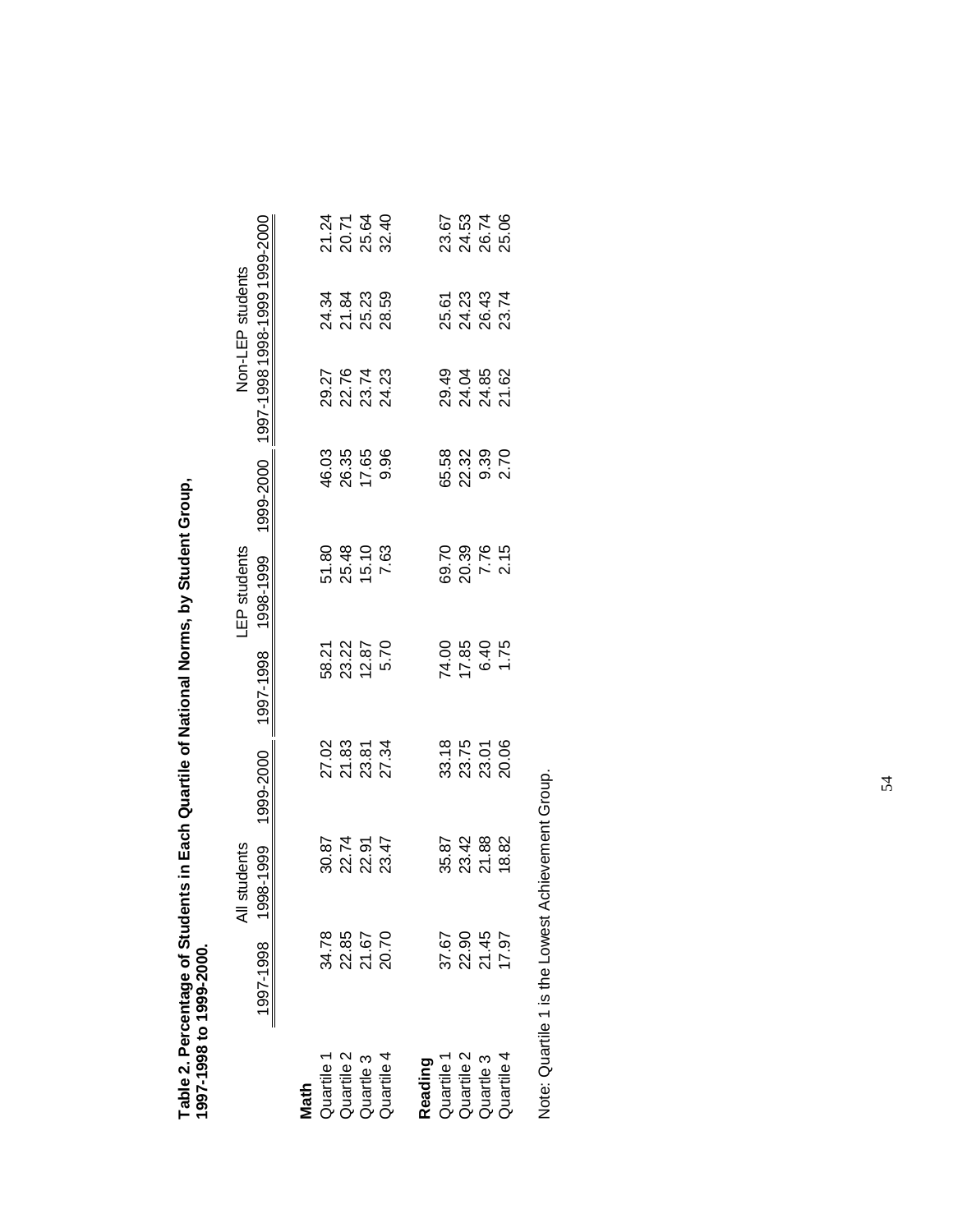|                | ראות האירות המוניק בין המוניק במוניק במוניק בין המוניק במוניק בין המוניק בין המוניק בין המוניק בין המוניק בין המוניק בין המוניק בין המוניק בין המוניק בין המוניק בין המוניק בין המוניק בי |                                                        |         |                                                        |         |                                   |                                    |                                            |                               |
|----------------|-------------------------------------------------------------------------------------------------------------------------------------------------------------------------------------------|--------------------------------------------------------|---------|--------------------------------------------------------|---------|-----------------------------------|------------------------------------|--------------------------------------------|-------------------------------|
| <b>Math</b>    |                                                                                                                                                                                           | 1997-1998                                              |         | 1998-1999                                              |         |                                   | 1999-2000                          | to 1999-2000                               | Changes, 1997-1998            |
| Gradespan      | Percentile                                                                                                                                                                                | Low-score High-score<br>1997-1998 1997-1998<br>schools | schools | Low-score High-score<br>1997-1998 1997-1998<br>schools | schools | 1997-1998<br>-ow-score<br>schools | High-score<br>1997-1998<br>schools | Low-scorescore<br>schools<br>1997-<br>1998 | 1997-1998<br>schools<br>High- |
| $\frac{6}{5}$  | % above 75th                                                                                                                                                                              | 5.04                                                   | 46.79   | 10.62                                                  | 53.49   | 15.24                             | 59.80                              | 10.20                                      | 13.01                         |
|                | % at or above 50                                                                                                                                                                          | 18.28                                                  | 74.09   | 28.97                                                  | 78.67   | 36.74                             | 83.14                              | 18.47                                      |                               |
|                | % above 25                                                                                                                                                                                | 40.74                                                  | 89.46   | 53.09                                                  | 92.07   | 61.45                             | 94.18                              | 20.71                                      | 9.05<br>4.71                  |
| # observations |                                                                                                                                                                                           | 853                                                    | 869     | 853                                                    | 869     | 853                               | 869                                | 853                                        | 869                           |
| გ<br>ბ         | % above 75th                                                                                                                                                                              | 5.65                                                   | 47.77   | 9.18                                                   | 51.05   | 10.80                             | 54.34                              | 5.15                                       | 6.57                          |
|                | % at or above 50                                                                                                                                                                          | 20.76                                                  | 74.74   | 28.04                                                  | 76.92   | 31.09                             | 79.65                              | 10.33                                      | 4.91                          |
|                | % above 25                                                                                                                                                                                | 45.88                                                  | 89.91   | 55.28                                                  | 90.94   | 58.03                             | 92.48                              | 12.15                                      | 2.57                          |
| # observations |                                                                                                                                                                                           | $\frac{5}{2}$                                          | 192     | 191                                                    | 192     | $\frac{5}{2}$                     | 192                                | 191                                        | 192                           |
| $9 - 12$       | % above 75th                                                                                                                                                                              | 5.80                                                   | 43.76   | 9.37                                                   | 46.17   | 10.36                             | 48.10                              | 4.56                                       | 4.34                          |
|                | % at or above 50                                                                                                                                                                          | 23.72                                                  | 72.61   | 31.15                                                  | 73.70   | 33.09                             | 75.78                              | 9.38                                       | $3.17$<br>1.06                |
|                | % above 25                                                                                                                                                                                | 55.25                                                  | 88.79   | 62.45                                                  | 89.11   | 63.92                             | 89.84                              | 8.67                                       |                               |
| # observations |                                                                                                                                                                                           | $\frac{15}{15}$                                        | 157     | 151                                                    | 157     | 151                               | 157                                | 151                                        | 157                           |

Table 3 Average percentage of non-LEP students in 1997-1998 cohorts of high test-score schools and low test-score<br>schools scoring at or above national norms in reading and math, by gradespan, 1997-1998 to 1999-2000 Table 3 Average percentage of non-LEP students in 1997-1998 cohorts of high test-score schools and low test-score schools scoring at or above national norms in reading and math, by gradespan, 1997-1998 to 1999-2000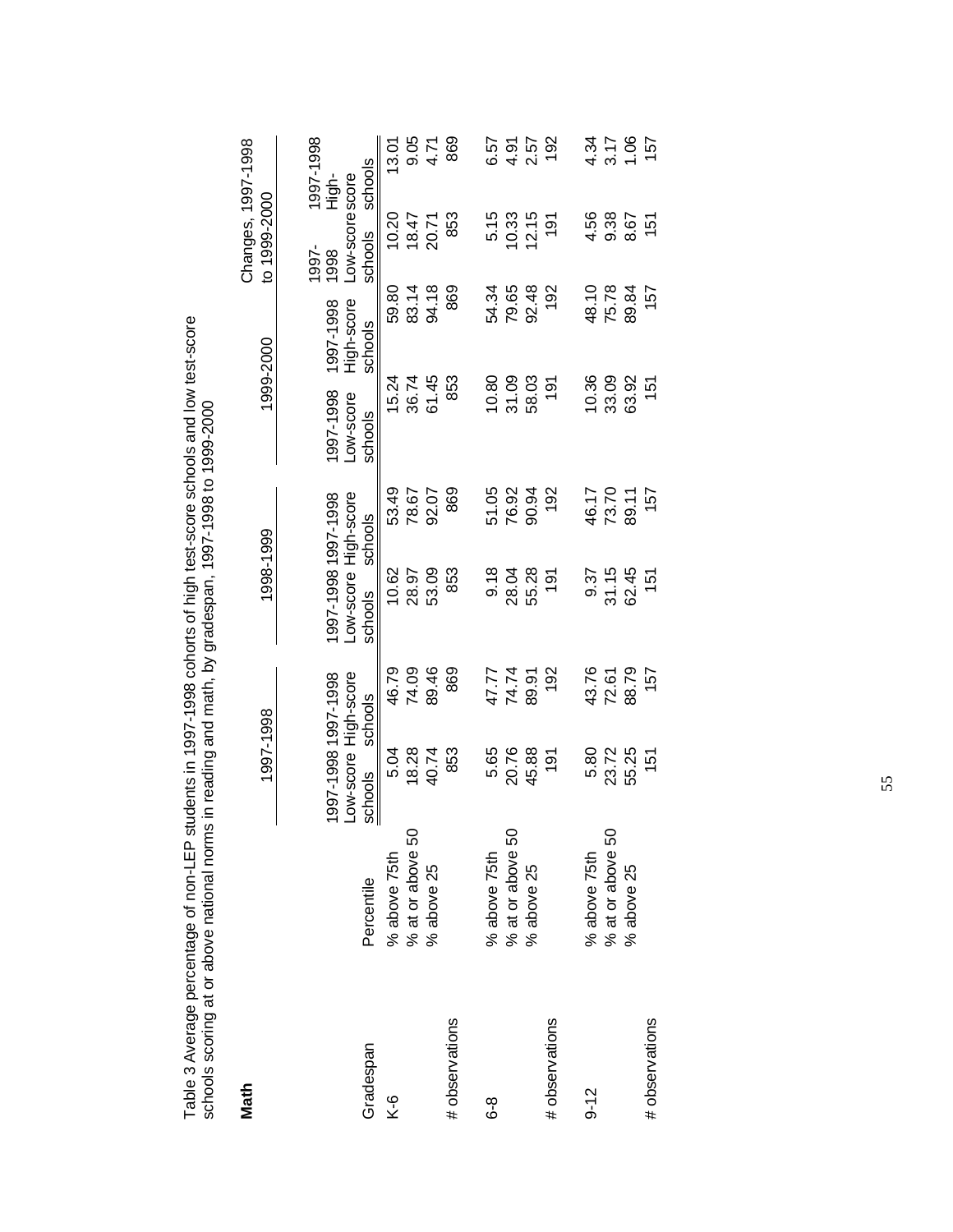| Reading           |                                | 1997-1998                                              |                | 1998-1999                                              |                |                                   | 1999-2000                          | to 1999-2000                               | Changes, 1997-1998            |              |
|-------------------|--------------------------------|--------------------------------------------------------|----------------|--------------------------------------------------------|----------------|-----------------------------------|------------------------------------|--------------------------------------------|-------------------------------|--------------|
| Gradespan         | Percentile                     | Low-score High-score<br>1997-1998 1997-1998<br>schools | schools        | Low-score High-score<br>1997-1998 1997-1998<br>schools | schools        | 1997-1998<br>-ow-score<br>schools | High-score<br>1997-1998<br>schools | Low-scorescore<br>schools<br>1997-<br>1998 | 1997-1998<br>schools<br>High- |              |
| $\overline{K}$ -6 | % above 75th                   | 4.00                                                   | 44.31          | 7.45                                                   | 48.66          | 8.91                              | 51.76                              | 4.91                                       |                               | 7.45         |
|                   | % at or above 50<br>% above 25 | 17.00<br>40.64                                         | 73.85<br>90.25 | 25.59<br>52.04                                         | 77.81<br>92.81 | 29.79<br>58.17                    | 80.49<br>94.44                     | 12.79<br>17.54                             |                               | 6.65<br>4.19 |
| # observations    |                                | 854                                                    | 863            | 854                                                    | 863            | 854                               | 863                                | 854                                        |                               | 863          |
| გ<br>ბ            | % above 75th                   | 5.77                                                   | 44.11          | 8.22                                                   | 44.69          | 8.66                              | 46.98                              | 2.89                                       |                               | 2.87         |
|                   | % at or above 50               | 22.64                                                  | 75.86          | 29.22                                                  | 76.38          | 30.45                             | 78.56                              | 7.82                                       |                               | 2.69         |
|                   | % above 25                     | 50.55                                                  | 92.06          | 59.77                                                  | 92.41          | 61.72                             | 93.74                              | 11.16                                      |                               | 1.68         |
| # observations    |                                | 192                                                    | 193            | 192                                                    | 193            | 192                               | 193                                | 192                                        |                               | 193          |
| $9 - 12$          | % above 75th                   | 3.82                                                   | 32.17          | 5.65                                                   | 46.29          | 5.76                              | 48.27                              | 1.94                                       |                               | 16.10        |
|                   | % at or above 50               | 16.23                                                  | 62.43          | 20.75                                                  | 73.76          | 21.20                             | 75.83                              | 4.98                                       |                               | 13.40        |
|                   | % above 25                     | 43.41                                                  | 84.70          | 50.26                                                  | 89.12          | 51.09                             | 89.83                              | 7.68                                       |                               | 5.12         |
| # observations    |                                | 152                                                    | 153            | 152                                                    | 153            | 152                               | 153                                | 152                                        |                               | 153          |
|                   |                                |                                                        |                |                                                        |                |                                   |                                    |                                            |                               |              |

Table 3, continued.

Table 3, continued.

Note: All difference in means are significant at  $< 0.05$ . Note: All difference in means are significant at < 0.05.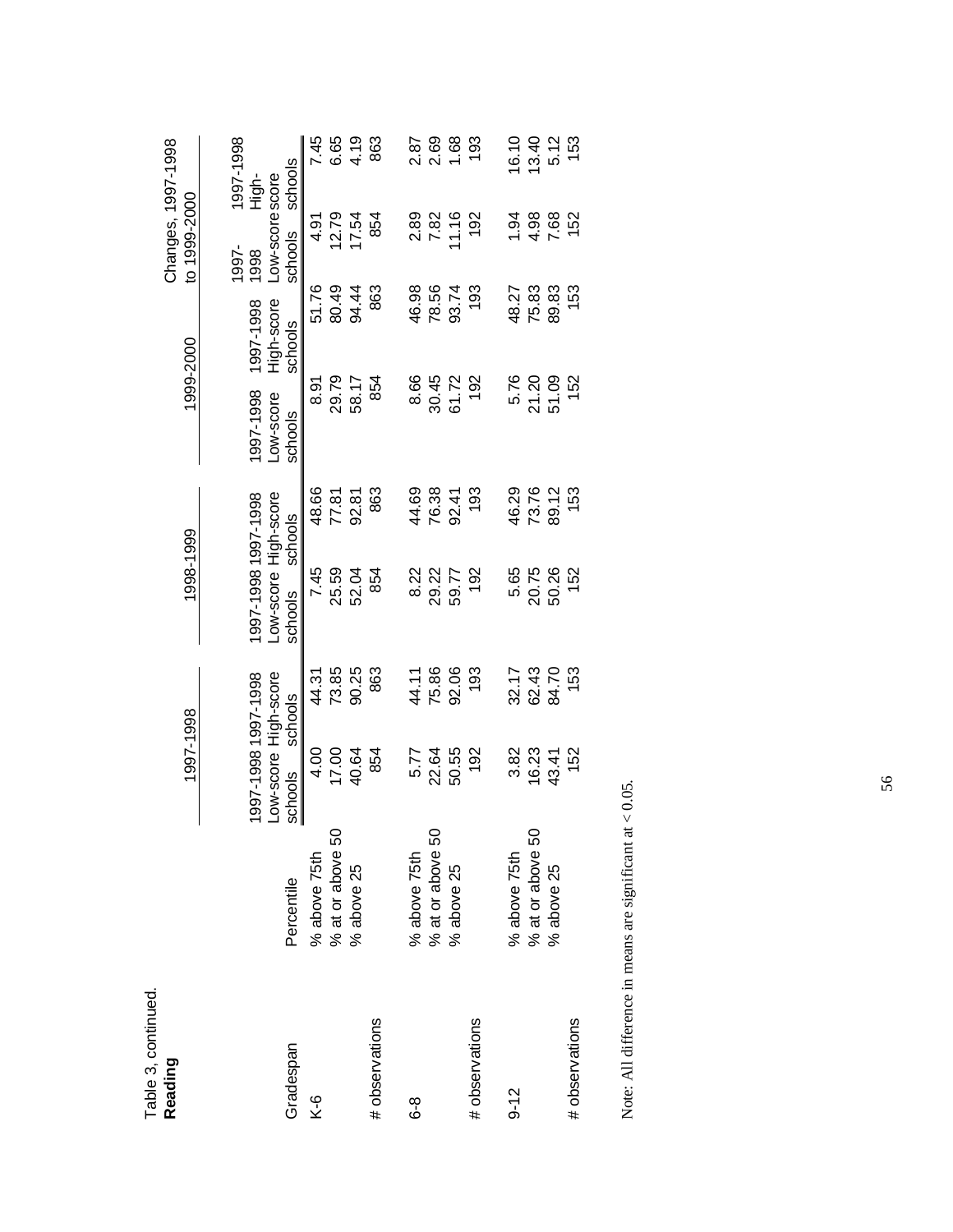Average percentage of non-LEP students in high test-score schools and low test score schools scoring at or<br>above national norms in reading and math, by gradespan, 1997-1998 to 1999-2000 Average percentage of non-LEP students in high test-score schools and low test score schools scoring at or above national norms in reading and math, by gradespan, 1997-1998 to 1999-2000

| Math                      |                  | 1997-1998                       |         | 1998-1999                       |         | 1999-2000                             |         | Changes, 1997-1998<br>to 1999-2000 |                  |
|---------------------------|------------------|---------------------------------|---------|---------------------------------|---------|---------------------------------------|---------|------------------------------------|------------------|
|                           |                  |                                 |         |                                 |         |                                       |         | 1998 Low-High-<br>1997-            | 1997-1998        |
| Gradespan                 | Percentile       | Low-score High-score<br>schools | schools | Low-score High-score<br>schools | schools | Low-score High-score score<br>schools | schools | schools                            | schools<br>score |
| $\overline{\overline{X}}$ | % above 75th     | 5.04                            | 47.22   | 9.53                            | 55.27   | 13.50                                 | 62.06   | 8.46                               | 14.85            |
|                           | % at or above 50 | 18.34                           | 74.38   | 26.75                           | 80.63   | 33.67                                 | 85.24   | 15.33                              | 10.86            |
|                           | % above 25       | 40.94                           | 89.56   | 51.35                           | 93.09   | 59.20                                 | 95.19   | 18.26                              | 5.63             |
| # observations            |                  | 895                             | 896     | 888                             | 890     | 914                                   | 926     |                                    |                  |
| တ်<br>ထ                   | % above 75th     | 5.66                            | 48.36   | 8.00                            | 52.02   | 9.78                                  | 55.39   | 4.12                               |                  |
|                           | % at or above 50 | 20.57                           | 75.18   | 25.44                           | 78.08   | 29.03                                 | 80.97   | 8.46                               | 7.03<br>5.79     |
|                           | % above 25       | 45.38                           | 90.11   | 52.36                           | 91.76   | 55.76                                 | 93.32   | 10.38                              | 3.20             |
| # observations            |                  | 202                             | 203     | 199                             | 205     | 212                                   | 222     |                                    |                  |
| $9 - 12$                  | % above 75th     | 4.98                            | 43.74   | 7.10                            | 46.77   | 7.50                                  | 47.96   | 2.52                               | 4.22             |
|                           | % at or above 50 | 21.86                           | 72.70   | 25.28                           | 74.97   | 27.34                                 | 76.51   | 5.48                               | 3.81             |
|                           | % above 25       | 52.33                           | 88.83   | 57.19                           | 90.00   | 58.18                                 | 90.40   | 5.85                               | 1.57             |
| # observations            |                  | 168                             | 169     | 158                             | 162     | 175                                   | 186     |                                    |                  |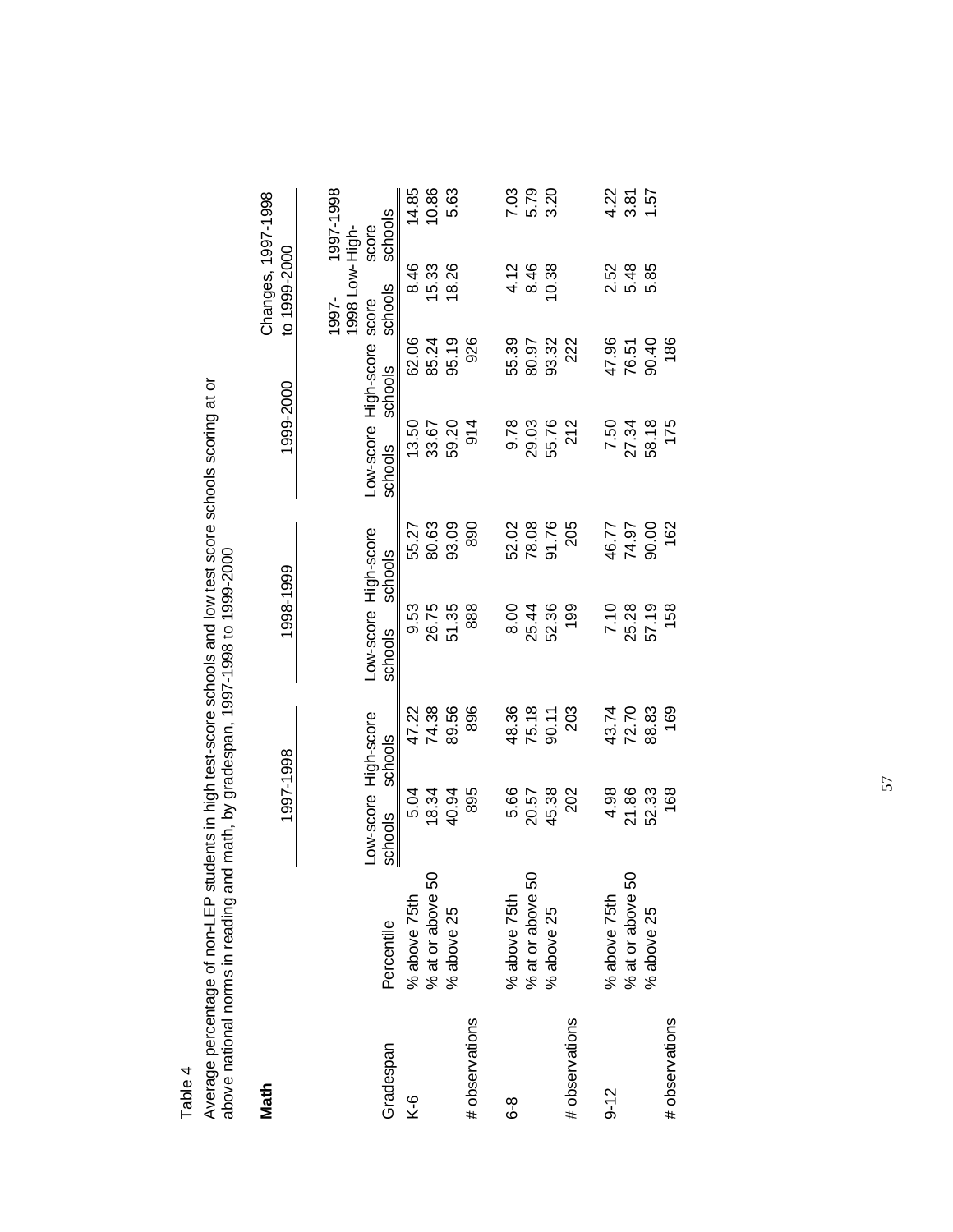| Reading                      |                                                | 1997-1998                       |                         | 1998-1999                       |                         | 1999-2000                             |                         | to 1999-2000                       | Changes, 1997-1998            |
|------------------------------|------------------------------------------------|---------------------------------|-------------------------|---------------------------------|-------------------------|---------------------------------------|-------------------------|------------------------------------|-------------------------------|
| Gradespan                    | Percentile                                     | Low-score High-score<br>schools | schools                 | Low-score High-score<br>schools | schools                 | Low-score High-score score<br>schools | schools                 | 1998 Low-High-<br>schools<br>1997- | 1997-1998<br>schools<br>score |
| $\overline{\overline{X}}$ -6 | % at or above 50<br>% above 25<br>% above 75th | 17.03<br>4.04                   | 44.89<br>74.20          | 7.15<br>23.85                   | 79.46<br>50.22          | 8.30<br>27.71<br>56.11                | 82.37<br>53.61          | 4.26<br>10.67                      | 8.72<br>8.17                  |
| # observations               |                                                | 40.68<br>895                    | 896<br>90.29            | 50.59<br>884                    | 93.48<br>892            | 907                                   | 95.23<br><b>215</b>     | 15.43                              | 4.95                          |
| გ<br>ბ                       | % at or above 50<br>% above 75th<br>% above 25 | 6.03<br>23.03<br>50.22          | 44.85<br>76.35<br>92.17 | 57.28<br>27.25<br>7.51          | 46.21<br>77.89<br>93.11 | 8.15<br>28.95<br>58.95                | 48.65<br>94.39<br>79.97 | 2.13<br>5.91<br>8.73               |                               |
| # observations               |                                                | 202                             | 203                     | 200                             | 205                     | 212                                   | 215                     |                                    |                               |
| $9 - 12$                     | % above 75th                                   | 3.66<br>15.73                   | 32.58<br>62.81          | 4.42<br>17.62                   | 32.53<br>63.53          | 18.35<br>4.71                         | 33.77<br>64.91          | 1.06                               | 1.19<br>2.10                  |
| # observations               | % at or above 50<br>% above 25                 | 168<br>42.17                    | 169<br>84.91            | 157<br>44.71                    | 85.83<br>161            | 47.15<br>177                          | 183<br>86.51            | $2.67$<br>4.97                     | 1.60                          |
|                              |                                                |                                 |                         |                                 |                         |                                       |                         |                                    |                               |

schools in each of these quintiles varies by year, whereas in table 3, the composition of the low-score and high-score cohorts is identical across years and is based schools in each of these quintiles varies by year, whereas in table 3, the composition of the low-score and high-score cohorts is identical across years and is based on 1997-1998 rankings. All differences of means are statistically significant at <0.05 except reading in high test-score high schools, which is not significant. on 1997-1998 rankings. All differences of means are statistically significant at <0.05 except reading in high test-score high schools, which is not significant..Note: This table, unlike table 3, defines low-score and high-score schools based on the test score rankings from the stated school year. Thus, the identity of Note: This table, unlike table 3, defines low-score and high-score schools based on the test score rankings from the stated school year. Thus, the identity of

58

Table 4, continued Table 4, continued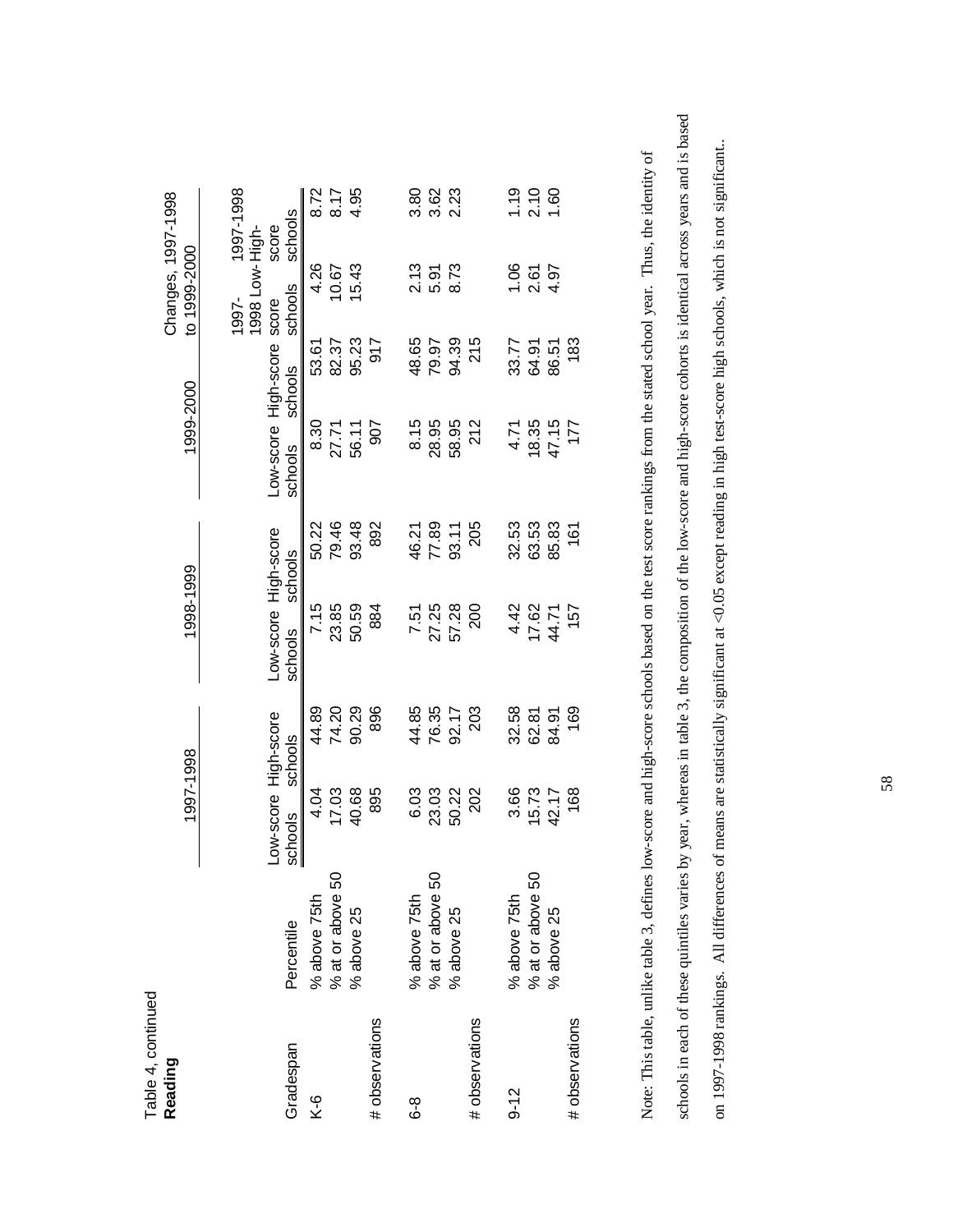Table 5: Weighted average school and teacher characteristics for subsamples of schools with reading and math test scores, by gradespan, from 1997-1998 to 1999-2000

| . .<br>$\sim$<br>× |
|--------------------|
|--------------------|

|                        |                              | 1997-1998       | 1998-1999       | 1999-2000       |
|------------------------|------------------------------|-----------------|-----------------|-----------------|
|                        |                              | 97-<br>98<br>Pr | 98-<br>99<br>Pr | 97-<br>99<br>Pr |
| Gradespan              | <b>School Characteristic</b> | Mean<br>ITI     | Mean<br>ITI     | IΤI<br>Mean     |
| $K-6$                  | % Free/reduced lunch         | 56.66           | 56.23           | 55.79           |
|                        | Avg. Class Size              | 24.85***        | 24.28*          | 24.60           |
|                        | Avg. Teacher Exp.            | 12.30***        | 11.87           | 11.84***        |
|                        | % at most BA                 | 21.08***        | 23.24           | 22.87***        |
|                        | % at least MA                | 26.23           | 25.95           | 25.96           |
|                        | % low exp. (0-2 yrs)         | $21.13***$      | 19.78***        | 16.73***        |
|                        | % lacking credential         | 12.10***        | 13.20           | 13.63***        |
| Number of observations |                              | 4477            | 4442            | 4587            |
| $6 - 8$                | % Free/reduced lunch         | 47.81           | 48.52           | 47.53           |
|                        | Avg. Class Size              | 28.68           | 28.98           | 28.64           |
|                        | Avg. Teacher Exp.            | 13.70***        | $13.14*$        | 12.81***        |
|                        | % at most BA                 | 18.33***        | 21.05           | 22.38***        |
|                        | % at least MA                | 33.14           | 32.49           | 32.41           |
|                        | % low exp. (0-2 yrs)         | 14.13***        | 15.67           | 16.40***        |
|                        | % lacking credential         | 10.27**         | 12.03***        | 14.66***        |
| Number of observations |                              | 1011            | 1012            | 1071            |
| $9 - 12$               | % Free/reduced lunch         | 30.86           | 32.30           | 32.27           |
|                        | Avg. Class Size              | 29.70           | 29.76**         | 28.77**         |
|                        | Avg. Teacher Exp.            | 15.27***        | 14.73***        | 14.24***        |
|                        | % at most BA                 | 15.60***        | 18.15*          | 19.63***        |
|                        | % at least MA                | 39.73           | 38.70           | 37.85**         |
|                        | % low exp. (0-2 yrs)         | 12.98           | 13.63*          | 14.52***        |
|                        | % lacking credential         | $8.35**$        | $9.75***$       | 12.40***        |
|                        | % "a-f" classes              | 59.42*          | 60.89           | 61.46**         |
|                        | % AP classes                 | 2.97            | 3.11            | 3.21            |
| Number of observations |                              | 843             | 794             | 896             |

Probability > |t|: \* =0.05, \*\* =0.01, \*\*\* =0.001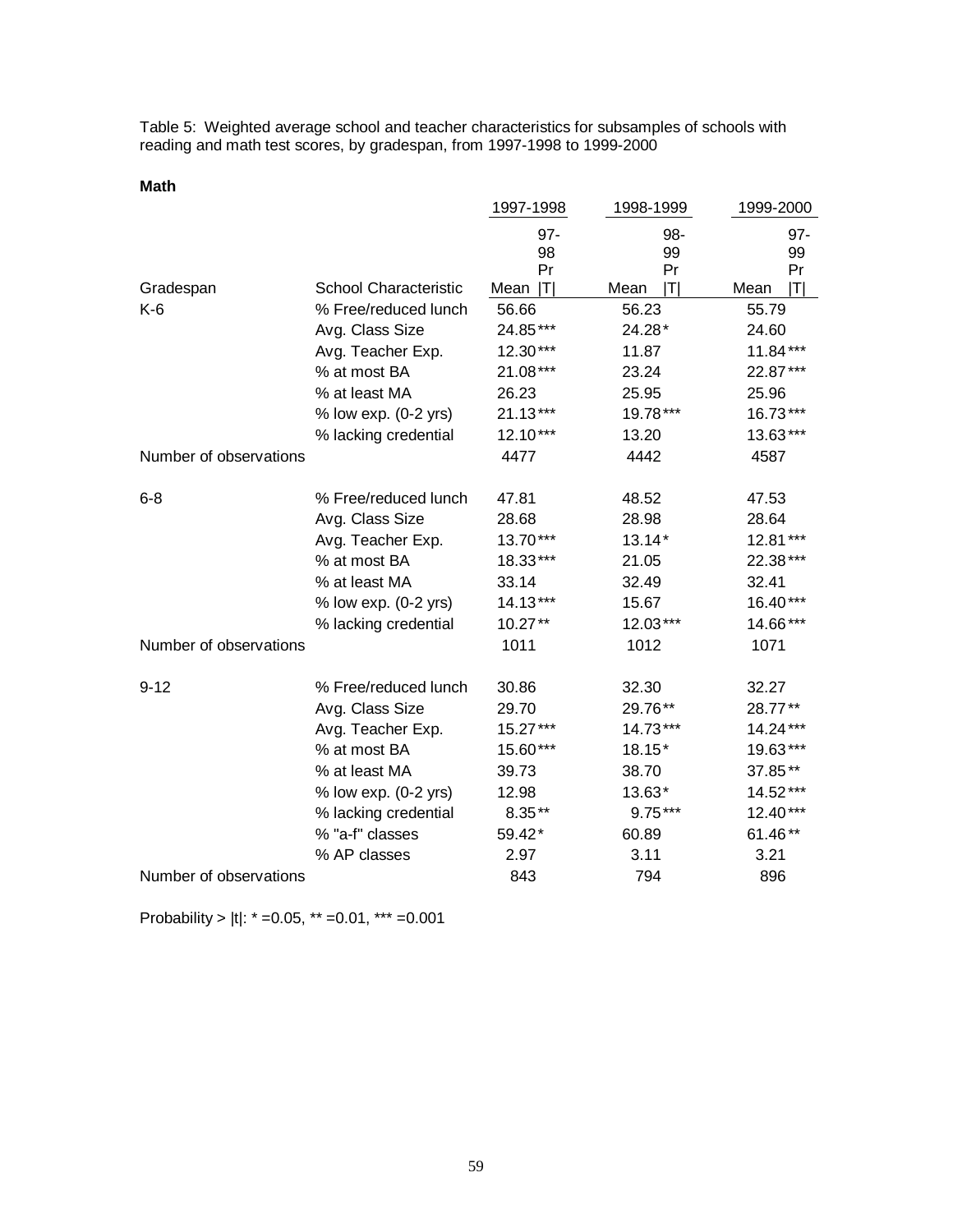#### Table 5, continued. **Reading**

| 112441119              |                       |             |             |                        |
|------------------------|-----------------------|-------------|-------------|------------------------|
|                        |                       | 1997-1998   | 1998-1999   | 1999-2000              |
|                        |                       | 97-         | 98-         | $97 -$                 |
|                        |                       | 98          | 99          | 99                     |
|                        |                       | Pr          | Pr          | Pr                     |
| Gradespan              | School Characteristic | ΙTΙ<br>Mean | IΤI<br>Mean | $ \mathsf{T} $<br>Mean |
| $K-6$                  | % Free/reduced lunch  | 56.66       | 56.21       | 55.79                  |
|                        | Avg. Class Size       | 24.85***    | 24.28*      | 24.60                  |
|                        | Avg. Teacher Exp.     | 12.30***    | 11.87       | 11.84***               |
|                        | % at most BA          | 21.08***    | 23.25       | 22.87***               |
|                        | % at least MA         | 26.23       | 25.94       | 25.96                  |
|                        | % low exp. (0-2 yrs)  | 21.13***    | 19.79***    | 16.74***               |
|                        | % lacking credential  | 12.10***    | 13.21       | 13.63***               |
| Number of observations |                       | 4477        | 4437        | 4585                   |
| $6 - 8$                | % Free/reduced lunch  | 47.81       | 48.52       | 47.53                  |
|                        | Avg. Class Size       | 28.68       | 28.98       | 28.64                  |
|                        | Avg. Teacher Exp.     | 13.70***    | $13.14*$    | 12.81***               |
|                        | % at most BA          | 18.33***    | 21.05       | 22.38***               |
|                        | % at least MA         | 33.14       | 32.49       | 32.41                  |
|                        | % low exp. (0-2 yrs)  | 14.13***    | 15.67       | 16.40***               |
|                        | % lacking credential  | $10.27**$   | 12.03***    | 14.66***               |
| Number of observations |                       | 1011        | 1013        | 1071                   |
| $9 - 12$               | % Free/reduced lunch  | 30.86       | 32.34       | 32.27                  |
|                        | Avg. Class Size       | 29.70       | 29.77**     | 28.77**                |
|                        | Avg. Teacher Exp.     | 15.27***    | 14.73***    | 14.24***               |
|                        | % at most BA          | 15.60***    | 18.14*      | 19.63***               |
|                        | % at least MA         | 39.73       | 38.72       | 37.85**                |
|                        | % low exp. (0-2 yrs)  | 12.98       | 13.63**     | 14.52***               |
|                        | % lacking credential  | $8.35**$    | $9.74***$   | 12.40***               |
|                        | % "a-f" classes       | 59.42*      | 60.88       | 61.46**                |
|                        | % AP classes          | 2.97        | 3.11        | 3.21                   |
| Number of observations |                       | 843         | 795         | 896                    |

Source: California Department of Education datasets Probability >  $|t|$ :  $* = 0.05$ ,  $** = 0.01$ ,  $** = 0.001$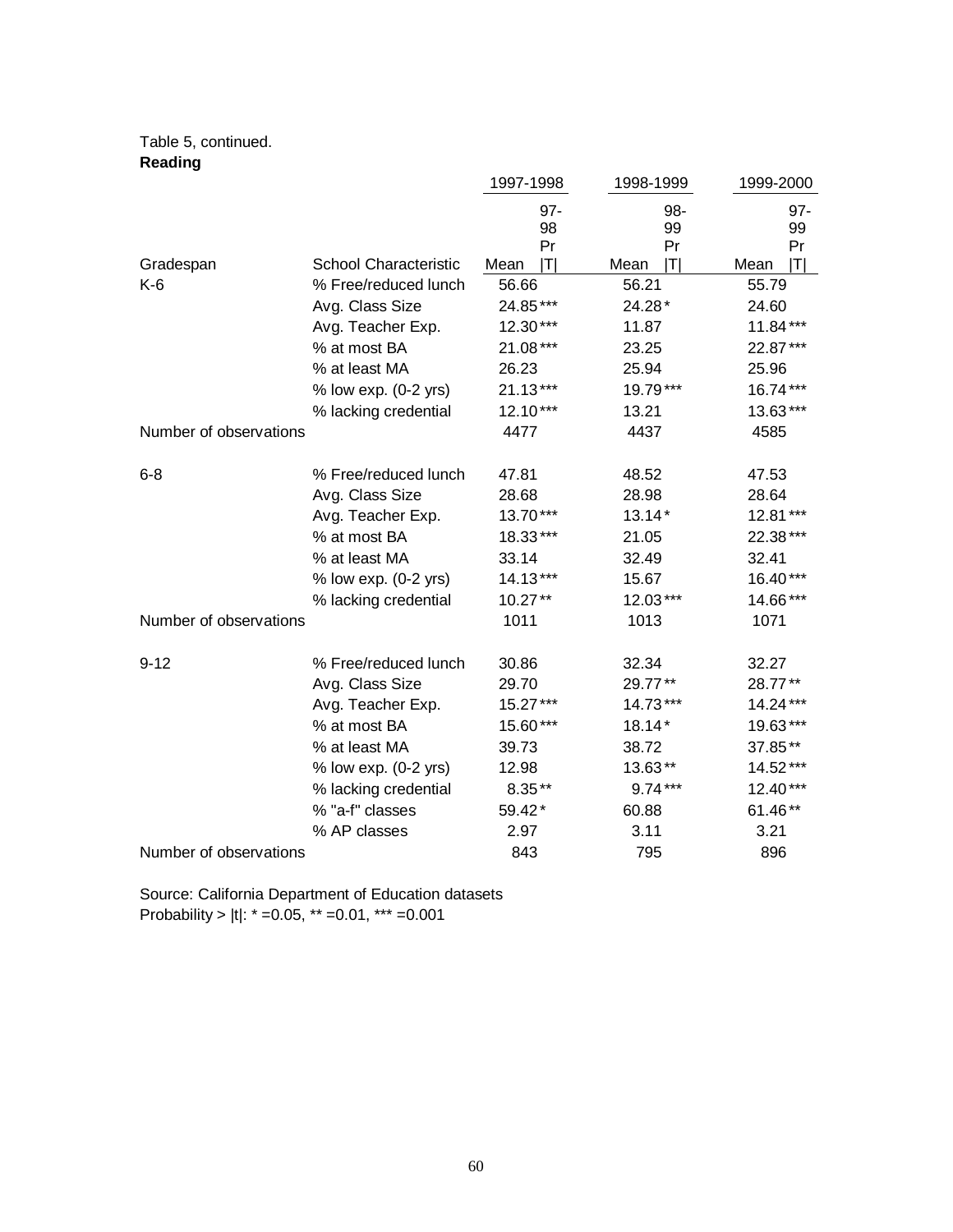### **Figure 8 One-Year Dropout Rates in California**



**Drop Out Rate**

Source: California Department of Education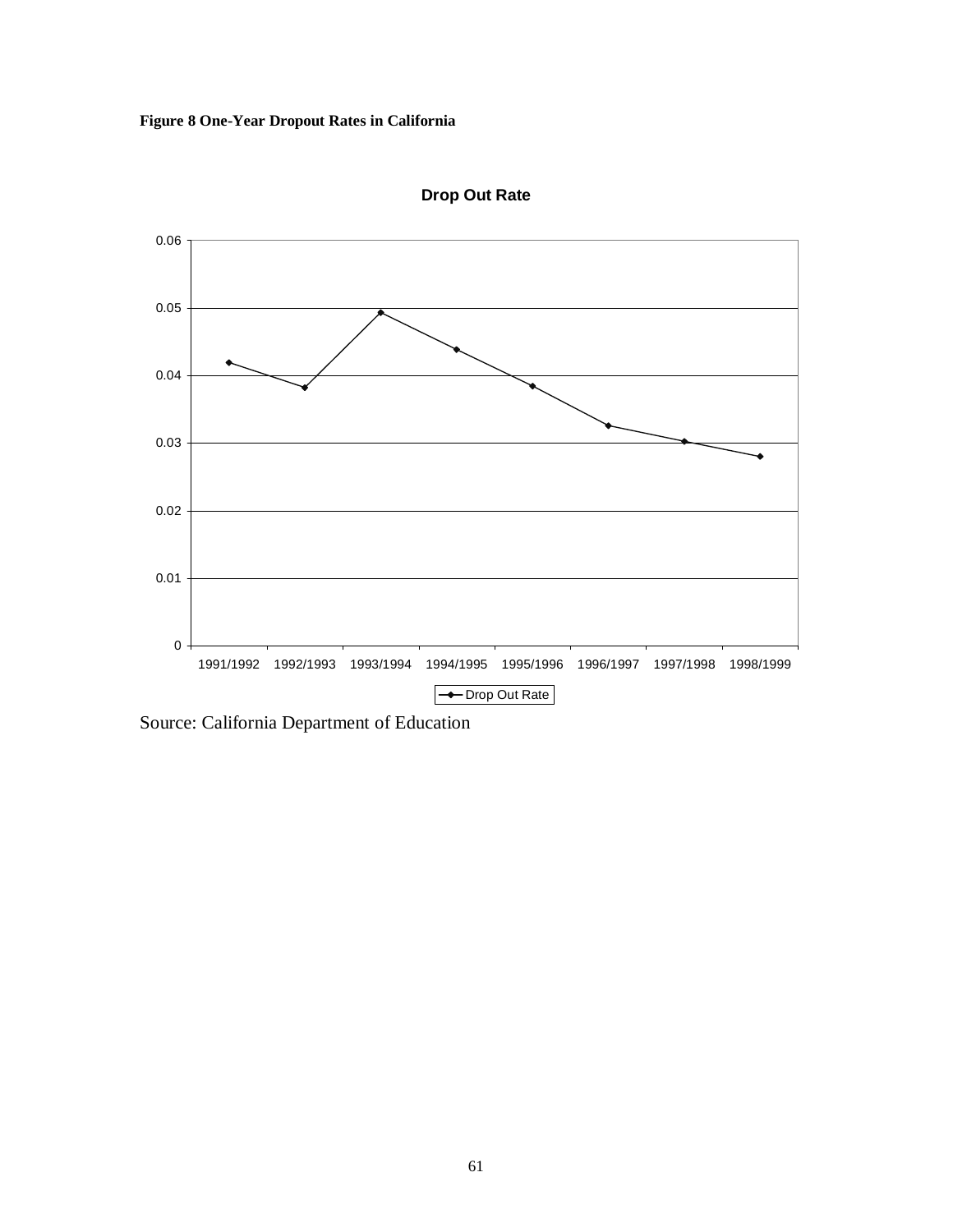Table 6: Comparison of average school and teacher characteristics in 1997-1998 cohorts of high test-score schools and<br>low test-score schools for reading and math, by gradespan, from 1997-1998 to 1999-2000 Table 6: Comparison of average school and teacher characteristics in 1997-1998 cohorts of high test-score schools and low test-score schools for reading and math, by gradespan, from 1997-1998 to 1999-2000

**Math**

|           |                               | 1997-1998              |                         | 1998-1999              |                         | 1999-2000              |                         |
|-----------|-------------------------------|------------------------|-------------------------|------------------------|-------------------------|------------------------|-------------------------|
|           |                               | 1997-1998<br>Low-score | High-score<br>1997-1998 | 1997-1998<br>Low-score | High-score<br>1997-1998 | 1997-1998<br>Low-score | High-score<br>1997-1998 |
| Gradespan | School Characteristic         | schools                | schools                 | schools                | schools                 | schools                | schools                 |
| $K-6$     | % Free/reduced lunch          | 86.35                  | 17.72                   | 85.66                  | 17.22                   | 85.00                  | 16.95                   |
|           | Avg. Class Size               | 24.34                  | 25.38                   | 23.83                  | 24.85                   | 24.31                  | 25.41                   |
|           | Avg. Teacher Exp.             | 11.16                  | 13.43                   | 10.37                  | 13.18                   | 10.27                  | 13.28                   |
|           |                               | 30.46                  | 12.69                   | 33.35                  | 14.74                   | 32.93                  | 14.58                   |
|           | % at most BA<br>% at least MA | 23.37                  | 30.76                   | 22.89                  | 30.96                   | 22.34                  | 31.48                   |
|           | $%$ low exp. $(0-2$ yrs       | 24.89                  | 17.47                   | 25.25                  | 15.13                   | 21.75                  | 12.38                   |
|           | credentia<br>% lacking        | 20.97                  | 4.82                    | 23.56                  | 4.53                    | 24.10                  | 5.39                    |
|           | Number of observations        | 853                    | 869                     | 853                    | 869                     | 853                    | 869                     |
| $6-8$     | % Free/reduced lunch          | 76.51                  | 16.37                   | 78.69                  | 15.60                   | 76.17                  | 14.96                   |
|           | Avg. Class Size               | 27.88                  | 30.35                   | 28.09                  | 30.18                   | 27.51                  | 29.82                   |
|           | Avg. Teacher Exp              | 12.64                  | 14.96                   | 11.72                  | 14.72                   | 11.25                  | 14.60                   |
|           | Á<br>% at most                | 27.95                  | 10.89                   | 30.56                  | 14.14                   | 33.53                  | 14.83                   |
|           | % at least MA                 | 29.96                  | 37.21                   | 29.18                  | 36.88                   | 27.87                  | 37.65                   |
|           | $%$ low exp. $(0-2$ yrs)      | 16.59                  | 11.71                   | 19.78                  | 12.24                   | 21.72                  | 11.80                   |
|           | credentia<br>% lacking        | 19.21                  | 5.42                    | 22.35                  | 4.74                    | 26.31                  | 6.73                    |
|           | s<br>Number of observation    | $\frac{1}{9}$          | 192                     | 191                    | 192                     | $\frac{1}{9}$          | 192                     |
| $9 - 12$  | % Free/reduced lunch          | 53.31                  | 11.05                   | 57.83                  | 10.68                   | 59.16                  | 10.16                   |
|           | Avg. Class Size               | 28.43                  | 30.32                   | 28.47                  | 29.53                   | 28.03                  | 28.82                   |
|           | Avg. Teacher Exp.             | 14.42                  | 16.63                   | 13.92                  | 16.04                   | 13.36                  | 15.61                   |
|           | а<br>% at most                | 24.99                  | 11.40                   | 28.26                  | 12.71                   | 30.73                  | 13.78                   |
|           | $\leq$<br>% at least          | 38.03                  | 45.72                   | 36.66                  | 45.02                   | 35.59                  | 44.52                   |
|           | $%$ low exp. $(0-2)$ yrs      | 13.88                  | 11.08                   | 14.64                  | 11.71                   | 16.70                  | 12.07                   |
|           | credentia<br>% lacking        | 13.93                  | 6.13                    | 15.79                  | 5.20                    | 20.28                  | 7.13                    |
|           | % "a-f" classes               | 53.88                  | 66.43                   | 57.26                  | 69.08                   | 57.59                  | 68.28                   |
|           | % AP classes                  | 2.14                   | 4.29                    | 2.31                   | 4.54                    | 2.51                   | 5.08                    |
|           | Number of observations        | 151                    | 157                     | 151                    | 157                     | 151                    | 157                     |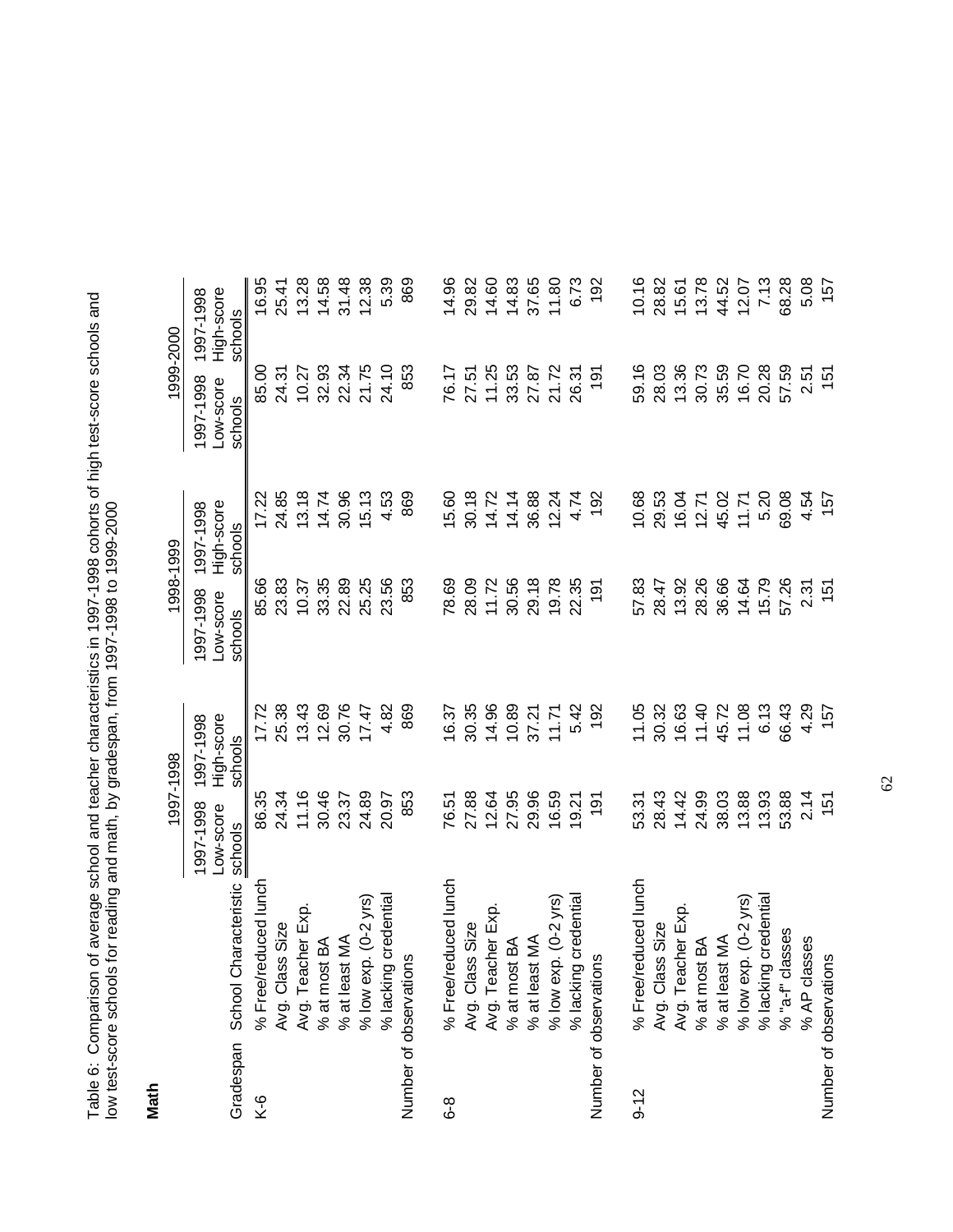| Table 6, continued.    |                                                                   |                        |                         |                        |                         |                        |                         |
|------------------------|-------------------------------------------------------------------|------------------------|-------------------------|------------------------|-------------------------|------------------------|-------------------------|
| Reading                |                                                                   |                        | 1997-1998               |                        | 1998-1999               |                        | 1999-2000               |
|                        |                                                                   | 8661-2661<br>Low-score | High-score<br>8661-2661 | Low-score<br>1997-1998 | High-score<br>8661-2661 | 1997-1998<br>Low-score | High-score<br>1997-7998 |
| Gradespan              | School Characteristic                                             | schools                | schools                 | schools                | schools                 | schools                | schools                 |
| $K-6$                  | % Free/reduced lunch                                              | 88.45                  | 14.59                   | 87.91                  | 14.12                   | 87.15                  | 13.63                   |
|                        | Avg. Class Size                                                   | 24.60                  | 25.48                   | 23.85                  | 24.91                   | 24.31                  | 25.36                   |
|                        | Avg. Teacher Exp.                                                 | 11.01                  | 13.51                   | 10.31                  | 13.28                   | 10.13                  | 13.41                   |
|                        | % at most BA                                                      | 32.26                  | 12.54                   | 35.42                  | 14.14                   | 35.19                  | 13.67                   |
|                        | % at least MA                                                     | 23.60                  | 30.02                   | 22.95                  | 30.21                   | 22.22                  | 30.65                   |
|                        | $%$ low exp. $(0-2$ yrs)                                          | 25.51                  | 16.99                   | 25.78                  | 14.61                   | 22.48                  | 11.87                   |
|                        | % lacking credential                                              | 22.20                  | 4.04                    | 24.80                  | 3.79                    | 25.33                  | 4.54                    |
| Number of observations |                                                                   | 854                    | 863                     | 854                    | 863                     | 854                    | 863                     |
|                        |                                                                   |                        |                         |                        |                         |                        |                         |
| 6-8                    | % Free/reduced lunch                                              | 78.73                  | 14.64                   | 81.06                  | 14.28                   | 77.99                  | 13.51                   |
|                        | Avg. Class Size                                                   | 27.87                  | 30.09                   | 28.19                  | 29.73                   | 27.60                  | 29.62                   |
|                        | Avg. Teacher Exp.                                                 | 12.81                  | 14.90                   | 11.94                  | 14.65                   | 11.41                  | 14.56                   |
|                        | % at most BA                                                      | 29.72                  | 10.76                   | 32.55                  | 13.85                   | 35.40                  | 14.17                   |
|                        | % at least MA                                                     | 30.05                  | 36.26                   | 29.09                  | 35.72                   | 27.75                  | 36.77                   |
|                        | $%$ low exp. $(0-2$ yrs)                                          | 16.00                  | 11.37                   | 19.06                  | 12.08                   | 21.59                  | 11.23                   |
|                        | % lacking credential                                              | 18.66                  | 5.20                    | 21.81                  | 4.64                    | 25.99                  | 6.13                    |
| Number of observations |                                                                   | 192                    | 193                     | 192                    | 193                     | 192                    | $\frac{6}{2}$           |
|                        |                                                                   |                        |                         |                        |                         |                        |                         |
| $9 - 12$               | % Free/reduced lunch                                              | 53.95                  | 9.17                    | 58.26                  | 8.84                    | 59.44                  | ೫.<br>ಹಿ                |
|                        | Avg. Class Size                                                   | 28.28                  | 29.95                   | 28.44                  | 29.66                   | 28.19                  | 28.86                   |
|                        | Avg. Teacher Exp.                                                 | 14.67                  | 16.48                   | 14.12                  | 15.87                   | 13.51                  | 15.50                   |
|                        | % at most BA                                                      | 24.45                  | 10.29                   | 27.66                  | 10.58                   | 30.24                  | 12.08                   |
|                        | % at least MA                                                     | 38.36                  | 45.47                   | 37.11                  | 44.73                   | 35.66                  | 44.43                   |
|                        | $%$ low exp. $(0-2$ yrs)                                          | 13.45                  | 11.07                   | 14.45                  | 11.68                   | $\frac{7}{16.77}$      | 11.75                   |
|                        | % lacking credential                                              | 13.33                  | 5.35                    | 15.10                  | 4.73                    | 19.81                  | 6.53                    |
|                        | % "a-f" classes                                                   | 54.74                  | 67.96                   | 58.10                  | 69.36                   | 58.13                  | 68.84                   |
|                        | % AP classes                                                      | 2.27                   | 4.40                    | 2.41                   | 4.65                    | 2.60                   | 5.00                    |
| Number of observations |                                                                   | 152                    | 153                     | 152                    | 153                     | 152                    | $\frac{53}{2}$          |
|                        |                                                                   |                        |                         |                        |                         |                        |                         |
|                        | Note: Weights used for means in each year that year's enrollment. |                        |                         |                        |                         |                        |                         |
|                        |                                                                   |                        |                         |                        |                         |                        |                         |
|                        | Source: California Department of Education datasets.              |                        |                         |                        |                         |                        |                         |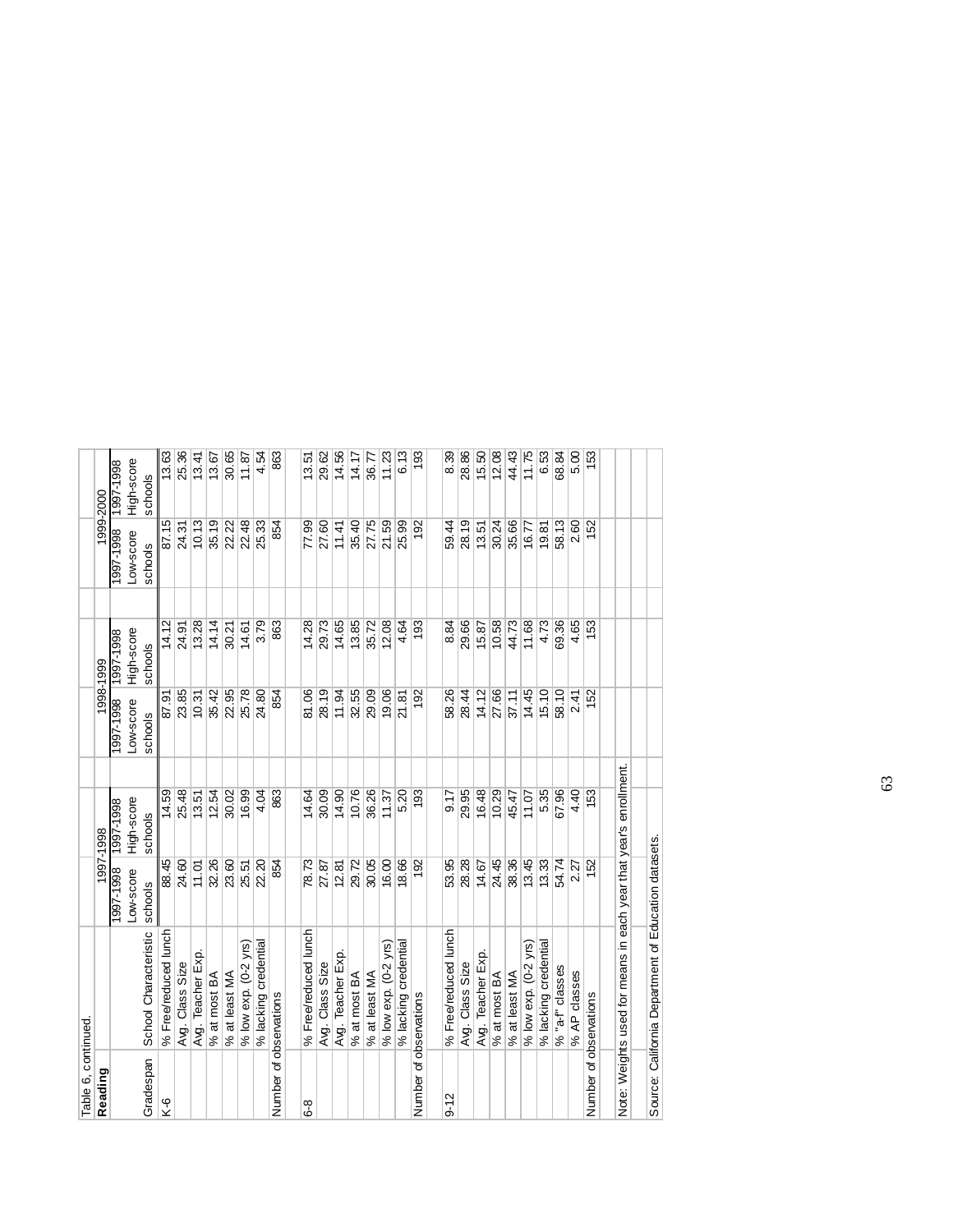Table 7: Average change in school and teacher characteristics between 1997-1998 and 1999-2000 for 1997-1998 high test-score schools and low test-score schools, gaps between low and high test score schools, and change in gap size, for reading and math, by gradespan. Table 7: Average change in school and teacher characteristics between 1997-1998 and 1999-2000 for<br>1997-1998 high test-score schools and low test-score schools, gaps between low and high test score<br>schools, and change in ga

| lingin<br>N |                          |                                                                                                                      |                                  |                                                                                           |                  |                                                           |
|-------------|--------------------------|----------------------------------------------------------------------------------------------------------------------|----------------------------------|-------------------------------------------------------------------------------------------|------------------|-----------------------------------------------------------|
|             |                          | for 1997-1998 high and low<br>change from 1997 to 1999<br>Average resource level<br>test-score schools<br>(Weighted) |                                  | Gap between low and<br>schools' average<br>high test-score<br>(from Table 6)<br>resources |                  | size of gap,<br>Change in<br>fall 1997<br>and fal<br>1999 |
| Gradespan   | School Characteristic    | ΡĻ<br>schools<br>score<br>Low-                                                                                       | Ρ'n<br>schools<br>score<br>High- | Fall 1997<br>Gap                                                                          | Fall 1999<br>Gap | 97 Gap<br>99 Gap<br>Minus                                 |
| Κ-6         | Avg. Teacher Exp.        | $-0.85***$                                                                                                           | $-0.09$                          | 2.28                                                                                      | 3.00             | 0.73                                                      |
|             | % at most BA             | $2.22***$                                                                                                            | $1.81***$                        | 17.76                                                                                     | 18.35            | 0.59                                                      |
|             | % at least MA            | $-1.06***$                                                                                                           | $0.76***$                        | 7.39                                                                                      | 9.14             | 1.75                                                      |
|             | $%$ low exp. $(0-2$ yrs) | $-3.17***$                                                                                                           | $-5.27***$                       | 7.42                                                                                      | 9.37             | 1.95                                                      |
|             | % lacking credential     | $2.91***$                                                                                                            | 0.53                             | 16.15                                                                                     | 18.71            | 2.57                                                      |
|             | Avg. Class Size          | $-0.02$                                                                                                              | 0.00                             | 1.04                                                                                      | 1.10             | 0.05                                                      |
| გ<br>ბ      | Avg. Teacher Exp.        | $-1.43***$                                                                                                           | $-0.35**$                        | 2.32                                                                                      | 3.35             | 1.03                                                      |
|             | % at most BA             | 5.59***                                                                                                              | 3.84                             | 17.06                                                                                     | 18.71            | 1.64                                                      |
|             | % at least MA            | $-2.18***$                                                                                                           | 0.39                             | 7.26                                                                                      | 9.78             | 2.53                                                      |
|             | $%$ low exp. $(0-2$ yrs) | $5.11***$                                                                                                            | 0.03                             | 4.88                                                                                      | 9.91             | 5.03                                                      |
|             | % lacking credential     | $7.16***$                                                                                                            | 1.22                             | 13.79                                                                                     | 19.58            | 5.79                                                      |
|             | Avg. Class Size          | $-0.37$                                                                                                              | $-0.29$                          | 2.47                                                                                      | 2.31             | $-0.16$                                                   |
| $9 - 12$    | Avg. Teacher Exp.        | $-1.04***$                                                                                                           | $-0.99***$                       | 2.20                                                                                      | 2.25             | 0.04                                                      |
|             | % at most BA             | $5.45***$                                                                                                            | $2.50*$                          | 13.59                                                                                     | 16.95            | 3.36                                                      |
|             | % at least MA            | $-2.61***$                                                                                                           | $-1.25*$                         | 7.70                                                                                      | 8.93             | 1.23                                                      |
|             | $%$ low exp. $(0-2$ yrs) | $2.76***$                                                                                                            | 0.97                             | 2.79                                                                                      | 4.64             | 1.84                                                      |
|             | % lacking credential     | $6.14***$                                                                                                            | 1.12                             | 7.80                                                                                      | 13.15            | 5.34                                                      |
|             | % "a-f" classes          | $3.24*$                                                                                                              | 1.72                             | 12.54                                                                                     | 10.69            | $-1.85$                                                   |
|             | % AP classes             | $0.36***$                                                                                                            | $0.79***$                        | 2.14                                                                                      | 2.57             | 0.43                                                      |
|             | Avg. Class Size          | $-0.48$                                                                                                              | $-1.39*$                         | 1.89                                                                                      | 0.79             | $-1.10$                                                   |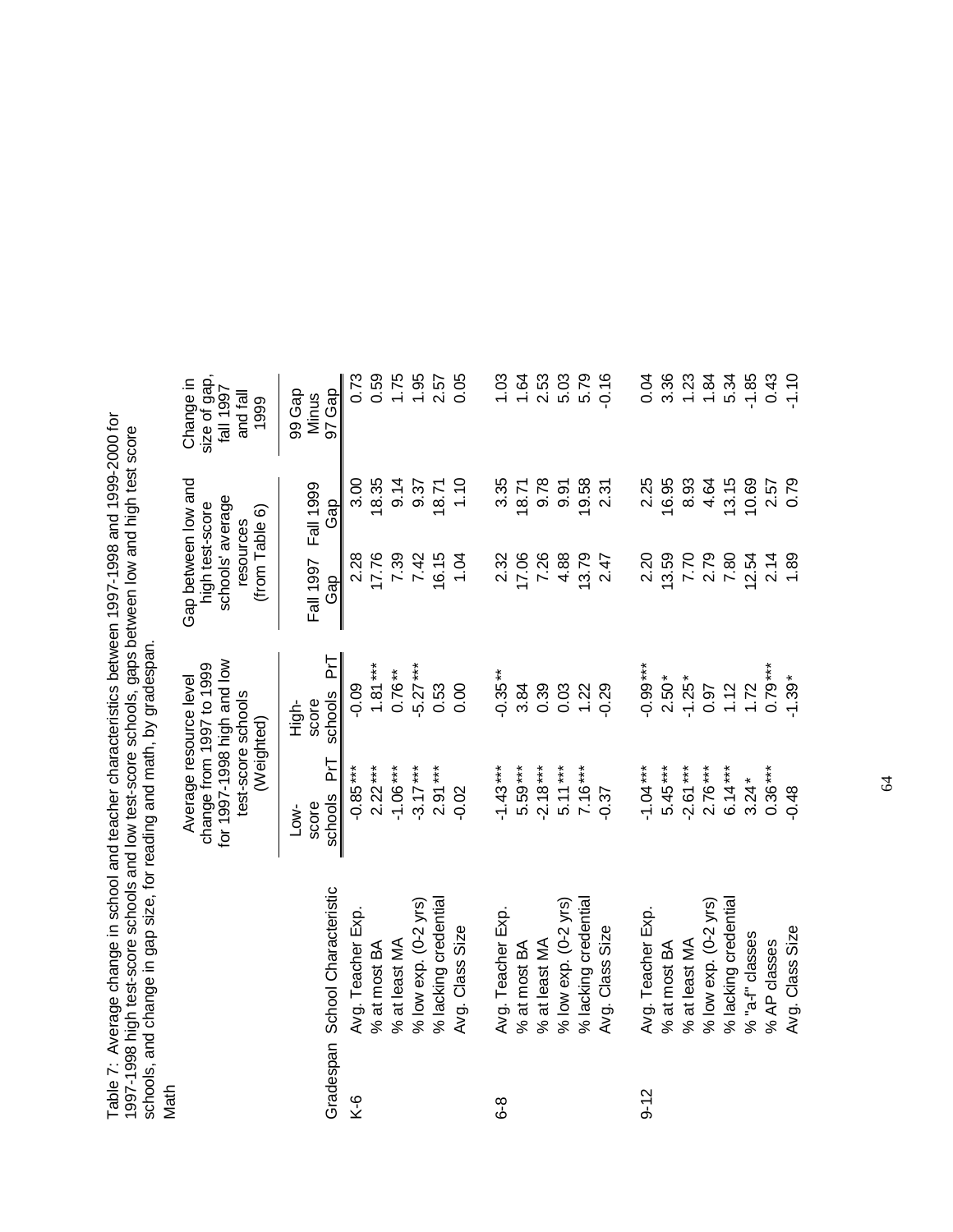| Ŗ      |   |
|--------|---|
|        |   |
|        | ⌒ |
| ≏<br>π |   |

|          |                                 | Average resource level<br>1999 for high and low<br>change from 1997 to<br>test-score schools<br>(Weighted) |                | Gap between low and<br>schools' average<br>$(1$ rom Table 6.1)<br>high test-score<br>resources |           | size of gap,<br>Change in<br>fall 1997<br>and fall<br>1999 |
|----------|---------------------------------|------------------------------------------------------------------------------------------------------------|----------------|------------------------------------------------------------------------------------------------|-----------|------------------------------------------------------------|
|          |                                 | score<br>Low-                                                                                              | score<br>High- | Fall 1997                                                                                      | Fall 1999 | 99 Gap<br>Minus                                            |
|          | Gradespan School Characteristic | ΡrΤ<br>schools                                                                                             | ΡrΤ<br>schools | Gap                                                                                            | Gap       | 97 Gap                                                     |
| Κ-6      |                                 |                                                                                                            |                |                                                                                                |           |                                                            |
|          | Avg. Teacher Exp.               | $-0.86***$                                                                                                 | $-0.02$        | 2.49                                                                                           | 3.28      | 0.79                                                       |
|          | % at most $BA$                  | $2.78***$                                                                                                  | $1.06***$      | 19.72                                                                                          | 21.52     | 1.80                                                       |
|          | % at least MA                   | $-1.39***$                                                                                                 | $0.67*$        | 6.42                                                                                           | 8.43      | 2.00                                                       |
|          | $%$ low exp. $(0-2$ yrs)        | $-3.10***$                                                                                                 | $-5.27***$     | 8.51                                                                                           | 10.60     | 2.09                                                       |
|          | % lacking credential            | $2.97***$                                                                                                  | 0.49           | 18.17                                                                                          | 20.80     | 2.63                                                       |
|          | Avg. Class Size                 | $-0.25$                                                                                                    | $-0.15$        | 0.88                                                                                           | 1.05      | 0.17                                                       |
| გ<br>ბ   |                                 |                                                                                                            |                |                                                                                                |           |                                                            |
|          | Avg. Teacher Exp.               | $-1.45***$                                                                                                 | $-0.33**$      | 2.09                                                                                           | 3.16      | 1.07                                                       |
|          | % at most BA                    | $5.63***$                                                                                                  | $3.30***$      | 18.96                                                                                          | 21.23     | 2.27                                                       |
|          | % at least MA                   | $-2.40***$                                                                                                 | 0.36           | 6.21                                                                                           | 9.02      | 2.82                                                       |
|          | $%$ low exp. $(0-2$ yrs)        | 5.60***                                                                                                    | $-0.18$        | 4.63                                                                                           | 10.36     | 5.73                                                       |
|          | % lacking credential            | $7.36***$                                                                                                  | 0.83           | 13.46                                                                                          | 19.86     | 6.39                                                       |
|          | Avg. Class Size                 | $-0.27$                                                                                                    | $-0.41$        | 2.23                                                                                           | 2.02      | $-0.20$                                                    |
| $9 - 12$ |                                 |                                                                                                            |                |                                                                                                |           |                                                            |
|          | Avg. Teacher Exp.               | $-1.16***$                                                                                                 | $-0.95***$     | 1.81                                                                                           | 2.00      | 0.18                                                       |
|          | % at most BA                    | 5.60***                                                                                                    | $1.88*$        | 14.16                                                                                          | 18.16     | 4.00                                                       |
|          | % at least MA                   | $-2.86***$                                                                                                 | $-1.07**$      | 7.10                                                                                           | 8.77      | 1.67                                                       |
|          | $%$ low exp. (0-2 yrs)          | $3.27***$                                                                                                  | 0.67           | 2.39                                                                                           | 5.01      | 2.63                                                       |
|          | % lacking credential            | $6.34***$                                                                                                  | 1.30           | 7.98                                                                                           | 13.28     | 5.31                                                       |
|          | % "a-f" classes                 | $3.06*$                                                                                                    | 0.90           | 13.21                                                                                          | 10.71     | $-2.50$                                                    |
|          | % AP classes                    | $0.34***$                                                                                                  | $0.61***$      | 2.13                                                                                           | 2.40      | 0.27                                                       |
|          | Avg. Class Size                 | 0.14                                                                                                       | $-1.00$        | 1.66                                                                                           | 0.67      | $-1.00$                                                    |

Probability > |t|: \* = 0.05, \*\* = 0.01, \*\*\* = 0.001 Probability > |t|: \* =0.05, \*\* =0.01, \*\*\* =0.001

Note: Columns 1 and 2 are mean differences between fall 1997 and fall 1999, and the weight used is fall<br>1999 enrollment. Column 5 may have 0.01 rounding error. Note: Columns 1 and 2 are mean differences between fall 1997 and fall 1999, and the weight used is fall 1999 enrollment. Column 5 may have 0.01 rounding error.

Source: Authors' calculations using California Department of Education datasets. Source: Authors' calculations using California Department of Education datasets.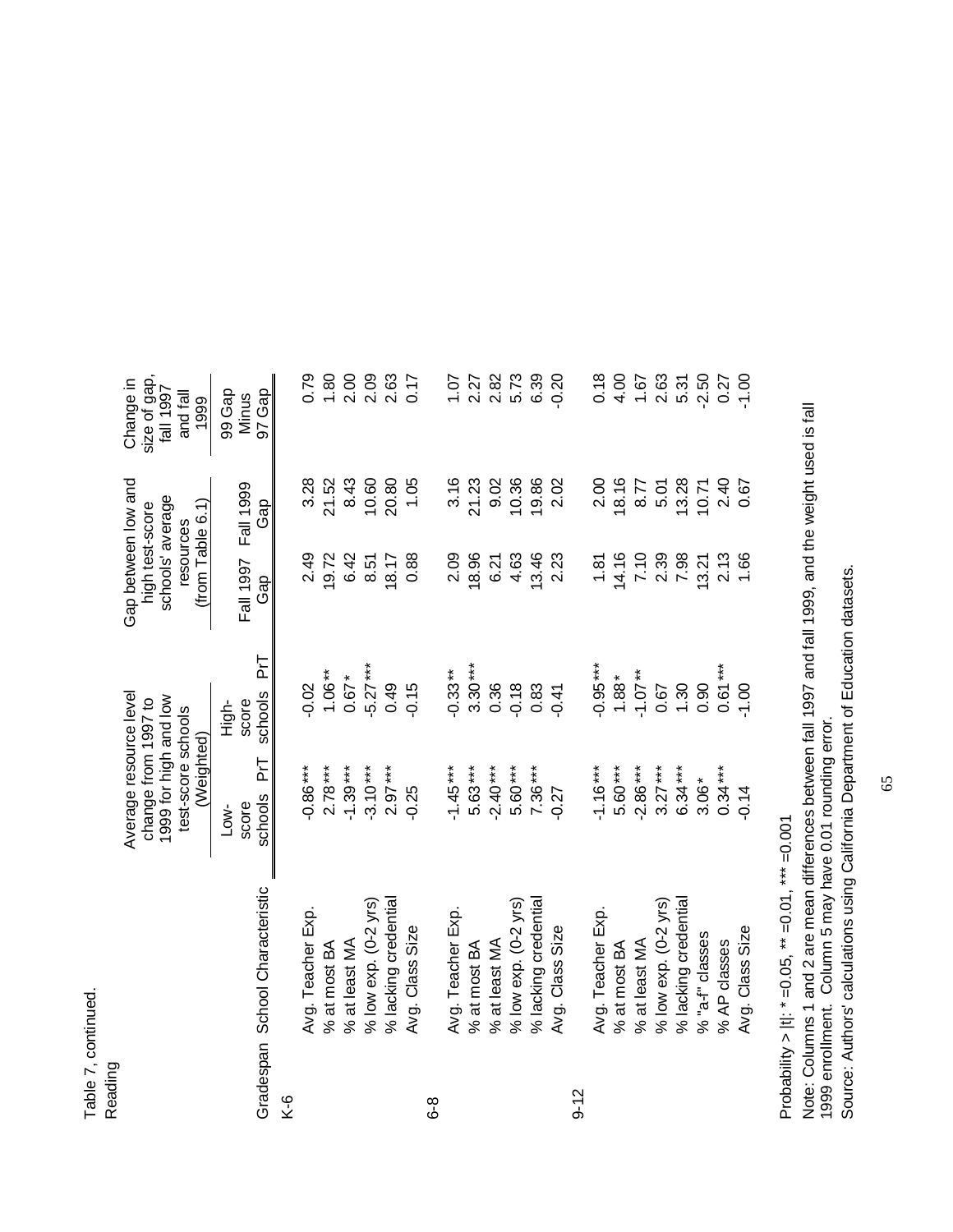#### **Appendix**

#### *Data Sources*

#### CBEDS

The California Basic Educational Data System (CBEDS) is a data system maintained and supported by the Educational Demographics Unit in the California Department of Education (CDE). It contains individual-level credentialed-personnel data and summary-level student and program data at the school and district levels. These data are collected through three report forms each October: the Professional Assignment Information Form (PAIF), the School Information Form (SIF), and the County/District Information Form (CDIF).

Variables available at the individual level (PAIF) include education level, experience, and types of credentials held for credentialed personnel in California's public schools. The PAIF also collects information on specific classes taught and student counts per section for each teacher. From these data we calculate average class size and course offerings and then take school-level, weighted means of these measures and overall teacher characteristics, such as the proportions for experience, education, and credentials for each school.

The school-level data (SIF) contain variables of two general types: (1) staff and student counts, and (2) program types. Staff and student counts include classified staff counts and student enrollment, including student counts in specific types of programs, as well as graduate and dropout counts. These variables are enumerated by gender and ethnicity. Program types include variables such as technology, educational calendar, magnet programs, and alternative education.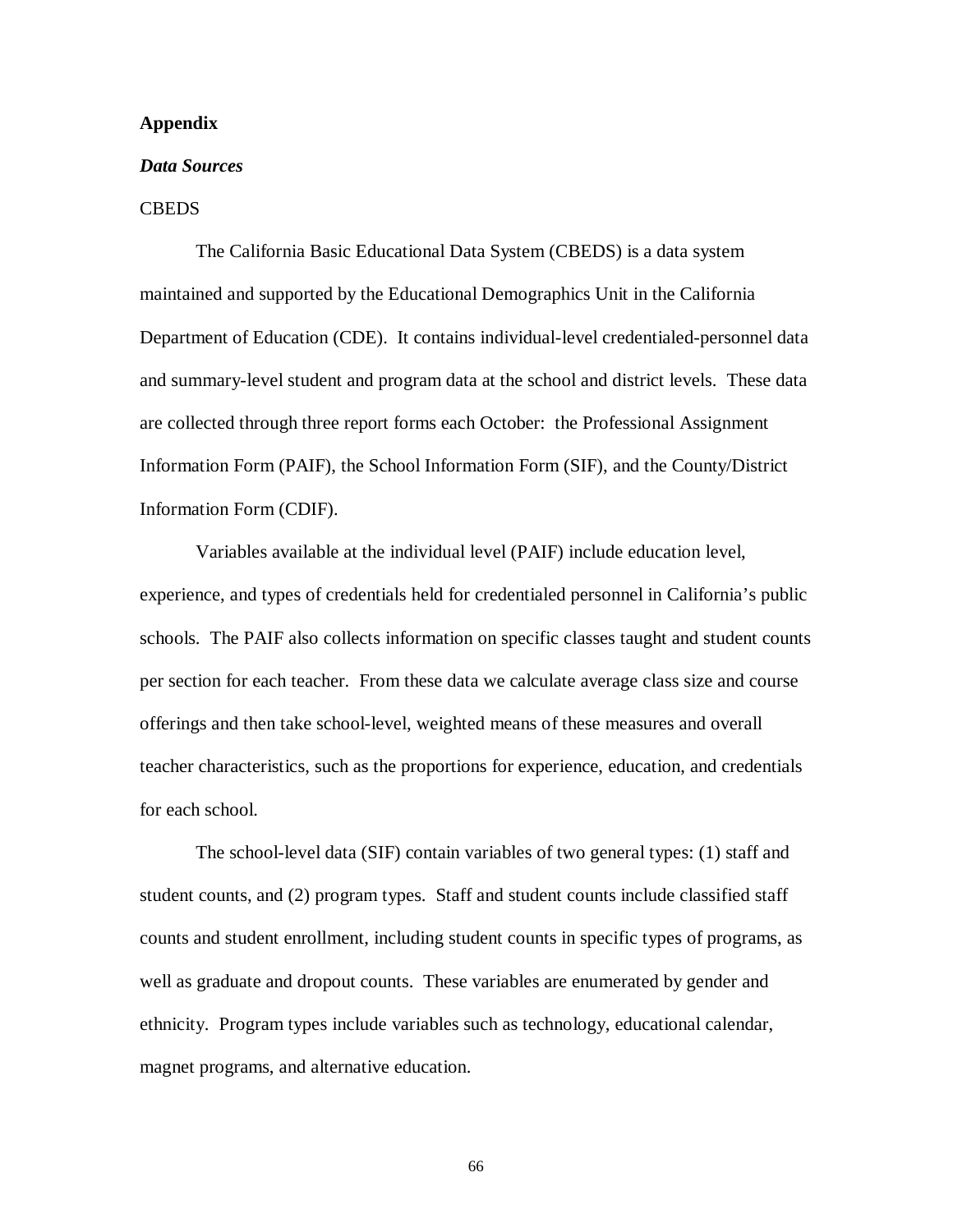#### *CalWorks (formerly Aid to Families with Dependent Children (AFDC))*

This school-level dataset contains counts and percentages of California children in families receiving Aid to Families with Dependent Children (AFDC) and children enrolled in free and reduced-price meal programs. According to the CDE, these AFDC data are collected each October through the cooperative efforts of the schools, districts, county offices of education, and the county offices of health and welfare. Schools report their meal program enrollment data annually, based on their October meal program enrollment files. (Both sets of data are collected on the California Department of Education, Education Finance Division Form No. CFP-2 School Level AFDC Report) STAR Test Results

The STAR file is maintained by the Standards, Curriculum, and Assessment Division of the California Department of Education. It contains results from the *Stanford Achievement Test* Series, Ninth Edition, Form T (Stanford 9) test series administered by Harcourt, Brace & Co. These results are reported at school level in two ways for each subject area and grade level (grades 2-11 only): first, for all students tested in the group, and second, for limited English proficient (LEP) students tested. From these two measures, we also calculated non-LEP students' test scores.

There are six subject-test areas: 1) reading, 2) math, 3) language (written expression), 4) spelling, 5) science, and 6) history/social science. Students in grades 2 through 8 are required by Senate Bill (SB)  $376<sup>31</sup>$  to take tests in the first four subject areas above. Students in grades 9 through 11 were required take tests in areas 1, 2, 3, 5, and 6 above. Our analysis focuses on the first two subject tests.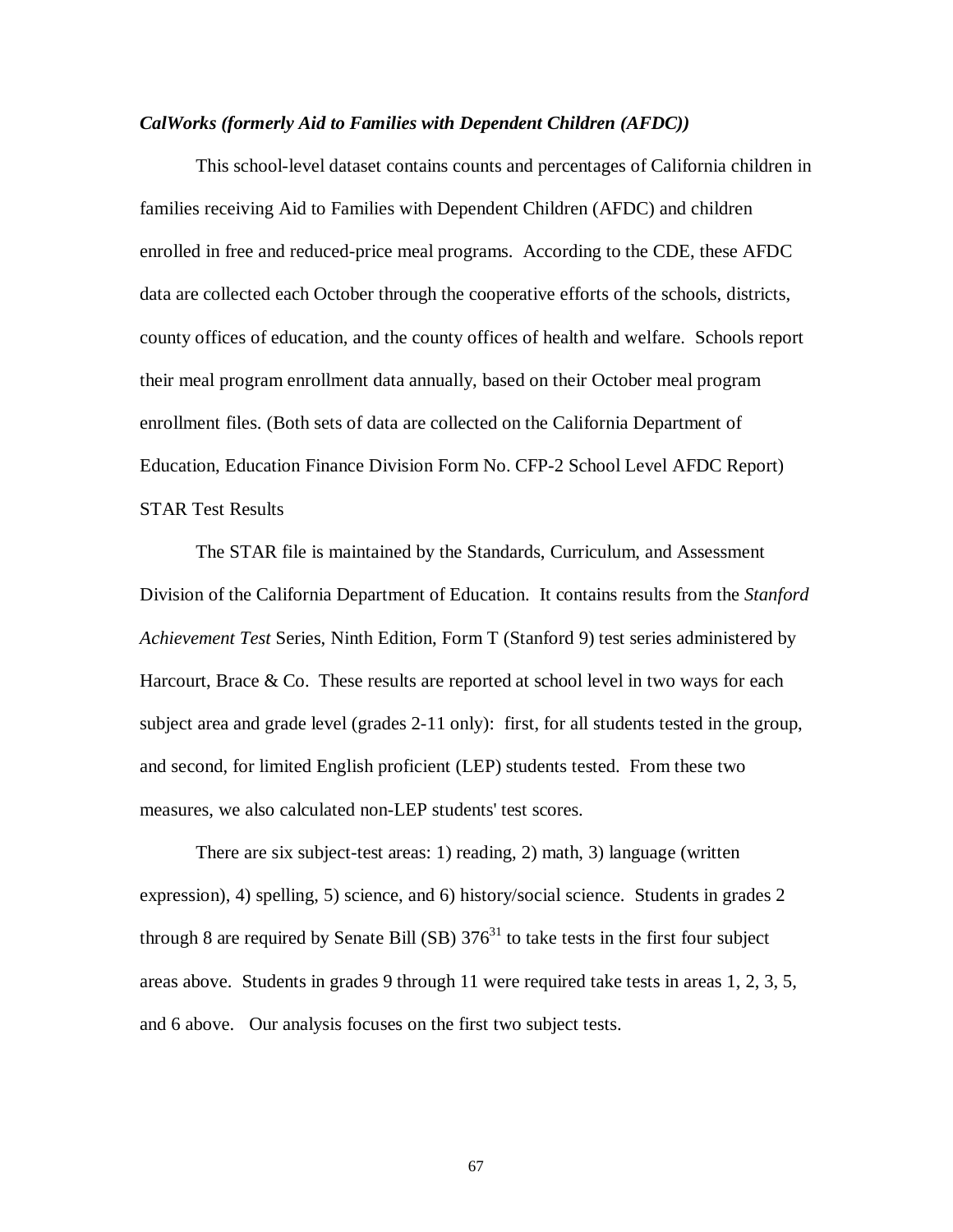The following six statistics were reported at school, district, county, and state level: total number valid in each subject and grade, mean-scaled score, percent of normal curve equivalency, percent scoring above the  $75<sup>th</sup>$  percentile (based on national norms), percent scoring at or above the  $50<sup>th</sup>$  percentile, and percent scoring above the  $25<sup>th</sup>$ percentile.

#### *Sample*

Using the SIF, we identified different types of schools and then focused on schools that have regular academic programs. Thus, our analysis excludes students in special education schools, juvenile hall, continuation schools, and adult schools. The sample also excludes schools for which Stanford 9, SIF, and PAIF information were missing. We grouped the selected schools into four grade-span categories, based on similar characteristics of the schools. Each of the K-6, 6-8, and 9-12 groups included all schools where the enrollment fell entirely within one of these grade-span boundaries.<sup>32</sup> Schools where the enrollment crossed the boundaries described above were placed into an "Other" category, which we do not analyze in this research.

Table A-1 shows the numbers of schools, teachers, and students in the state and in our sample in each year. Our math sample includes over 75% of all schools, comprising over 88% of all students in each of the three years.

#### TABLE A-1 HERE

#### **Data Tables**

Tables A-2, A-3, and A-4 show the underlying data and t-test significance levels for Figures 4, 5, and 6 and Table 2 in the main text.

TABLES A-2, A-3, and A-4 HERE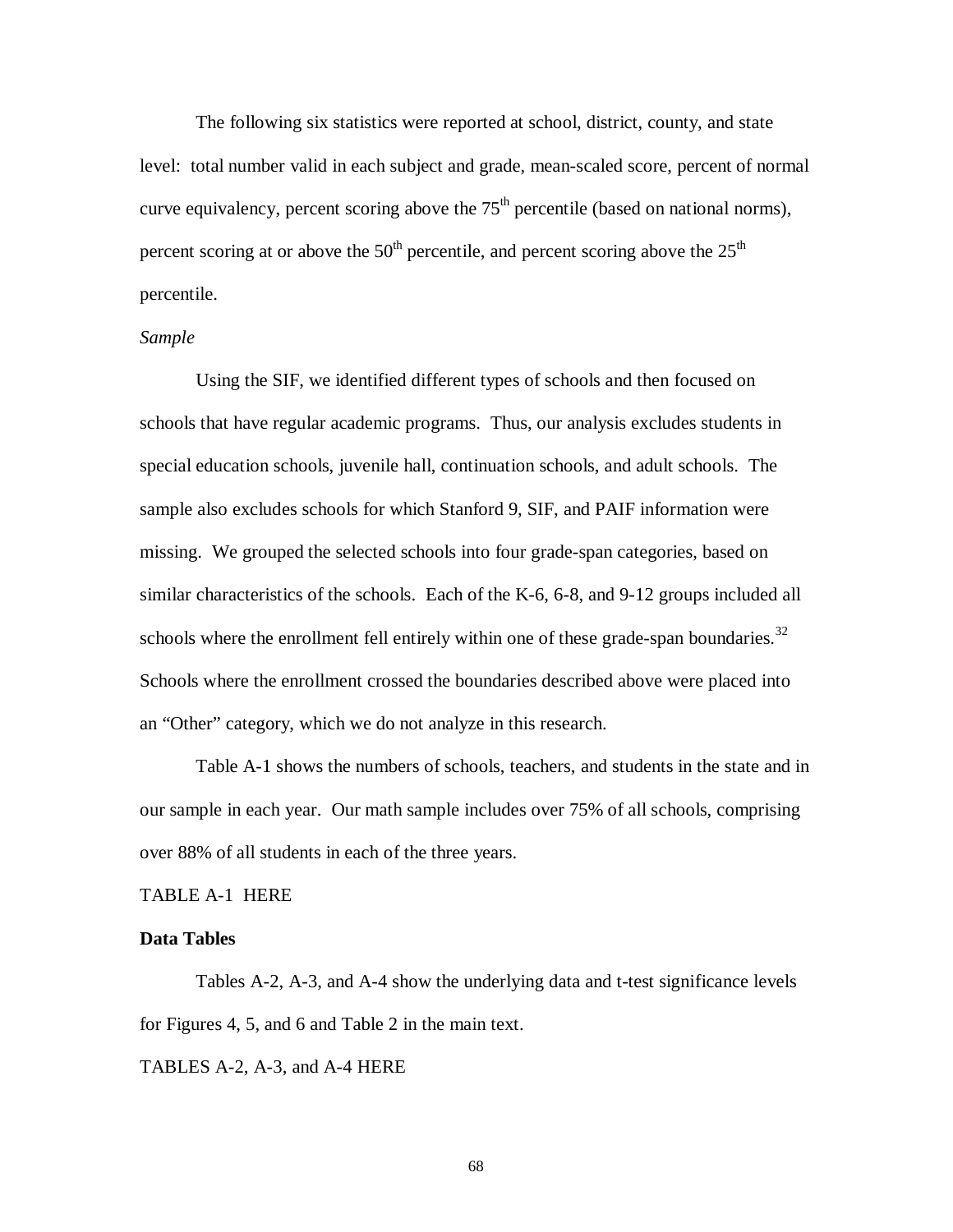# **Test Score Quintile Ranges**

Table A-5 shows the boundaries of the five test score quintiles for math and

reading in each of the three grade-spans in the 1997-1998 academic year.

TABLE A-5 HERE

## TABLES

Table A-1 Numbers and percentages of schools and students in state, and in math test sample, 1997-1998 to 1999-2000.

| Academic Year   | Statewide | Sample    | Percentage |
|-----------------|-----------|-----------|------------|
| 1997-1998       |           |           |            |
| Schools         | 8,179     | 6,331     | 77.41      |
| Students        | 5,727,303 | 5.145.831 | 89.85      |
| 1998-1999       |           |           |            |
| Schools         | 8,331     | 6,248     | 75.00      |
| <b>Students</b> | 5,844,111 | 5,150,133 | 88.13      |
| 1999-2000       |           |           |            |
| Schools         | 8,563     | 6,554     | 76.54      |
| <b>Students</b> | 5,951,612 | 5,381,890 | 90.43      |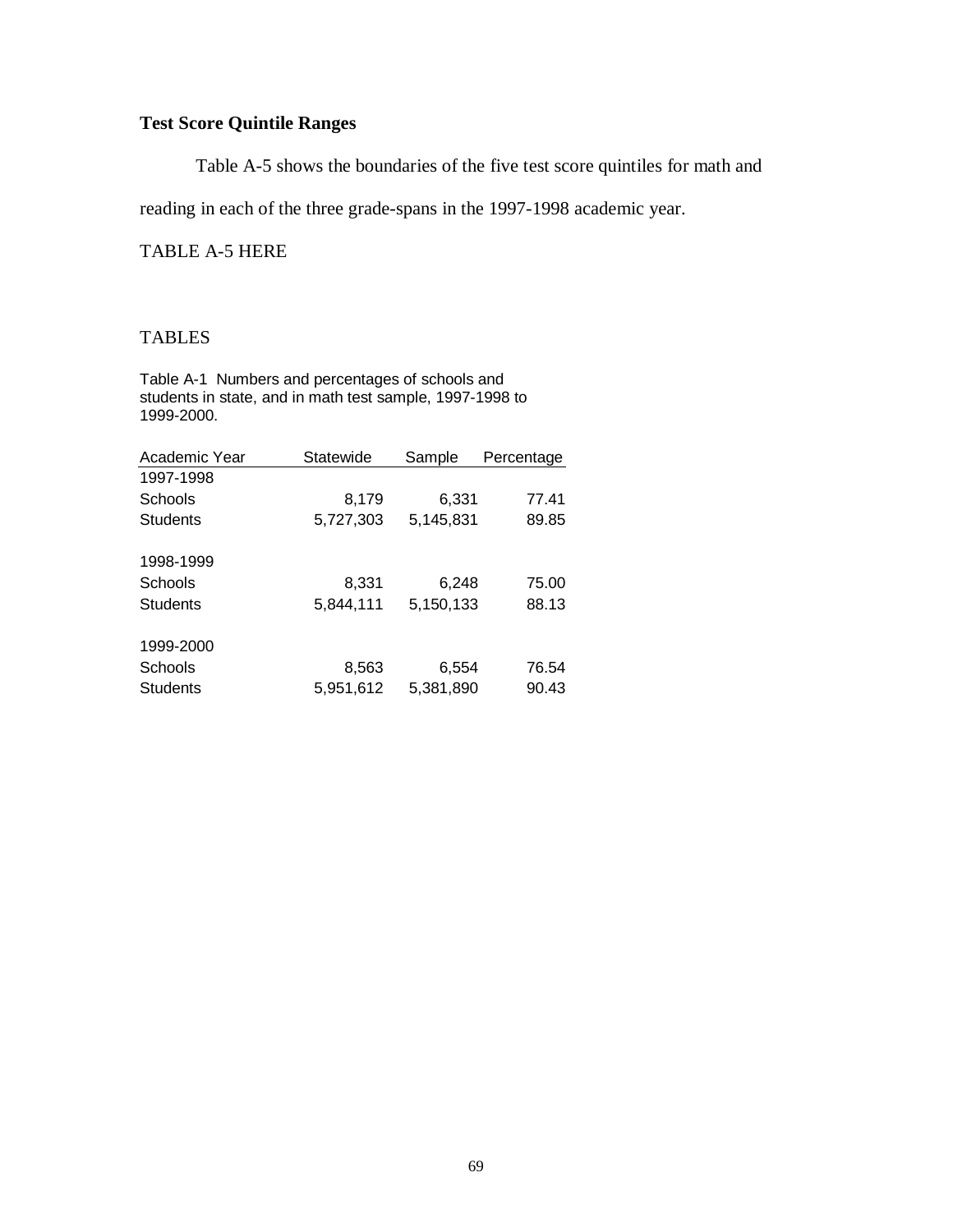| i                                                                                                           |  |
|-------------------------------------------------------------------------------------------------------------|--|
| $\frac{1}{2}$                                                                                               |  |
| りりん りりん りりん けりり<br>$\ddot{\phantom{a}}$                                                                     |  |
| ;<br>?                                                                                                      |  |
| ֖֖֖֖֖֖֖֖֧֪ׅ֪֪ׅ֖֧֪֪ׅ֖֚֚֚֚֚֚֚֚֚֚֚֚֚֚֚֚֚֬֝֝֝֝֝֝֝                                                               |  |
|                                                                                                             |  |
|                                                                                                             |  |
|                                                                                                             |  |
|                                                                                                             |  |
|                                                                                                             |  |
| $\frac{1}{2}$                                                                                               |  |
| $\overline{a}$                                                                                              |  |
| $\vdots$                                                                                                    |  |
|                                                                                                             |  |
|                                                                                                             |  |
|                                                                                                             |  |
|                                                                                                             |  |
|                                                                                                             |  |
| í<br>֧֧֧֧ׅ֧ׅ֧ׅ֧ׅ֧ׅ֧ׅ֧ׅ֧ׅ֧ׅ֧ׅ֧ׅ֧ׅ֧ׅ֧֧֧ׅ֧ׅ֧ׅ֧֧֚֚֚֚֚֚֚֚֚֚֚֚֚֚֚֚֚֚֚֚֚֚֚֝֝֝֜֜֜֜֜֜֜֜֜֜֜֜֝֬֝֬֜֜֝֬<br>$\frac{1}{2}$ |  |
|                                                                                                             |  |

|                                                                                      |                  |                    | Table A-2: State % scoring above 75th percentile in math and reading, 1997-1998-1998-1999, and 1999-2000 |                 |                 |                               |                           |                  |                               |
|--------------------------------------------------------------------------------------|------------------|--------------------|----------------------------------------------------------------------------------------------------------|-----------------|-----------------|-------------------------------|---------------------------|------------------|-------------------------------|
| Grade<br>Math                                                                        | 98<br>1997-19    | All students       | 1998-1999 1999-2000                                                                                      |                 | LEP students    | 1997-1998 1998-1999 1999-2000 |                           | Non-LEP students | 1997-1998 1998-1999 1999-2000 |
|                                                                                      | $\overline{2}$   |                    | ౢ<br>27                                                                                                  | တ               |                 | ്                             | 25                        |                  | 9<br>ౘ                        |
|                                                                                      | ი<br>1           |                    | స్<br>$\overline{2}$                                                                                     |                 |                 | ⋣                             | 23                        | స్               | 38                            |
|                                                                                      | 20               |                    | 88<br>23                                                                                                 | ഥ               |                 | S                             | 25                        |                  | 36<br>29                      |
|                                                                                      | ସ                |                    | $\mathbf{z}$                                                                                             |                 |                 |                               | 25                        |                  | 33<br>28                      |
|                                                                                      | 25               |                    | <b>ដនន</b> ង<br>28                                                                                       | 5               |                 | တ                             | 30                        |                  | 39<br>35                      |
|                                                                                      | $\overline{2}$   |                    | 22                                                                                                       |                 |                 | ဖ<br>ഥ                        | 25                        |                  | 30<br>27                      |
| ∞                                                                                    | $\overline{c}$   |                    | 22                                                                                                       |                 |                 | LO.<br>4                      | 23                        |                  | 28<br>26                      |
|                                                                                      | $\approx$        |                    | 25<br>23                                                                                                 | ഹ               |                 | ပ<br>ഥ                        | 25                        |                  | 29<br>27                      |
|                                                                                      | $\ddot{ }$       |                    | $\Omega$<br>ი<br>1                                                                                       | ທ               |                 | ဖ<br>ဖ                        | $\overline{0}$            |                  | 23<br>22                      |
|                                                                                      | 22               |                    | ని<br>$\overline{c}$                                                                                     |                 |                 | ∞<br>တ                        | $\overline{2}$            |                  | 28<br>27                      |
| across grades<br>average<br>Simple                                                   | $20.7$<br>(2.11) | $23.4$<br>$(2.59)$ | 27.1<br>(4.09)                                                                                           | 5.5<br>7.65)    | (2.81)          | 8.8<br>(4.24)                 | 24.2<br>(2.72)            | 28.5<br>(3.72)   | 32.4<br>(5.68)                |
| across grades<br>Weighted<br>average                                                 | 20.7             | 23.5               | 27.3                                                                                                     | 5.7             | 7.6             | 10.0                          | 24.2                      | 28.6             | 32.4                          |
| Probability >  t : * =0.05, ** =0.01, *** =0.001<br>Significance<br>Change<br>T-test | 1998 to<br>1999  | 1999 to<br>2000    | 1998 to<br>2000<br>$***$                                                                                 | 1998 to<br>1999 | 1999 to<br>2000 | 1998 to<br>2000               | 1998 to<br>1999<br>$\ast$ | 1999 to<br>2000  | 1998 to<br>2000<br>$\ast$     |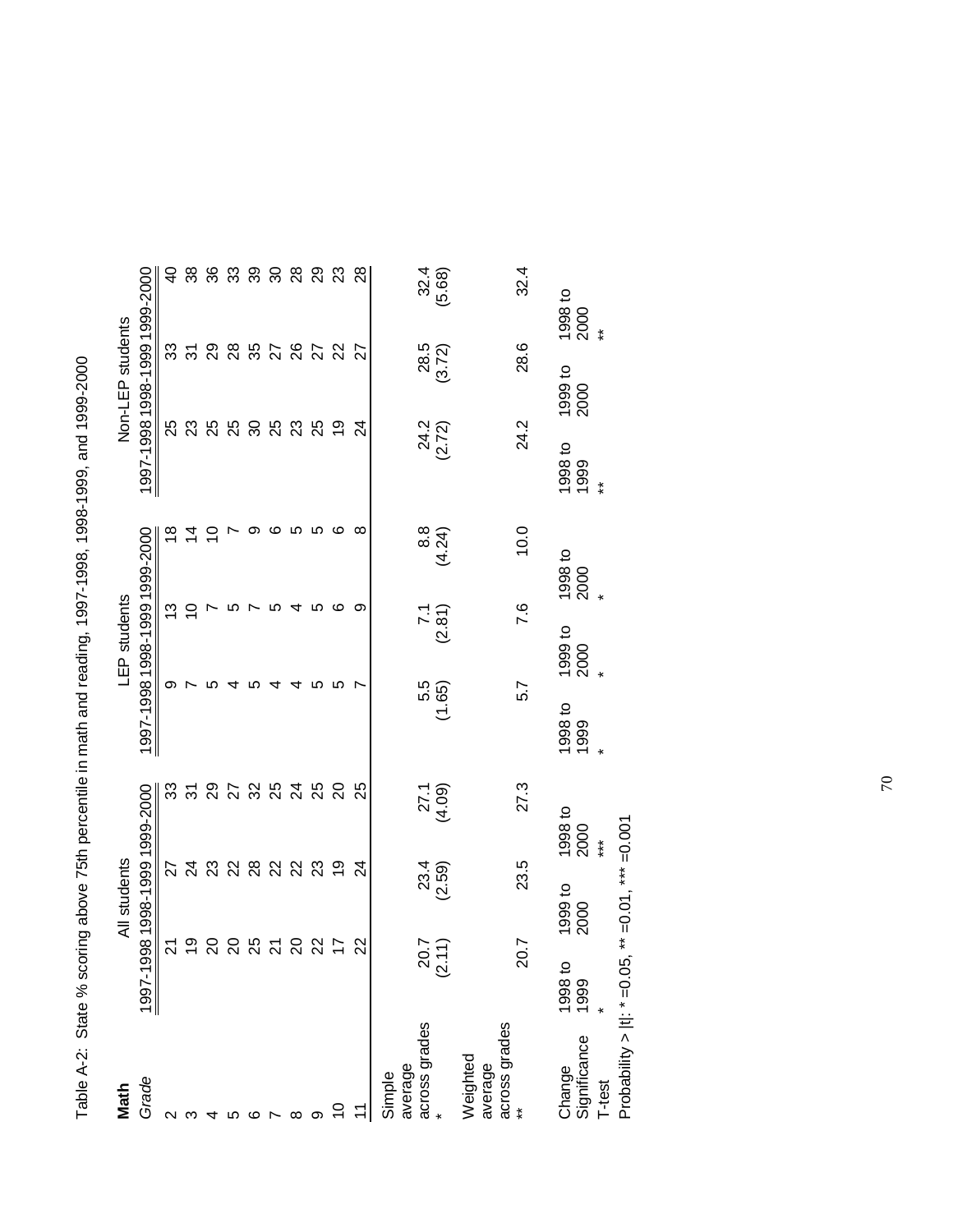| Reading                                                             |                 | All students                                   |                                |                   | LEP students      |                               |                  | Non-LEP students              |                |                 |
|---------------------------------------------------------------------|-----------------|------------------------------------------------|--------------------------------|-------------------|-------------------|-------------------------------|------------------|-------------------------------|----------------|-----------------|
| Grade                                                               |                 |                                                | 1997-1998 1998-1999 1999-2000  |                   |                   | 1997-1998 1998-1999 1999-2000 |                  | 1997-1998 1998-1999 1999-2000 |                |                 |
| ∾                                                                   | $\frac{8}{1}$   |                                                | र्य<br><u>প</u>                | 4                 | ៲ດ                |                               | ಔ                |                               | 28             | ೫               |
|                                                                     |                 |                                                | $\frac{8}{1}$                  | $\mathsf{\alpha}$ | $\mathsf{\alpha}$ |                               | ଧ                |                               | 25             | $^{28}$         |
|                                                                     | $\approx 25$    |                                                | <u>នន ដន្លន</u><br>22          |                   | ო                 | ო                             | 27               |                               |                | 31              |
|                                                                     |                 |                                                | $\overline{2}$                 |                   | N                 | $\sim$                        | 25               |                               | 25<br>27       | 27              |
|                                                                     | <u> ភ</u> ភ     |                                                | 22                             |                   | ᡕ                 | $\mathbf{\Omega}$             | 88               |                               |                | 29              |
|                                                                     |                 |                                                | $\overline{2}$                 |                   |                   | $\mathbf{\sim}$               | ಜ                |                               | 26             | 28              |
| ∞                                                                   | $\frac{6}{5}$   |                                                | $\overline{2}$<br>$\Omega$     |                   |                   |                               | ଧ୍ୟ              |                               | $\overline{2}$ | 25              |
|                                                                     | $\frac{2}{3}$   |                                                | $\frac{3}{2}$<br>$\frac{2}{3}$ |                   |                   | 0                             |                  |                               | $\frac{5}{2}$  | 15              |
| S                                                                   | $\frac{3}{2}$   |                                                | 4<br>$\overline{4}$            |                   |                   |                               | 15               |                               | $\frac{6}{5}$  | $\overline{1}$  |
|                                                                     | $\overline{17}$ |                                                | $\frac{6}{1}$                  |                   |                   |                               | စ္               |                               | ღ<br>1         | <u>ღ</u>        |
| Simple average<br>across grades *                                   | (3.25)          | 18.7<br>(3.56)                                 | (3.93)                         | (1.08)            | (1.40)            | $2.2$<br>(1.93)               | $21.6$<br>(4.54) | (5.08)                        | 23.6           | 25.1<br>(5.99)  |
| average across<br>grades **<br>Weighted                             | 18.0            | 18.8                                           | 20.1                           | $\frac{8}{1}$     | 2.2               | 2.7                           | 21.6             |                               | 23.7           | 25.1            |
| Probability > $ t $ : * = 0.05,<br>Significance<br>T-test<br>Change | 1998 to<br>1999 | ** = $0.01$ , *** = $0.001$<br>1999 to<br>2000 | 1998 to<br>2000                | 1998 to<br>1999   | 1999 to<br>2000   | 1998 to<br>2000               | 1998 to<br>1999  | 1999 to<br>2000               |                | 1998 to<br>2000 |

\*S.D. in parentheses

\*S.D. in parentheses<br>\*\*Weighted by numbers of students taking tests in each category and grade. \*\*Weighted by numbers of students taking tests in each category and grade.

71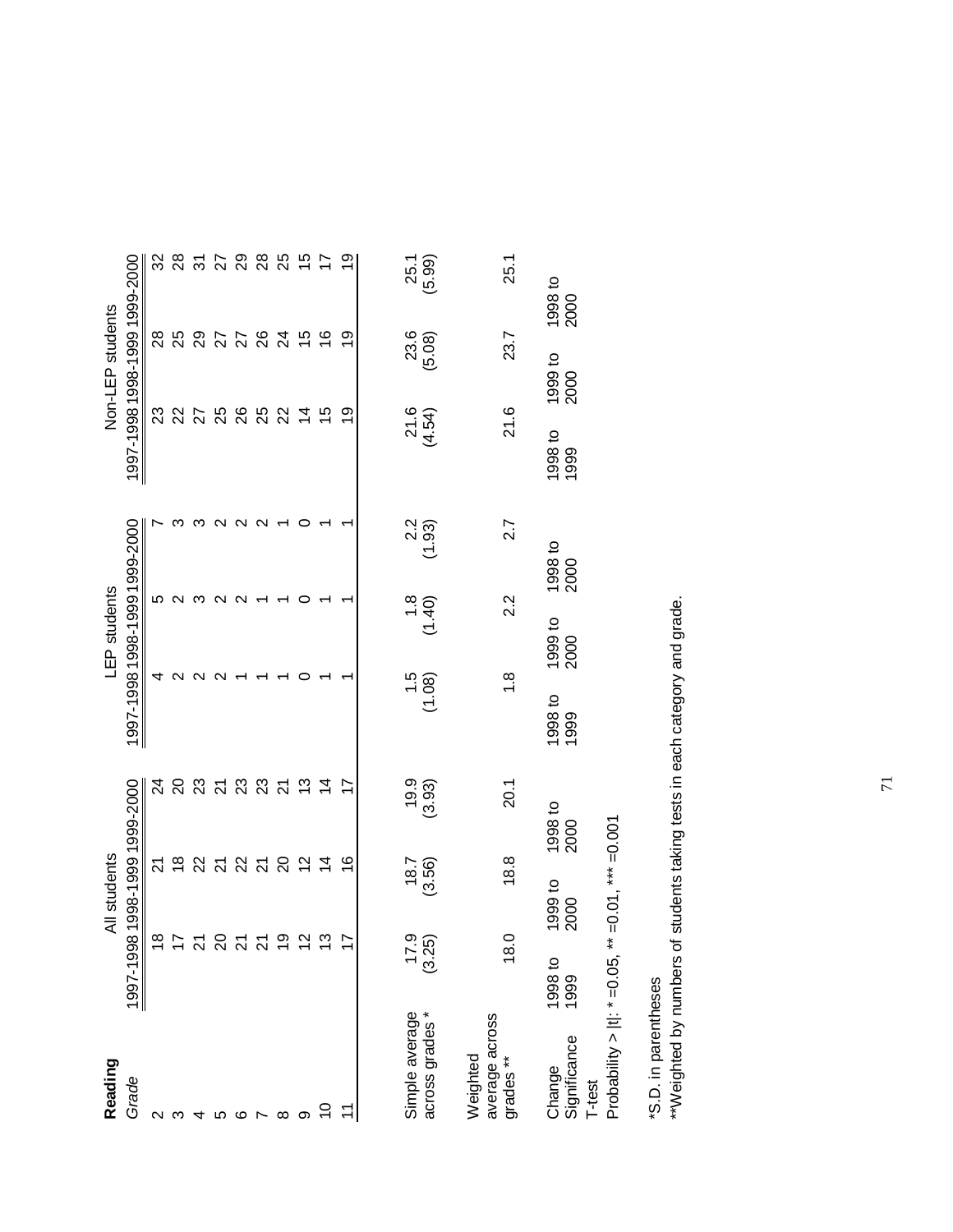| Math                                    |                  | All students              |                                |                                                     | LEP students       |                                  |                          | Non-LEP students |                               |
|-----------------------------------------|------------------|---------------------------|--------------------------------|-----------------------------------------------------|--------------------|----------------------------------|--------------------------|------------------|-------------------------------|
| Grade                                   | 1997-199         |                           | 81998-19991999-2000            |                                                     |                    | 1997-1998 1998-1999 1999-2000    |                          |                  | 1997-1998 1998-1999 1999-2000 |
|                                         |                  | က္                        | 52<br>$\overline{6}$           | 26                                                  | 33                 | ទ<br>+                           |                          | QÞ               | 89<br>57                      |
|                                         | $\overline{Q}$   |                           | 56<br>$\frac{8}{3}$            | 21                                                  |                    | 57                               | 46                       |                  | 89                            |
|                                         |                  | ୭                         | 51<br>4                        | 17                                                  | $\frac{8}{21}$     |                                  | $\frac{6}{5}$            |                  | 8<br>5238                     |
|                                         |                  | $\overline{ }$            | SO<br>45                       | $\frac{6}{5}$                                       | $\overline{5}$     |                                  | $\frac{8}{4}$            |                  | 59                            |
|                                         |                  | $\overline{\mathcal{Q}}$  | 55<br>SO                       | $\frac{8}{1}$                                       | R                  |                                  | 53                       |                  | යි                            |
|                                         |                  | $\overline{\mathbf{r}}$   | $\frac{8}{4}$<br>45            | 4                                                   | $\frac{6}{5}$      | 22897                            | $\frac{8}{3}$            |                  | 55<br>52                      |
| ∞                                       |                  | $\overline{a}$            | $\frac{8}{3}$<br>45            | చ                                                   | $\frac{5}{3}$      |                                  | $\frac{8}{3}$            |                  | 55<br>52                      |
|                                         |                  | $\frac{1}{4}$             | 51<br>$\frac{8}{3}$            | စ္                                                  | <b>0</b>           | $\overline{z}$                   | 51                       |                  | 57<br>55                      |
|                                         |                  | ۳                         | $\frac{6}{5}$<br>$\frac{4}{3}$ | 17                                                  | 20                 | $\overline{z}$                   | $\frac{4}{3}$            |                  | င္ဟ<br>$\overline{4}$         |
|                                         |                  | က္                        | 47<br>45                       | 6Ļ                                                  | $\Omega$           | ನಿ                               |                          | $\frac{6}{4}$    | 5<br>ნ0                       |
| average<br>across<br>grades*<br>Simple  | $42.4$<br>(2.50) | 46.3<br>(2.21)            | 50.9<br>(3.90)                 | $\begin{array}{c} 18.0 \\ 18.0 \\ 0.68 \end{array}$ | $21.5$<br>$(5.40)$ | (7.51)                           | 47.9<br>(2.56)           | 53.7<br>(3.27)   | 58.0<br>(5.37)                |
| Weighted<br>average                     |                  |                           |                                |                                                     |                    |                                  |                          |                  |                               |
| across<br>grades **                     | 42.              | 46.4<br>4                 | 51.2                           | 18.6                                                | 22.7               | 27.6                             | 48.0                     | 53.8             | 58.0                          |
| Change<br>Significance<br><b>T-test</b> | 1998 to<br>1999  | 1999 to<br>2000<br>$\ast$ | 1998 to<br>2000<br>$***$       | 1998 to<br>1999                                     | 1999 to<br>2000    | 1998 to<br>2000<br>$\ddot{\ast}$ | 1998 to<br>1999<br>$***$ | 1999 to<br>2000  | 1998 to<br>2000<br>$***$      |
| Probability > $ t $ : * =0.05,          |                  | $**$ =0.01, *** =0.001    |                                |                                                     |                    |                                  |                          |                  |                               |

Table A-3: State % scoring at or above national median in math and reading, 1997-1998, 1998-1999, and 1999-2000 Table A-3: State % scoring at or above national median in math and reading, 1997-1998, 1998-1999, and 1999-2000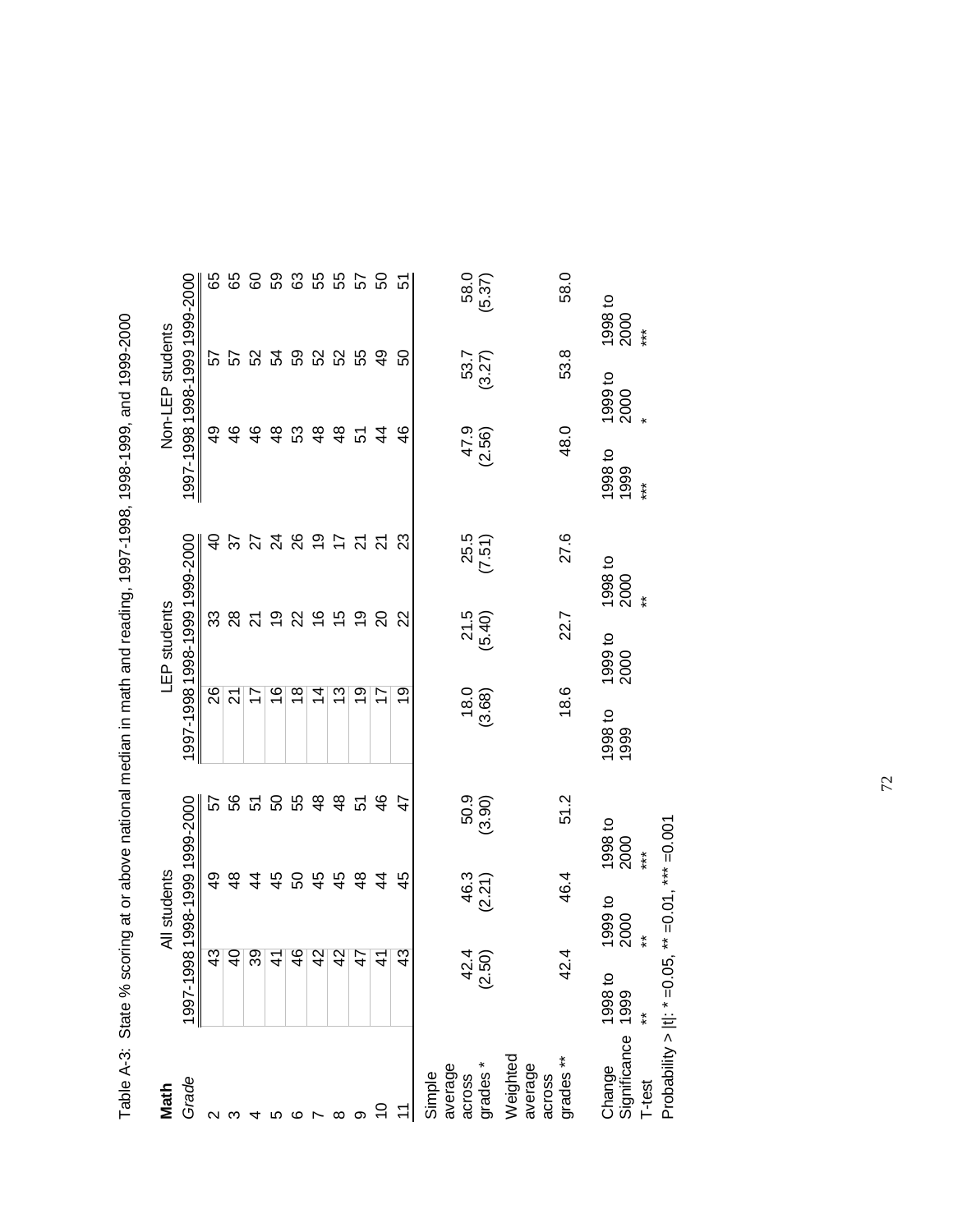| Reading                            |                              | All students              |                     |                          | LEP students    |                 |                               | Non-LEP students |                 |
|------------------------------------|------------------------------|---------------------------|---------------------|--------------------------|-----------------|-----------------|-------------------------------|------------------|-----------------|
| Grade                              | 1997-1998                    |                           | 1998-1999 1999-2000 | 00007-00019001-8001-2001 |                 |                 | 1997-1998 1998-1999 1999-2000 |                  |                 |
|                                    |                              | 4                         | ე<br>4              | 15                       | <u>ဇ</u>        | న్              | ₽€                            | 99               | 61              |
|                                    | $\frac{1}{38}$               | $\frac{4}{1}$             | 4                   | တ                        | $\overline{c}$  | 15              | 47                            | යි<br>           | 57              |
|                                    | $\overline{q}$               | $\frac{1}{2}$             | 45                  | တ                        |                 | 13              | $\overline{4}$                |                  | 99              |
|                                    | $\left  \frac{4}{5} \right $ |                           | $\frac{4}{4}$       | ∞                        | တ               | S               | 50                            |                  | 55              |
|                                    | $\overline{4}$               |                           | 46<br>44            | Ľ                        | တ               | S               | SO                            |                  | 55              |
|                                    | $\overline{4}$               | $\frac{4}{4}$             | 46                  | Ľ                        |                 | တ               | 52                            | 3333             | 55              |
|                                    | $\overline{4}$               | $\ddot{4}$                | $\overline{4}$      | Ľ                        | ∞               | တ               | 53                            | 57               | $58\,$          |
|                                    | $\frac{4}{3}$                | $\mathfrak{L}$            | 35                  | ო                        | ო               | 4               | 39                            | $\frac{4}{5}$    | $\frac{4}{5}$   |
|                                    | $\overline{32}$              |                           | 34<br>33            | ო                        | ო               | က               | 36                            | 38               | 39              |
|                                    | 36                           | 35                        | 36                  | 4                        | 4               | 4               | $\overline{a}$                | $\frac{4}{3}$    | $\frac{4}{5}$   |
| average<br>across<br>Simple        |                              | 40.5                      | 42.8                |                          |                 |                 | 46.4                          | 49.9             | 51.8            |
| grades*                            | 39.3<br>(4.37)               | (4.84)                    | (5.67)              | 72<br>9.55)              | (4.86)          | (6.51)          | (6.06)                        | (7.02)           | (8.13)          |
| Weighted<br>average<br>across      |                              |                           |                     |                          |                 |                 |                               |                  |                 |
| grades <sup>**</sup>               | 39.4                         | 40.7                      | 43.1                | $\overline{8}$ .         | 9.9             | 12.1            | 46.5                          | 50.2             | 51.8            |
| Significance<br>Change<br>T-test   | 1998 to<br>1999              | 1999 to<br>2000           | 1998 to<br>2000     | 1998 to<br>1999          | 1999 to<br>2000 | 1998 to<br>2000 | 1998 to<br>1999               | 1999 to<br>2000  | 1998 to<br>2000 |
| Probability > $ t $ : $* = 0.05$ , |                              | ** $=0.01$ , *** $=0.001$ |                     |                          |                 |                 |                               |                  |                 |

\*S.D. in parentheses

\*S.D. in parentheses<br>\*\*Weighted by numbers of students taking tests in each category and grade. \*\*Weighted by numbers of students taking tests in each category and grade.

73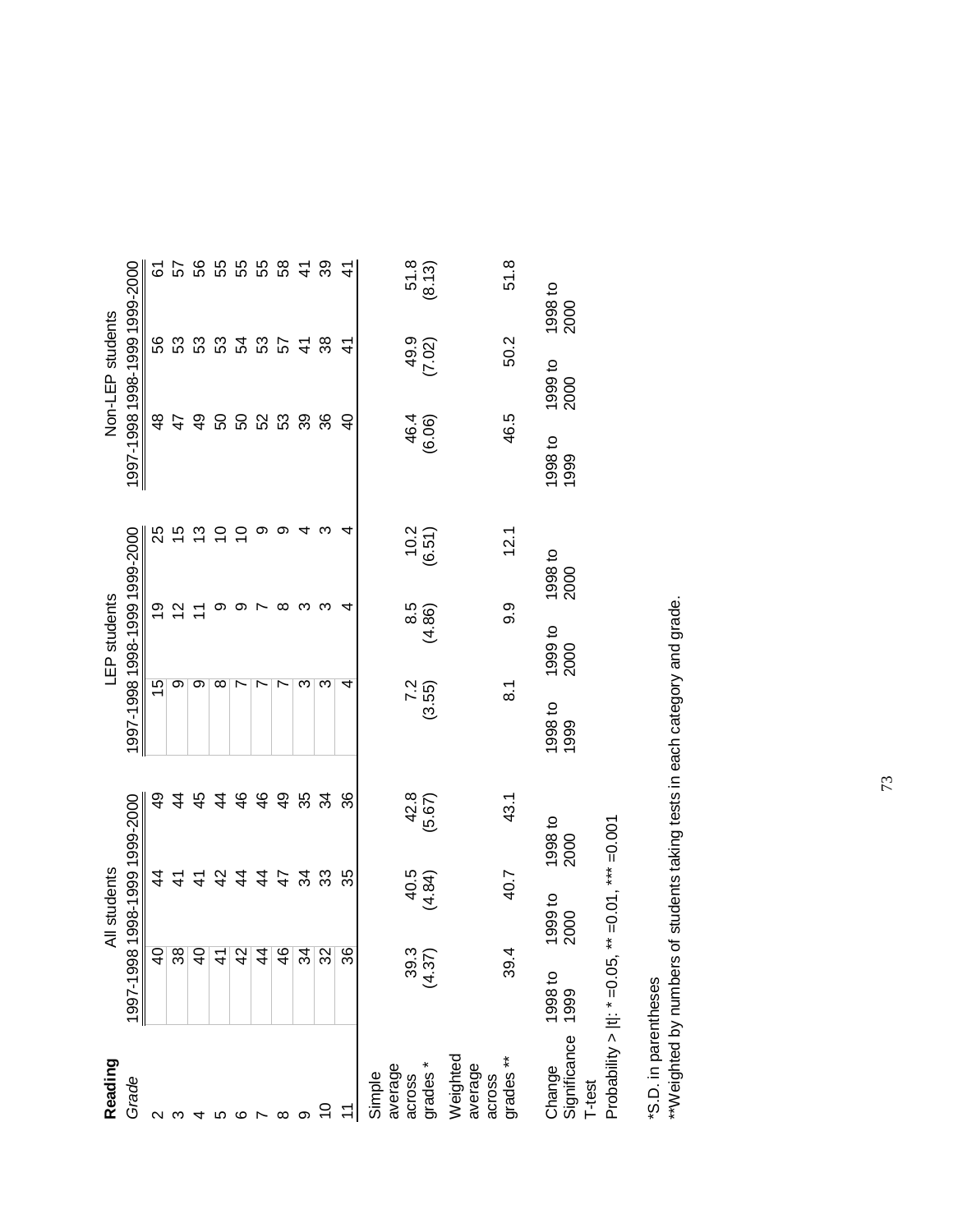| Math                                 |                                            | All students           |                               |                               | LEP students              |                 |                          | Non-LEP students |                          |
|--------------------------------------|--------------------------------------------|------------------------|-------------------------------|-------------------------------|---------------------------|-----------------|--------------------------|------------------|--------------------------|
| Grade                                |                                            |                        | 1997-1998 1998-1999 1999-2000 | 1997-1998 1998-1999 1999-2000 |                           |                 |                          |                  | 1997-1998 1998-1999 2000 |
|                                      | 65                                         | Σ                      |                               | 50                            | 58                        | 89              | 54                       |                  | 83<br>77                 |
|                                      |                                            | $\overline{r}$         |                               | 45                            | 55                        | 2               | S                        |                  | 83<br>$\approx$          |
|                                      |                                            |                        | 89                            | 39                            | $\frac{6}{5}$             | R.              |                          |                  | 74                       |
|                                      |                                            |                        |                               | 35                            | $\frac{4}{3}$             |                 |                          |                  | 825<br>73                |
|                                      |                                            |                        | <b>29</b>                     | $\overline{a}$                | $\frac{6}{4}$             | <del>ឌ</del> 5  |                          |                  | $\frac{8}{1}$            |
|                                      |                                            | 89                     |                               | $\approx$                     | $\mathcal{A}$             | 45              |                          |                  | 75                       |
|                                      | 235552                                     | 68                     | スタススカスムス                      | ž                             | 38                        | $\frac{2}{3}$   | 382728                   |                  | 28574<br>75              |
|                                      | $\overline{7}$                             | 73                     |                               | $\frac{8}{3}$                 | SO                        | S3              |                          |                  | 78                       |
|                                      | 68                                         |                        | $\mathcal{L}$                 | $\frac{6}{5}$                 | 50                        | 8               | $\overline{K}$           |                  | 75                       |
|                                      | 89                                         |                        | 89<br>8                       | $\frac{3}{4}$                 | $\frac{8}{4}$             | අ               | 89                       |                  | 73<br>೧                  |
| across grades<br>average<br>Simple   |                                            |                        |                               | 41.7                          |                           |                 |                          |                  | 787                      |
|                                      | 65.3<br>(2.91)                             | 69.1<br>(2.51)         | $72.8$<br>$(2.86)$            | (5.53)                        | (6.31)                    | 52.1<br>(7.43)  | $\frac{1000}{200}$       | $75.6$<br>(2.01) | (3.30)                   |
| across grades<br>Weighted<br>average |                                            |                        |                               |                               |                           |                 |                          |                  |                          |
|                                      | 65.2                                       | 69.1                   | 73.0                          | 41.8                          | 48.2                      | 54.0            | 70.7                     | 75.7             | 78.8                     |
| Change<br>Significance<br>T-test     | $\ast$<br>1998 to<br>1999<br>$\ddot{\ast}$ | 1999 to<br>2000        | 1998 to<br>2000<br>$**$       | 1998 to<br>1999               | $\ast$<br>1999 to<br>2000 | 1998 to<br>2000 | 1998 to<br>1999<br>$***$ | 1999 to<br>2000  | 1998 to<br>2000<br>$***$ |
| Probability > $ t $ : $* = 0.05$ ,   |                                            | $**$ =0.01, *** =0.001 |                               |                               |                           |                 |                          |                  |                          |

Table A-4: State % scoring above 25th percentile in math and reading, 1997-1998, 1998-1999, and 1999-2000 Table A-4: State % scoring above 25th percentile in math and reading, 1997-1998, 1998-1999, and 1999-2000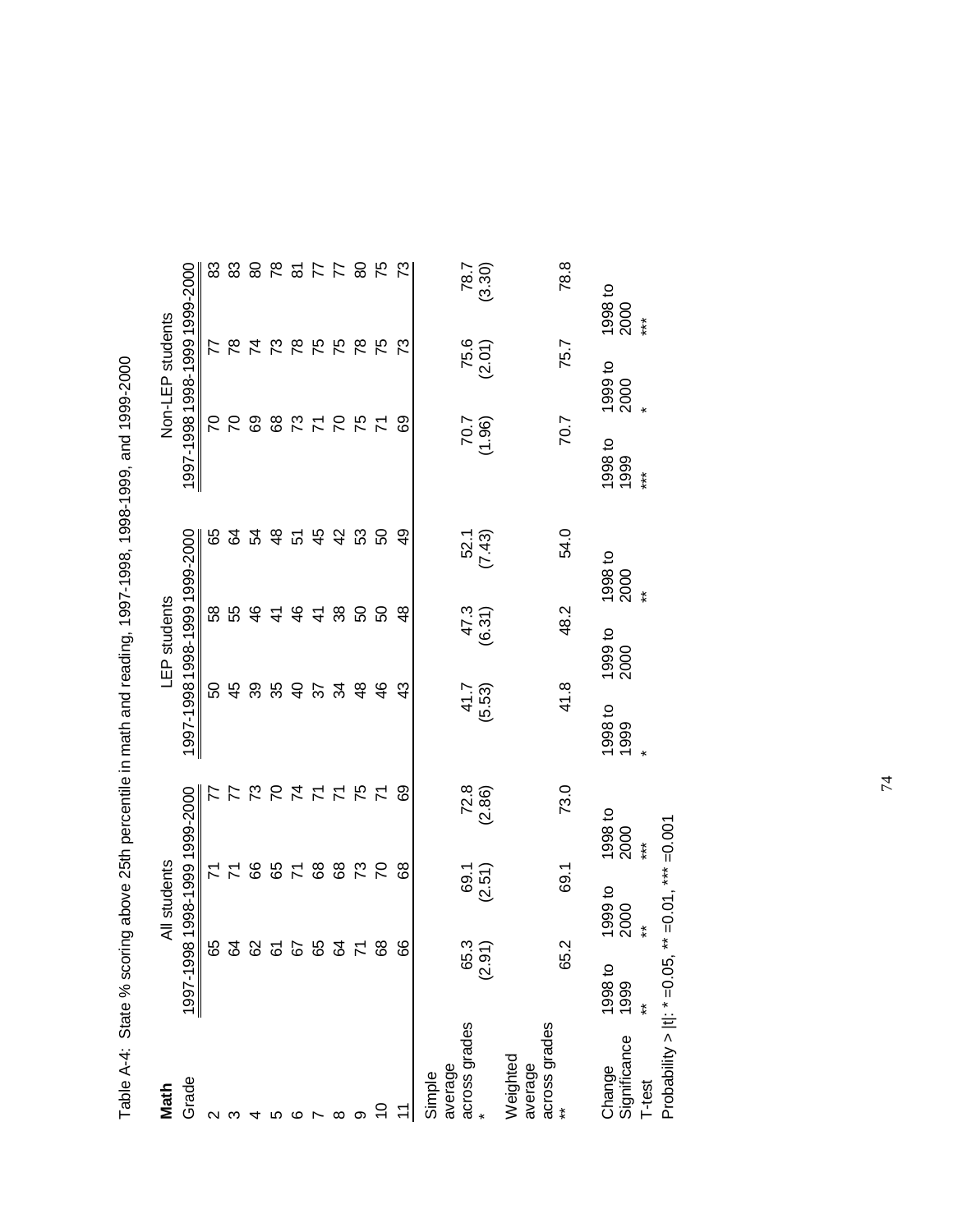| Reading                                    |                                                                        | All students     |                     |                               | LEP students       |                  |                  | Non-LEP students |                               |
|--------------------------------------------|------------------------------------------------------------------------|------------------|---------------------|-------------------------------|--------------------|------------------|------------------|------------------|-------------------------------|
| Grade                                      | 1997-1998                                                              |                  | 1998-1999 1999-2000 | 1997-1998 1998-1999 1999-2000 |                    |                  |                  |                  | 1997-1998 1998-1999 1999-2000 |
| ∾                                          | ত<br>ত                                                                 | 66               |                     | ೫                             | $\frac{2}{3}$      | ន                | 2                | 87               | ౚ                             |
|                                            |                                                                        | 63               | 89                  | 28                            | રૂ                 | $\mathcal{A}$    | 69               | 76               | 80                            |
|                                            |                                                                        |                  | 68                  | 29                            | 34                 |                  |                  |                  | 8                             |
|                                            | <b>8888</b>                                                            | 2285             | 67                  | 26                            | 29                 | 33 34<br>39 34   | 22562            | 7887             | $\frac{8}{1}$                 |
| ဖ                                          |                                                                        |                  | $\overline{C}$      | 28                            | 32                 |                  |                  |                  | 80                            |
|                                            | 89                                                                     |                  | 69                  | $\overline{24}$               | 27                 | $\boldsymbol{S}$ |                  |                  | 79                            |
| ∞                                          | $\mathcal{L}$                                                          | 72               | 73                  | 29                            | 75                 | 34               | 78               | ৯                | $82$                          |
|                                            | င္ပိ                                                                   | 8                | 82                  | $\frac{6}{5}$                 | 17                 | <u>61</u>        | 65               | 69               | $\overline{C}$                |
|                                            | 55                                                                     | 55               | 99                  | $\frac{2}{3}$                 | ဗု                 | $\overline{4}$   | 67               | 54               | $\mathcal{Q}$                 |
|                                            | 8                                                                      | <u>৯</u>         | 82                  | 7                             | စ္                 | ຊ                | 55               | ගි               | ගි                            |
| across grades<br>average<br>Simple         | 62.3<br>(4.27)                                                         | 64.71)<br>(4.71) | 66.6<br>(5.13)      | 24.2<br>(6.86)                | $27.8$<br>$(8.95)$ | 31.2<br>(10.97)  | $70.5$<br>(5.06) | 74.2<br>(5.16)   | 76.3<br>(6.24)                |
| across grades<br>**<br>Weighted<br>average | 62.3                                                                   | 64.1             | 66.8                | 26.0                          | 30.3               | 34.4             | 70.5             | 74.4             | 76.3                          |
| Significance<br>Change<br>T-test           | Probability >  t : * = 0.05, ** = 0.01, *** = 0.001<br>1998 to<br>1999 | 1999 to<br>2000  | 1998 to<br>2000     | 1998 to<br>1999               | 1999 to<br>2000    | 1998 to<br>2000  | 1998 to<br>1999  | 1999 to<br>2000  | 1998 to<br>2000               |

\*S.D. in parentheses

\*S.D. in parentheses<br>\*\*Weighted by numbers of students taking tests in each category and grade. \*\*Weighted by numbers of students taking tests in each category and grade.

75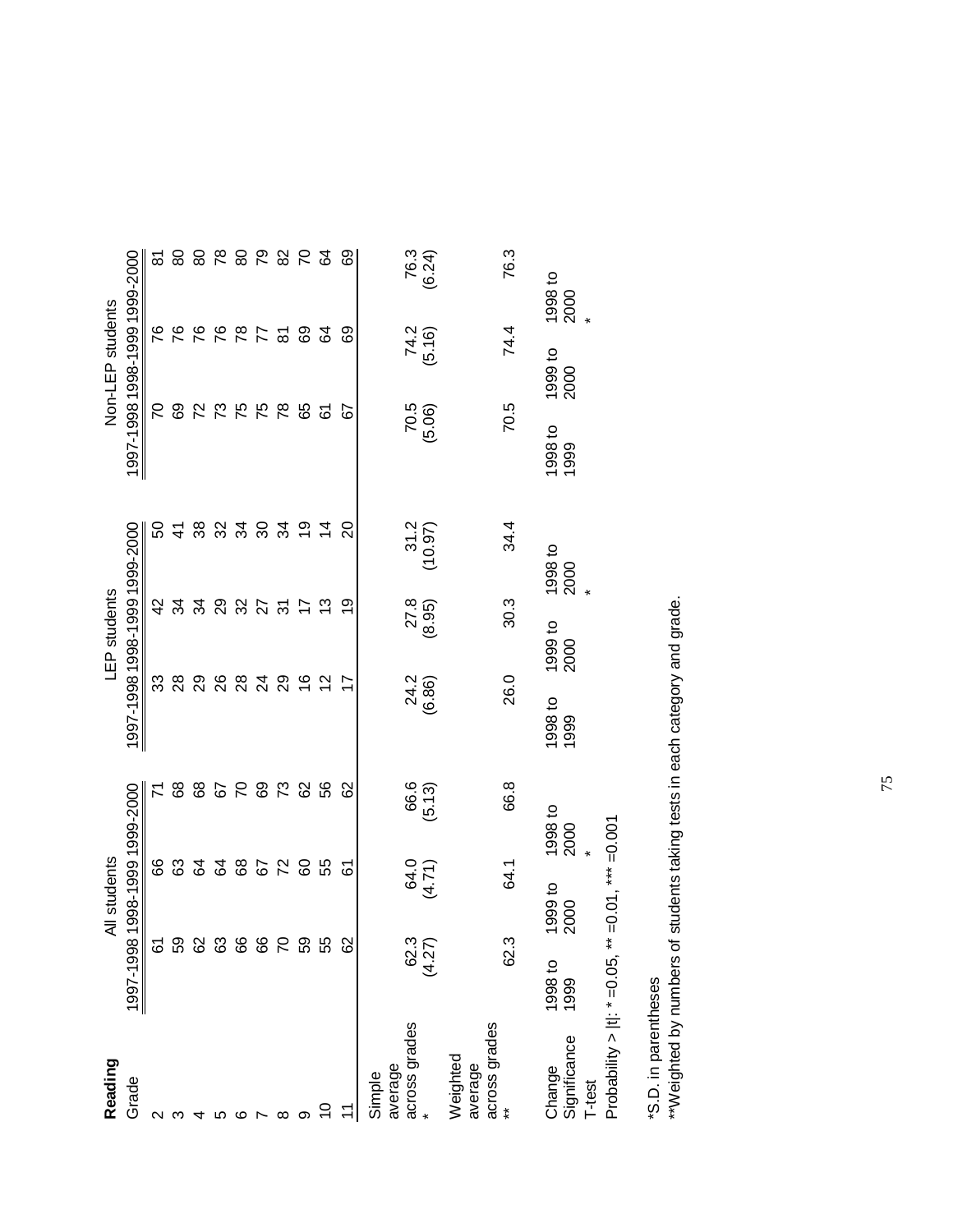Table A-5. Math and Reading Test Score Quintile Ranges for the Percentage of non-LEP Students Scoring at or above National Median, by grade-span, 1997-1998

| Math                  | Quintile 1  | Quintile 2   | Quintile 3   | Quintile 4   | Quintile 5  |
|-----------------------|-------------|--------------|--------------|--------------|-------------|
| Grade-span            |             |              |              |              |             |
| K-6                   | 0 to 25.9   | 26.0 to 37.2 | 37.3 to 49.4 | 49.5 to 63.2 | 63.3 to 100 |
| $6 - 8$               | 0 to 28.2   | 28.3 to 39.5 | 39.6 to 51.3 | 51.4 to 64.7 | 64.8 to 100 |
| $9 - 12$              | 0 to 31.3   | 31.2 to 43.1 | 43.2 to 52.7 | 52.8 to 62.9 | 63.0 to 100 |
| Reading<br>Grade-span | Quintile 1  | Quintile 2   | Quintile 3   | Quintile 4   | Quintile 5  |
| K-6                   | 0 to $24.6$ | 24.7 to 37.0 | 37.1 to 49.7 | 49.8 to 63.6 | 63.7 to 100 |
| $6 - 8$               | 0 to 31.7   | 31.7 to 43.9 | 44.0 to 56.3 | 56.4 to 67.4 | 67.5 to 100 |
| $9 - 12$              | 0 to 22.8   | 22.8 to 33.2 | 33.3 to 42.3 | 42.4 to 52.4 | 52.5 to 100 |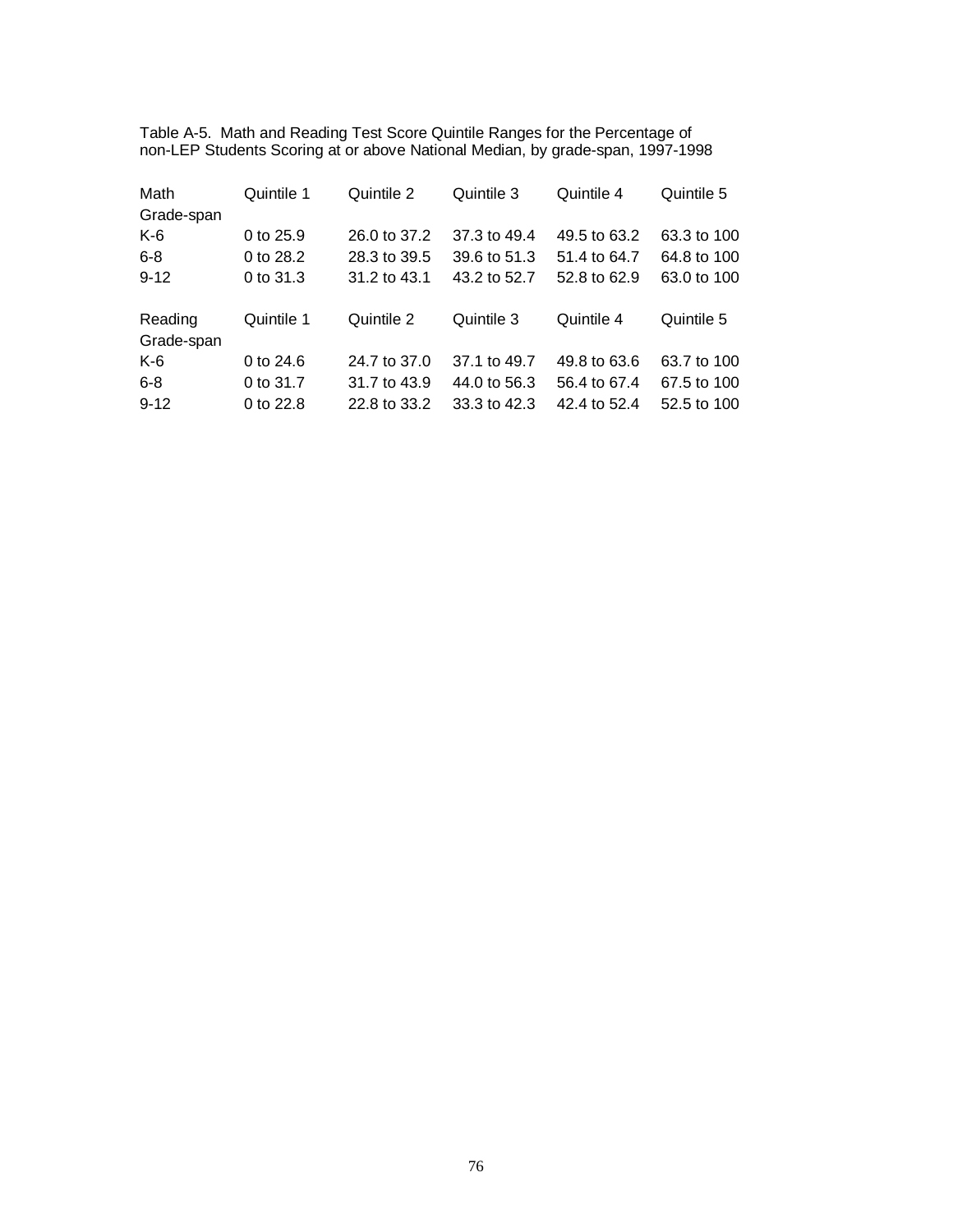Ravitch (ed.), *Brookings Papers on Education Policy 2001*, (The Brookings Institution, 2001).<br><sup>3</sup> Sonstelie, Jon, Eric Brunner, and Kenneth Ardon, *For Better or Worse? School Finance Reform in*<br>*California*, (San Francis

<sup>5</sup> Betts, Julian R., Kim S. Rueben, and Anne Danenberg, *Equal Resources, Equal Outcomes? The Distribution of School Resources and Student Achievement in California,* (San Francisco: Public Policy Institute of California, 2000).

 $<sup>6</sup>$  ibid.</sup>

<sup>7</sup> For evidence, see Betts and Danenberg, "Resources and Student Achievement: An Assessment", in Jon Sonstelie and Peter Richardson, (Eds.), *School Finance and California's Master Plan for Education*, (San Francisco: Public Policy Institute of California, 2001).

<sup>8</sup> The next three paragraphs are drawn in large part from the California Department of Education website. <sup>9</sup> For example, the content standards for math stipulate in Item 2.1 under Algebra and Functions that in grade 3 students should be able to: "Solve simple problems involving a functional relationship between two quantities (e.g., find the total cost of multiple items given cost per unit)." (California Department of Education, *Mathematics Content Standards for California Public Schools, Kindergarten through Grade Twelve*, (Sacramento, 1999a).) The more detailed mathematics framework gives the following example of this content item: "John wants to buy a dozen pencils. One store offers pencils at 6 for \$1. Another offers them at 4 for 65 cents. Yet another sells pencils at 15 cents each. Where should John purchase his pencils in order to save the most money?" (California Department of Education, *Mathematics Framework for California Public Schools, Kindergarten through Grade Twelve*, (Sacramento, 1999b). The entire content standards and subject frameworks can be found at http://www.cde.ca.gov/ci/.

<sup>10</sup> For a complete discussion of the API calculation in 2000, see the California Department of Education website http://www.cde.ca.gov/psaa/api/yeartwo/base/apicalcb.pdf

<sup>11</sup> The legislation provides for an "alternative accountability system" for schools with fewer than 100 students, alternative and continuation high schools, independent study programs, community day schools and other schools that are excluded from the API.<br><sup>12</sup> See Article 2, Section 52052 (c) of the PSAA.

 $^{13}$  SB 1552 added an additional year of funding for schools making significant progress towards their growth targets without actually meeting them.

<sup>14</sup>Side-by-Side Comparison of PSAA Award Programs: (http://www.cde.ca.gov/ psaa/awards/compare.htm [4/25/01])

<sup>15</sup> Kathleen Seabourne, CDE Consultant. April 25, 2001. Personal communication clarifying website language.

<sup>16</sup> Associated Press, "Qualified Teachers Sought for State's Worst-Off Schools: Legislative Bills Offer Incentives"," San Diego Union Tribune (April 19, 2001).

<sup>17</sup> Golden State Examination website: (http://www.cde.ca.gov/statetests/gse/gse.html [4/25/01]).<br><sup>18</sup> Jay P. Heubert and Robert M. Hauser, Editors; Committee on Appropriate Test Use, National Research

Council. 1999. "High Stakes: Testing for Tracking, Promotion, and Graduation." National Academy Press: Washington D.C.<br><sup>19</sup> CDE website: http://www.cde.ca.gov/sfsdiv/budgetact/implementation300.htm [4/25/01]

<sup>20</sup> For the difference between 1998 and 2000 test score means we are actually comparing a 2-year change.<br><sup>21</sup> Koretz, Daniel, "Using Student Assessments for Educational Accountability," in Eric A. Hanushek and

Dale W. Jorgenson, eds., *Improving America's Schools: The Role of Incentives,* (Washington, D.C.:

National Academy Press, 1996).

<sup>&</sup>lt;sup>1</sup> Linn, Robert L., 2000. "Assessment and Accountability." *Educational Researcher*, Vol.29, No. 2, pp. 4-16.

<sup>&</sup>lt;sup>2</sup> Betts, Julian R. and Robert M. Costrell, "Incentives and Equity under Standards Based Reform," in Diane

<sup>&</sup>lt;sup>4</sup> See Hanushek, Eric A., "School Resources and Student Performance", in Gary Burtless, ed., *Does Money Matter? The Effect of School Resources on Student Achievement and Adult Success*, (Brookings Institution, 1996), and Betts, Julian R., "Is There a Link between School Inputs and Earnings? Fresh Scrutiny of an .Old Literature," in Gary Burtless, ed., *Does Money Matter? The Effect of School Resources on Student*